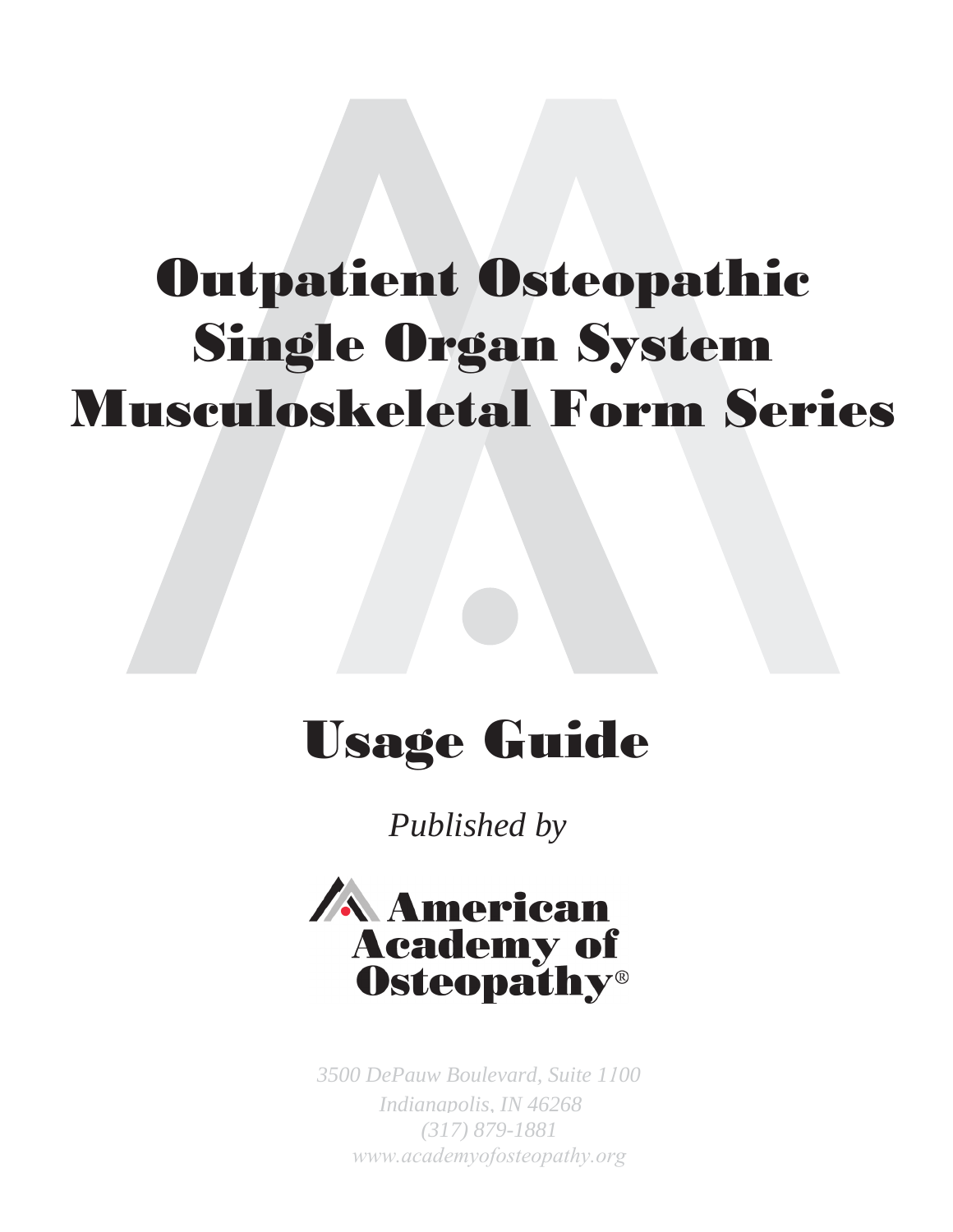## **General Table of Contents**

## **Complete Table of Contents**

## **Section Forms**

### **Usage Guide**

### **Initial Page: Outpatient Health Summary**

#### **Section I: Identification and Disposition**

#### **Section II: Social and Family History**

#### **Section III: Past Medical History**

| <b>Section IV: Health Maintenance</b> |  |
|---------------------------------------|--|
|                                       |  |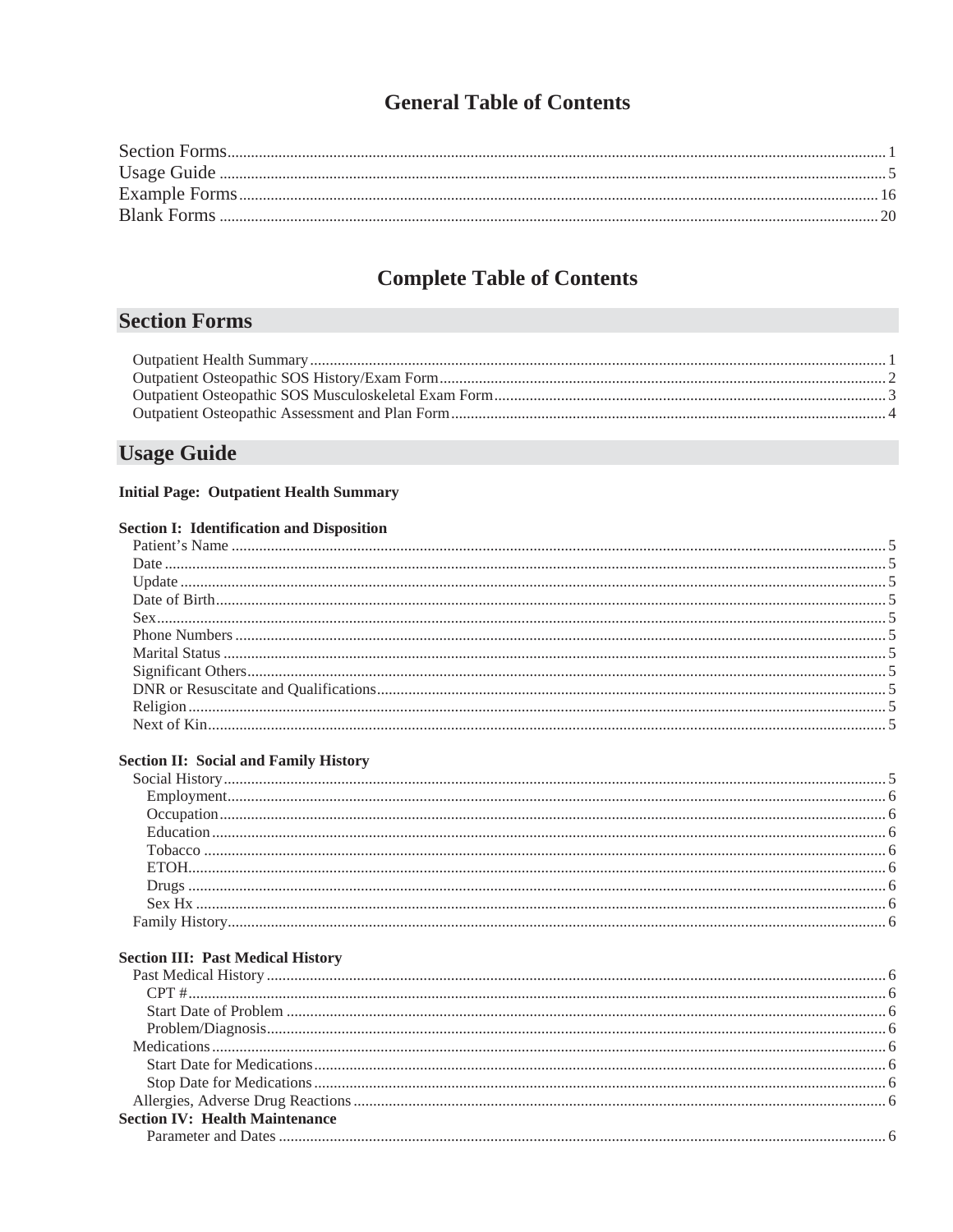| <b>Section VI: Consultants</b>                                                                                                                            |  |
|-----------------------------------------------------------------------------------------------------------------------------------------------------------|--|
|                                                                                                                                                           |  |
| "S" Page 1 of 3: Outpatient Osteopathic Initial History/Exam Form                                                                                         |  |
| Section I: Patient's Name and Date, Patient's Pain Analog Scale and CC                                                                                    |  |
|                                                                                                                                                           |  |
|                                                                                                                                                           |  |
|                                                                                                                                                           |  |
|                                                                                                                                                           |  |
| Section II: History of Present Illness, Review of Systems and Past Medical, Family and Social History                                                     |  |
|                                                                                                                                                           |  |
|                                                                                                                                                           |  |
|                                                                                                                                                           |  |
|                                                                                                                                                           |  |
|                                                                                                                                                           |  |
|                                                                                                                                                           |  |
|                                                                                                                                                           |  |
| Section III: "O" and Signature of Examiner                                                                                                                |  |
|                                                                                                                                                           |  |
|                                                                                                                                                           |  |
| "O" Page 2 of 3: Outpatient Single Organ System Osteopathic Musculoskeletal Examination Form<br>Section I: Patient's Name, Date, Sex, Age and Vital Signs |  |
|                                                                                                                                                           |  |
|                                                                                                                                                           |  |
|                                                                                                                                                           |  |
|                                                                                                                                                           |  |
|                                                                                                                                                           |  |
| Section II: Gait and Station, Ant./Post. Spinal Curves, Scoliosis and Horizontal Planes                                                                   |  |
|                                                                                                                                                           |  |
|                                                                                                                                                           |  |
|                                                                                                                                                           |  |
|                                                                                                                                                           |  |
|                                                                                                                                                           |  |
|                                                                                                                                                           |  |
| Section III: Notes, General Appearance, Cardiovascular, Lymphatics and Neurologic/Psychiatric Evaluation                                                  |  |
|                                                                                                                                                           |  |
|                                                                                                                                                           |  |
|                                                                                                                                                           |  |
|                                                                                                                                                           |  |
|                                                                                                                                                           |  |
|                                                                                                                                                           |  |
|                                                                                                                                                           |  |
|                                                                                                                                                           |  |
|                                                                                                                                                           |  |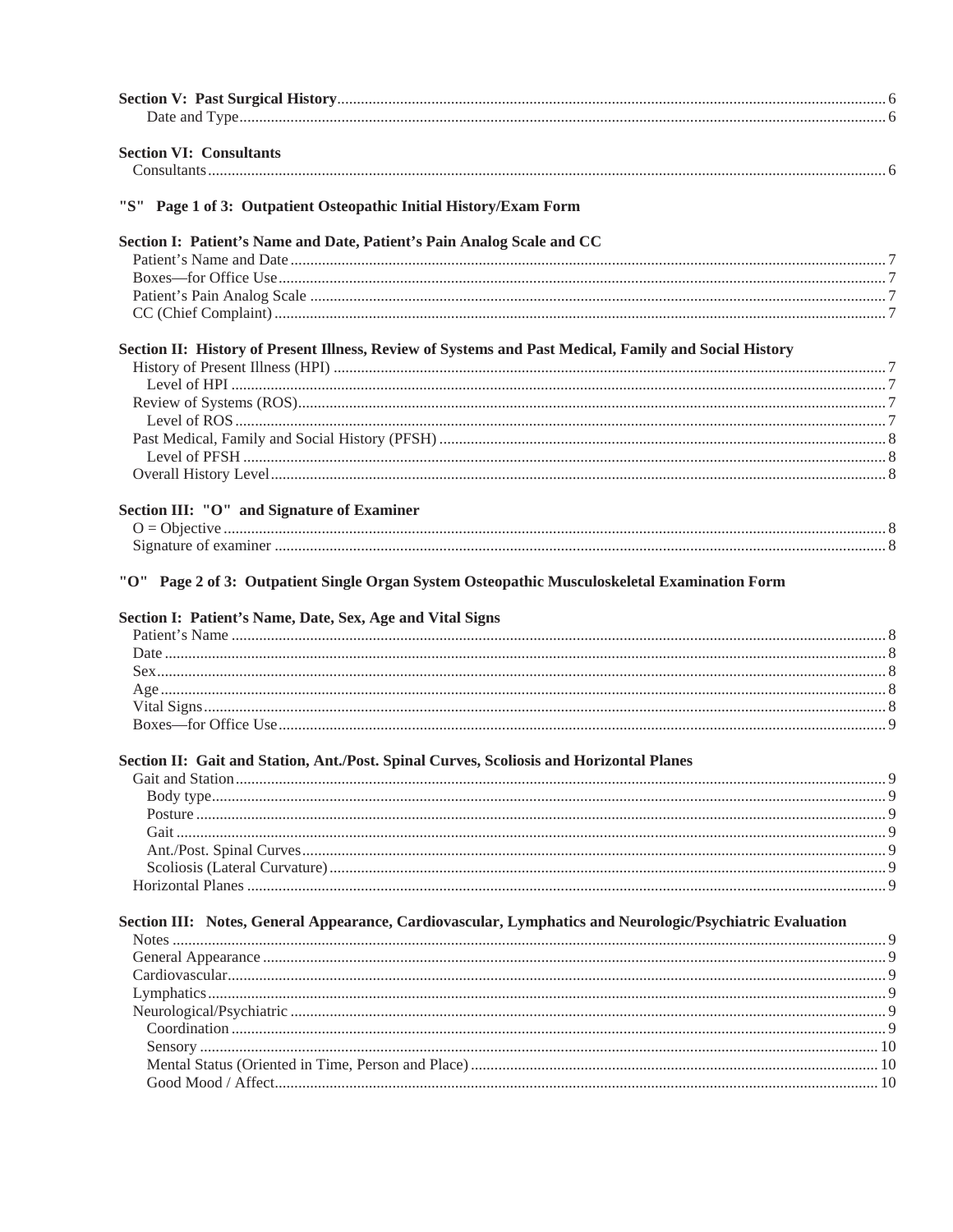| "A" Page 3 of 3: Outpatient Initial Assessment and Plan Form                                                                                                                                                                                                                                                                                      | Section IV: Short Leg, Skin, Level of SOS, Reflexes and Motor |  |
|---------------------------------------------------------------------------------------------------------------------------------------------------------------------------------------------------------------------------------------------------------------------------------------------------------------------------------------------------|---------------------------------------------------------------|--|
|                                                                                                                                                                                                                                                                                                                                                   |                                                               |  |
|                                                                                                                                                                                                                                                                                                                                                   |                                                               |  |
|                                                                                                                                                                                                                                                                                                                                                   |                                                               |  |
| <b>Section V: Musculoskeletal Table</b><br><b>Section I: Patient's Name and Date</b><br><b>Section II: Diagnosis and Evaluation Prior to Treatment</b><br><b>Section IV: Other Treatment Methods Used</b><br><b>Section V: Coding</b><br>Section VI: Minutes Spent With the Patient, Follow-up, OMT Performed (number of areas), Other Procedures |                                                               |  |
|                                                                                                                                                                                                                                                                                                                                                   |                                                               |  |
|                                                                                                                                                                                                                                                                                                                                                   |                                                               |  |
|                                                                                                                                                                                                                                                                                                                                                   |                                                               |  |
|                                                                                                                                                                                                                                                                                                                                                   |                                                               |  |
|                                                                                                                                                                                                                                                                                                                                                   |                                                               |  |
|                                                                                                                                                                                                                                                                                                                                                   |                                                               |  |
|                                                                                                                                                                                                                                                                                                                                                   |                                                               |  |
|                                                                                                                                                                                                                                                                                                                                                   |                                                               |  |
|                                                                                                                                                                                                                                                                                                                                                   |                                                               |  |
|                                                                                                                                                                                                                                                                                                                                                   |                                                               |  |
|                                                                                                                                                                                                                                                                                                                                                   |                                                               |  |
|                                                                                                                                                                                                                                                                                                                                                   |                                                               |  |
|                                                                                                                                                                                                                                                                                                                                                   |                                                               |  |
|                                                                                                                                                                                                                                                                                                                                                   |                                                               |  |
|                                                                                                                                                                                                                                                                                                                                                   |                                                               |  |
|                                                                                                                                                                                                                                                                                                                                                   |                                                               |  |
|                                                                                                                                                                                                                                                                                                                                                   |                                                               |  |
|                                                                                                                                                                                                                                                                                                                                                   |                                                               |  |
|                                                                                                                                                                                                                                                                                                                                                   |                                                               |  |
|                                                                                                                                                                                                                                                                                                                                                   |                                                               |  |
|                                                                                                                                                                                                                                                                                                                                                   |                                                               |  |
|                                                                                                                                                                                                                                                                                                                                                   |                                                               |  |
|                                                                                                                                                                                                                                                                                                                                                   |                                                               |  |
|                                                                                                                                                                                                                                                                                                                                                   |                                                               |  |
|                                                                                                                                                                                                                                                                                                                                                   |                                                               |  |
|                                                                                                                                                                                                                                                                                                                                                   |                                                               |  |
|                                                                                                                                                                                                                                                                                                                                                   |                                                               |  |
|                                                                                                                                                                                                                                                                                                                                                   |                                                               |  |
|                                                                                                                                                                                                                                                                                                                                                   |                                                               |  |
|                                                                                                                                                                                                                                                                                                                                                   |                                                               |  |
|                                                                                                                                                                                                                                                                                                                                                   |                                                               |  |
|                                                                                                                                                                                                                                                                                                                                                   |                                                               |  |
|                                                                                                                                                                                                                                                                                                                                                   |                                                               |  |
|                                                                                                                                                                                                                                                                                                                                                   |                                                               |  |
|                                                                                                                                                                                                                                                                                                                                                   |                                                               |  |
|                                                                                                                                                                                                                                                                                                                                                   |                                                               |  |
|                                                                                                                                                                                                                                                                                                                                                   |                                                               |  |
|                                                                                                                                                                                                                                                                                                                                                   |                                                               |  |
|                                                                                                                                                                                                                                                                                                                                                   |                                                               |  |
|                                                                                                                                                                                                                                                                                                                                                   |                                                               |  |
|                                                                                                                                                                                                                                                                                                                                                   |                                                               |  |
|                                                                                                                                                                                                                                                                                                                                                   |                                                               |  |
|                                                                                                                                                                                                                                                                                                                                                   |                                                               |  |
|                                                                                                                                                                                                                                                                                                                                                   |                                                               |  |
|                                                                                                                                                                                                                                                                                                                                                   |                                                               |  |
|                                                                                                                                                                                                                                                                                                                                                   |                                                               |  |
|                                                                                                                                                                                                                                                                                                                                                   | <b>Performed and E/M Code</b>                                 |  |
|                                                                                                                                                                                                                                                                                                                                                   |                                                               |  |
|                                                                                                                                                                                                                                                                                                                                                   |                                                               |  |
|                                                                                                                                                                                                                                                                                                                                                   |                                                               |  |
|                                                                                                                                                                                                                                                                                                                                                   |                                                               |  |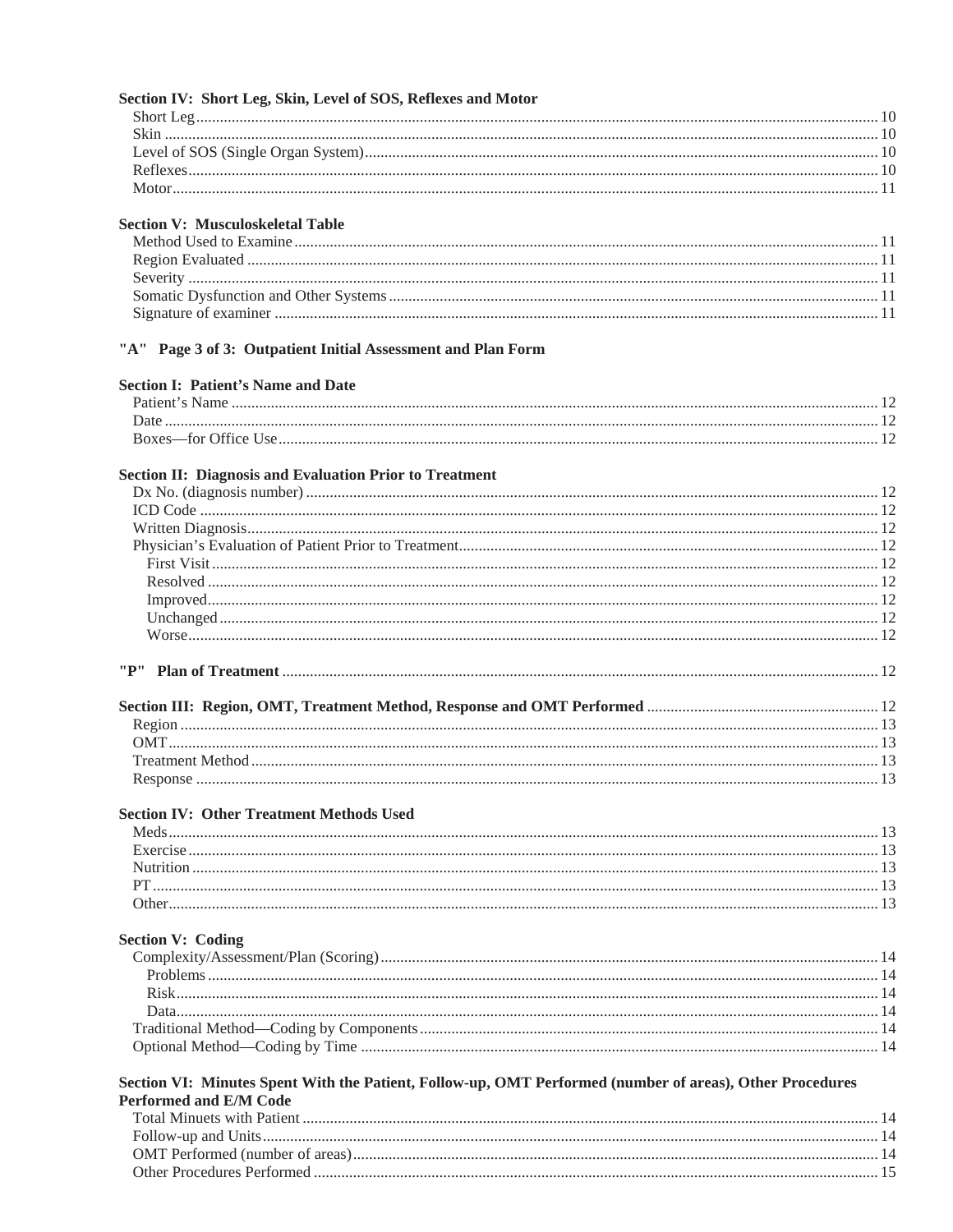| $F/M$ Cod |  |
|-----------|--|
| $\sim$    |  |

# **Example Forms**

# **Blank Forms**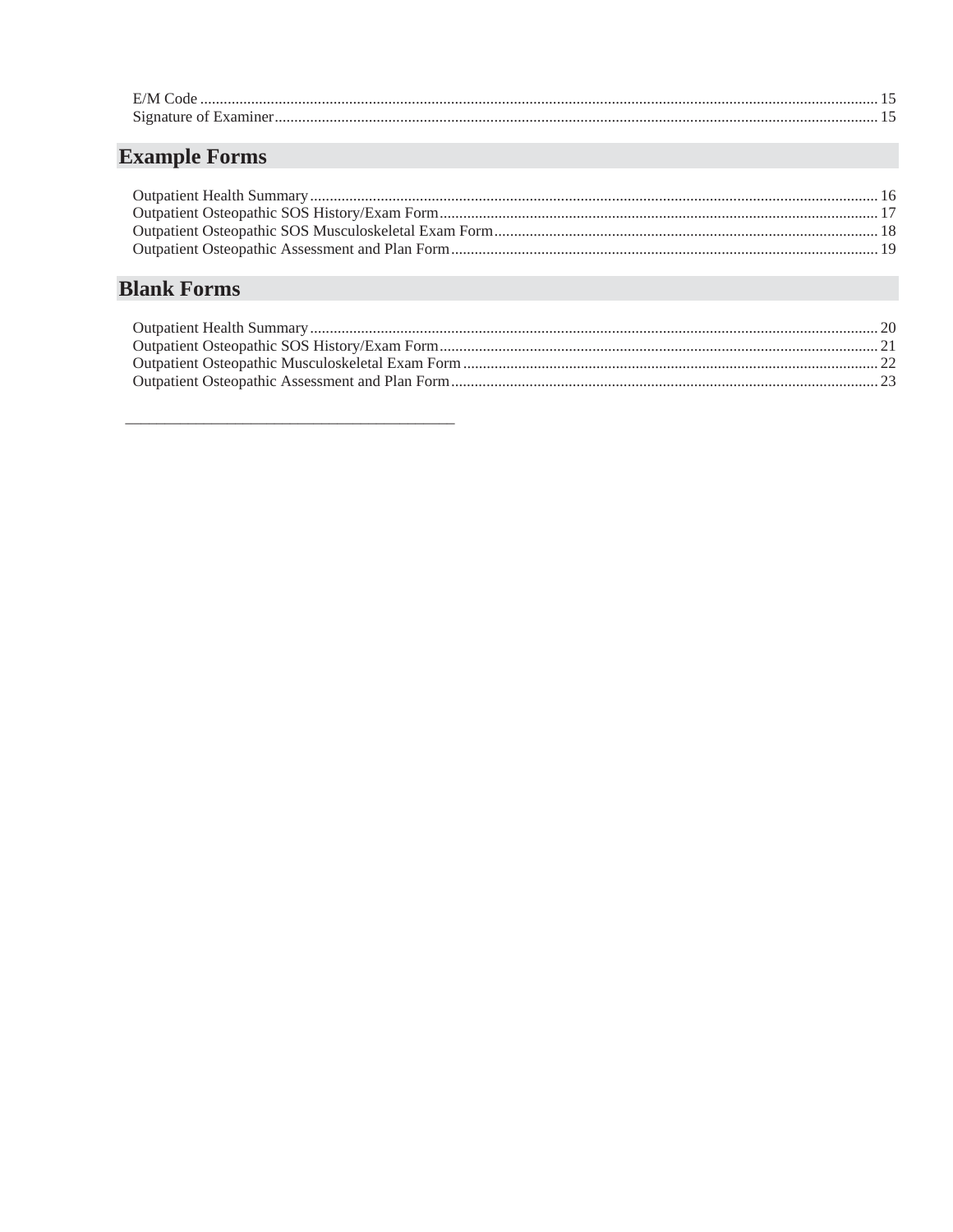## **Outpatient Health Summary** *wak SOS version 5:091102b*

| <b>Patient's Name</b>                                               |                   |                                           |                            | Date                |                             | Update:                    |                    |                        |                              |      |  |
|---------------------------------------------------------------------|-------------------|-------------------------------------------|----------------------------|---------------------|-----------------------------|----------------------------|--------------------|------------------------|------------------------------|------|--|
| Date of Birth                                                       |                   | <b>Sex</b>                                |                            |                     |                             | Home                       |                    |                        |                              |      |  |
| Phon<br><b>Marital Status:</b><br>${\mathbb M}$<br>S<br>$\Box$<br>W |                   |                                           |                            |                     |                             |                            |                    |                        |                              |      |  |
| <b>DNR</b><br><b>Significant Others:</b>                            |                   |                                           |                            |                     |                             | <b>Section I</b> page 5    | No                 | <b>Qualifications:</b> |                              |      |  |
|                                                                     |                   |                                           |                            | <b>Resu</b>         |                             |                            |                    |                        |                              |      |  |
| Religion:                                                           |                   |                                           |                            | <b>Next of Kin:</b> |                             |                            |                    |                        |                              |      |  |
|                                                                     |                   |                                           |                            |                     |                             |                            | <b>Education</b>   |                        |                              |      |  |
| Social                                                              | Tobacco           | Employment                                | <b>ETOH</b>                | Occupation          |                             |                            |                    |                        | <b>Sex Hx</b>                |      |  |
| History:                                                            |                   |                                           |                            |                     |                             |                            |                    |                        |                              |      |  |
| Family                                                              | $\mathbb M$       |                                           |                            | Sibli               |                             | <b>Section II</b> page 5-6 | Others:            |                        |                              |      |  |
| History:                                                            | $\mathbb F$       |                                           |                            |                     |                             |                            |                    |                        |                              |      |  |
|                                                                     |                   |                                           |                            |                     |                             |                            |                    |                        |                              |      |  |
|                                                                     |                   |                                           |                            |                     | <b>Past Medical History</b> |                            |                    |                        |                              |      |  |
| CPT#                                                                | <b>Start Date</b> |                                           | <b>Problem / Diagnosis</b> |                     |                             |                            | <b>Medications</b> |                        | <b>Start</b>                 | Stop |  |
|                                                                     |                   |                                           |                            |                     |                             |                            |                    |                        |                              |      |  |
|                                                                     |                   |                                           |                            |                     |                             |                            |                    |                        |                              |      |  |
|                                                                     |                   |                                           |                            |                     |                             |                            |                    |                        |                              |      |  |
|                                                                     |                   |                                           |                            |                     |                             |                            |                    |                        |                              |      |  |
|                                                                     |                   |                                           |                            |                     |                             |                            |                    |                        |                              |      |  |
|                                                                     |                   |                                           |                            |                     |                             |                            |                    |                        |                              |      |  |
|                                                                     |                   |                                           |                            |                     |                             |                            |                    |                        |                              |      |  |
|                                                                     |                   |                                           |                            |                     |                             |                            |                    |                        |                              |      |  |
|                                                                     |                   |                                           |                            |                     |                             |                            |                    |                        |                              |      |  |
|                                                                     |                   |                                           |                            |                     |                             | <b>Section III</b> page 6  |                    |                        |                              |      |  |
|                                                                     |                   |                                           |                            |                     |                             |                            |                    |                        |                              |      |  |
|                                                                     |                   |                                           |                            |                     |                             |                            |                    |                        |                              |      |  |
|                                                                     |                   |                                           |                            |                     |                             |                            |                    |                        |                              |      |  |
|                                                                     |                   |                                           |                            |                     |                             |                            |                    |                        |                              |      |  |
|                                                                     |                   |                                           |                            |                     |                             |                            |                    |                        |                              |      |  |
|                                                                     |                   |                                           |                            |                     |                             |                            |                    |                        |                              |      |  |
|                                                                     |                   |                                           |                            |                     |                             |                            |                    |                        |                              |      |  |
|                                                                     |                   |                                           |                            |                     |                             |                            |                    |                        |                              |      |  |
|                                                                     |                   |                                           |                            |                     |                             |                            |                    |                        |                              |      |  |
|                                                                     |                   |                                           |                            |                     |                             |                            |                    |                        |                              |      |  |
|                                                                     |                   |                                           |                            |                     |                             |                            |                    |                        |                              |      |  |
|                                                                     |                   |                                           |                            |                     |                             |                            |                    |                        |                              |      |  |
|                                                                     |                   |                                           |                            |                     |                             |                            |                    |                        |                              |      |  |
|                                                                     |                   |                                           |                            |                     |                             |                            |                    |                        |                              |      |  |
|                                                                     |                   |                                           |                            |                     |                             |                            |                    |                        |                              |      |  |
|                                                                     |                   |                                           |                            |                     |                             |                            |                    |                        |                              |      |  |
|                                                                     |                   | <b>Allergies, Adverse Drug Reactions:</b> |                            |                     |                             |                            |                    |                        |                              |      |  |
|                                                                     |                   |                                           |                            |                     |                             |                            |                    |                        |                              |      |  |
|                                                                     |                   |                                           |                            |                     |                             |                            |                    |                        |                              |      |  |
|                                                                     |                   |                                           | <b>Health Maintenance</b>  |                     |                             |                            |                    |                        | <b>Past Surgical History</b> |      |  |
|                                                                     | Parameter         |                                           |                            |                     | <b>Dates</b>                |                            |                    | Date                   | <b>Type</b>                  |      |  |
| DPT/DT/TD                                                           |                   |                                           |                            |                     |                             |                            |                    |                        |                              |      |  |
| <b>OPV</b>                                                          |                   |                                           |                            |                     |                             |                            |                    |                        |                              |      |  |
| MMR                                                                 |                   |                                           |                            |                     |                             |                            |                    |                        |                              |      |  |
| <b>HIB</b>                                                          |                   |                                           |                            |                     |                             |                            |                    |                        |                              |      |  |
| <b>Influenza</b>                                                    |                   |                                           |                            |                     |                             |                            |                    |                        | <b>Section V</b> page 6      |      |  |
| <b>Hepatitis</b>                                                    |                   |                                           |                            |                     |                             |                            |                    |                        |                              |      |  |
| <b>PPD/Tine</b>                                                     |                   | <b>Section IV</b> page 6                  |                            |                     |                             |                            |                    |                        |                              |      |  |
| Pneumovax                                                           |                   |                                           |                            |                     |                             |                            |                    |                        |                              |      |  |
| $\mathbb H$ & $\mathbb P$                                           |                   |                                           |                            |                     |                             |                            |                    |                        |                              |      |  |
| Eye exam                                                            |                   |                                           |                            |                     |                             |                            |                    |                        |                              |      |  |
| Dental exam                                                         |                   |                                           |                            |                     |                             |                            |                    |                        |                              |      |  |
| <b>PAP</b> smear                                                    |                   |                                           |                            |                     |                             |                            |                    |                        | <b>Consultants</b>           |      |  |
| Mammogram                                                           |                   |                                           |                            |                     |                             |                            |                    |                        |                              |      |  |
| Urinalysis                                                          |                   |                                           |                            |                     |                             |                            |                    |                        |                              |      |  |
| Hemoccult                                                           |                   |                                           |                            |                     |                             |                            |                    |                        | <b>Section VI</b> page 6     |      |  |
| Cholesterol                                                         |                   |                                           |                            |                     |                             |                            |                    |                        |                              |      |  |
| Sigmoidoscopy                                                       |                   |                                           |                            |                     |                             |                            |                    |                        |                              |      |  |
| Others                                                              |                   |                                           |                            |                     |                             |                            |                    |                        |                              |      |  |

Funded by a grant from the Bureau of Research. © 2002 American Academy of Osteopathy.<br>Designed to coordinate with the Established Outpatient Osteopathic SOAP Note Form. Recommended by American Association of Colleges of Os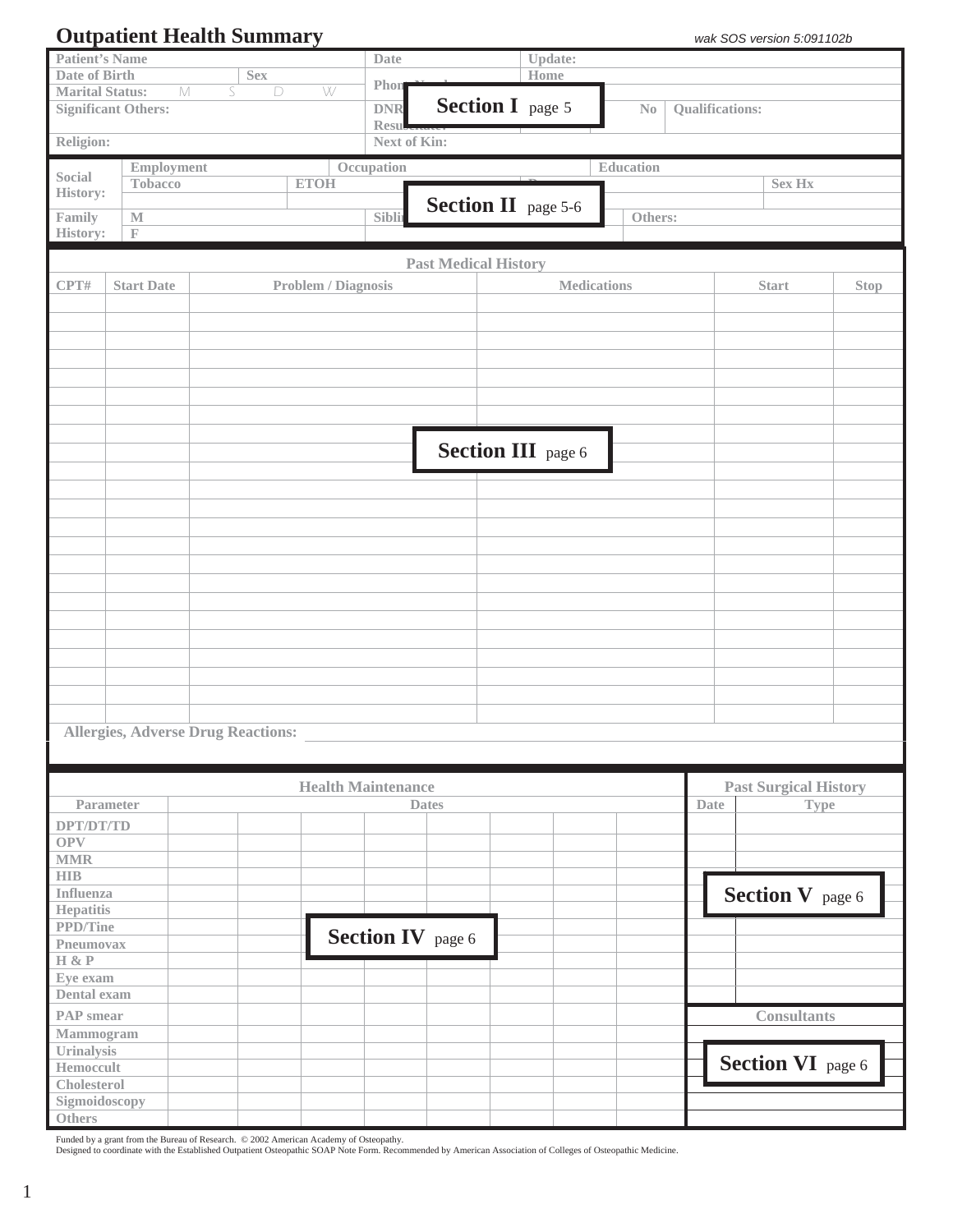|                         | <b>Outpatient Osteopathic SOS History / Exam Form</b>                             |                                                                            |                   | wak SOS version 5:091102b                                     |
|-------------------------|-----------------------------------------------------------------------------------|----------------------------------------------------------------------------|-------------------|---------------------------------------------------------------|
|                         |                                                                                   |                                                                            | Office of:        |                                                               |
|                         | Patient's Name                                                                    |                                                                            | For office        |                                                               |
|                         |                                                                                   | Date                                                                       |                   |                                                               |
|                         | <b>HISTORY</b>                                                                    |                                                                            | use only:         |                                                               |
| $\overline{\mathbf{S}}$ | (See Outpatient Health Summary Form for details of history)                       |                                                                            |                   |                                                               |
|                         |                                                                                   |                                                                            |                   |                                                               |
|                         | <b>Patient's Pain Analog Scale:</b><br>Not done                                   |                                                                            |                   |                                                               |
|                         |                                                                                   | <b>Section I</b> page 7                                                    |                   |                                                               |
|                         | <b>NO PAIN</b>                                                                    |                                                                            |                   | WORST POSSIBLE PAIN                                           |
| CC                      |                                                                                   |                                                                            |                   |                                                               |
|                         |                                                                                   |                                                                            |                   |                                                               |
|                         |                                                                                   |                                                                            |                   |                                                               |
|                         |                                                                                   |                                                                            |                   |                                                               |
|                         |                                                                                   |                                                                            |                   |                                                               |
|                         | <b>History of Present Illness</b>                                                 |                                                                            | Level: HPI        |                                                               |
|                         | Location                                                                          | OR Status of $\geq$ 3 chronic                                              | $\mathbf{I}$      |                                                               |
|                         | Quality                                                                           | or inactive conditions                                                     | III               | 1-3 elements reviewed                                         |
| S<br>٠                  | Severity                                                                          |                                                                            | IV                |                                                               |
| E                       | Duration                                                                          |                                                                            | V                 | $\geq$ 4 elements OR status<br>of $\geq$ 3 chronic conditions |
| $\bullet$<br>E          | Timing                                                                            |                                                                            |                   |                                                               |
| $\bullet$               | Context                                                                           |                                                                            |                   |                                                               |
| 덕                       | Modifying factors                                                                 |                                                                            |                   |                                                               |
|                         | Assoc. Signs and Sx                                                               |                                                                            |                   |                                                               |
|                         |                                                                                   |                                                                            |                   |                                                               |
|                         | Review of Systems (Only ask / record those systems pertinent for this encounter.) | Not done                                                                   | <b>Level: ROS</b> |                                                               |
|                         | Constitutional (Wt loss, etc.)                                                    |                                                                            | $\mathbf{I}$      | None                                                          |
|                         | Eyes                                                                              |                                                                            | III               | 1 system pertinent                                            |
|                         | Ears, nose, mouth, throat                                                         |                                                                            |                   | to the problem                                                |
|                         | Cardiovascular                                                                    | <b>Section II</b> page 7-8                                                 | IV                | 2-9 systems                                                   |
|                         | Respiratory                                                                       |                                                                            | V                 | $\geq 10$ systems                                             |
|                         | Gastrointestinal                                                                  |                                                                            |                   |                                                               |
|                         | Genitourinary<br>Musculoskeletal                                                  |                                                                            |                   |                                                               |
|                         | Integumentary (skin, breast)                                                      |                                                                            |                   |                                                               |
|                         | Neurological                                                                      |                                                                            |                   |                                                               |
|                         | Psychiatric                                                                       |                                                                            |                   |                                                               |
|                         | Endocrine                                                                         |                                                                            |                   |                                                               |
|                         | Hematologic/lymphatic                                                             |                                                                            |                   |                                                               |
|                         | Allergic/immunologic                                                              |                                                                            |                   |                                                               |
|                         | Past Medical, Family, Social History<br>Not done                                  |                                                                            | Level: PFSH       |                                                               |
|                         | Past history / trauma                                                             |                                                                            | $\mathbf{I}$      | None                                                          |
|                         |                                                                                   |                                                                            | III               |                                                               |
|                         | Family history                                                                    |                                                                            | IV                | 1 history area                                                |
|                         | Social history                                                                    |                                                                            | $\mathbf{V}$      | $\geq$ 2 history areas                                        |
|                         | <b>Overall History = Average of HPI, ROS or PFSH:</b>                             | $II$ (1-3 HPI)<br>$III$ (1-3 HPI, 1 ROS)<br>IV $(4+ HPI, 2-9$ ROS, 1 PFSH) |                   | $V$ (4+ HPI, 10+ ROS, 2+ PFSH)                                |
| $\mathbf 0$             |                                                                                   |                                                                            |                   |                                                               |
|                         |                                                                                   | <b>Section III</b> page 8                                                  |                   |                                                               |
|                         |                                                                                   |                                                                            |                   |                                                               |
|                         |                                                                                   |                                                                            |                   |                                                               |
|                         |                                                                                   |                                                                            |                   |                                                               |
|                         |                                                                                   |                                                                            |                   |                                                               |
|                         | Signature of transcriber:                                                         | Signature of examiner:                                                     |                   |                                                               |

| Funded by a grant from the Bureau of Research. © 2002 American Academy of Osteopathy. |  |  |
|---------------------------------------------------------------------------------------|--|--|
|---------------------------------------------------------------------------------------|--|--|

Designed to coordinate with the Established Outpatient Osteopathic SOAP Note Form. Recommended by American Association of Colleges of Osteopathic Medicine. (Page 1 of 3)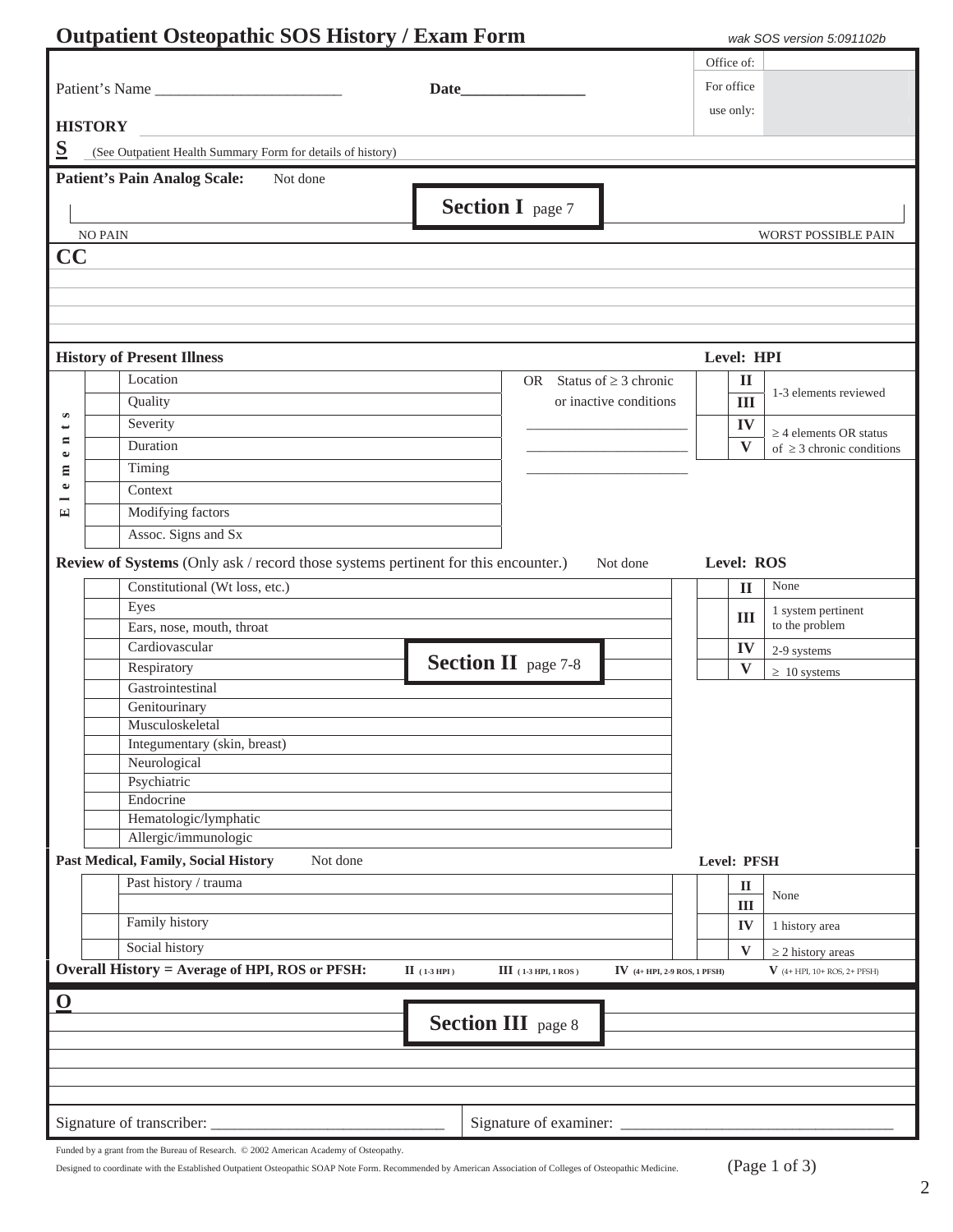# **Outpatient Osteopathic SOS Musculoskeletal Exam Form** *wak SOS version 5:091102b*

| $\overline{\mathbf{0}}$ |                       | Not done                         |                    |                           |           |                                            |               |                 |                                |                                                                       |                |                                                       |                         |   | Office of:          |                                                         |
|-------------------------|-----------------------|----------------------------------|--------------------|---------------------------|-----------|--------------------------------------------|---------------|-----------------|--------------------------------|-----------------------------------------------------------------------|----------------|-------------------------------------------------------|-------------------------|---|---------------------|---------------------------------------------------------|
|                         |                       | <b>Patient's Name</b>            |                    |                           |           | <u> 1989 - Johann Barbara, martin a</u>    |               | Date_           |                                |                                                                       |                | Female                                                |                         |   |                     |                                                         |
|                         | $Age$ <sub>____</sub> |                                  |                    |                           |           | * Vital Signs (3 of 7)                     | Wt.           |                 |                                | <b>Section I</b> page 8-9                                             |                | Temp.                                                 |                         |   | For office:         |                                                         |
|                         |                       |                                  |                    |                           |           | Reg.                                       |               |                 |                                | Pt. position for recording DP.                                        |                |                                                       |                         |   | use only            |                                                         |
|                         | Resp.                 |                                  |                    | Pulse                     |           | Irreg.                                     |               | <b>Standing</b> |                                | <b>Sitting</b>                                                        |                | Lying                                                 |                         |   |                     |                                                         |
| $\ast$                  |                       | <b>Gait and Station:</b>         |                    |                           |           |                                            |               |                 |                                |                                                                       |                | <b>Notes</b>                                          |                         |   |                     | * Gen. Appearance:<br>$\mathbf{Y}$<br>$\mathbf N$       |
|                         | <b>Body</b>           |                                  |                    |                           |           |                                            |               |                 | Left                           | ₩                                                                     | Right          |                                                       |                         |   | Normal              |                                                         |
|                         | Type:                 |                                  | Endo.              |                           |           | Meso.                                      | Ecto.         |                 |                                |                                                                       |                |                                                       |                         |   | *Cardiovascular     |                                                         |
|                         | Posture:              |                                  |                    | Excl.                     |           | Fair                                       | Poor          |                 | $^{\circ}$                     |                                                                       | ⊕              |                                                       |                         |   |                     | Observation normal                                      |
|                         | Gait:                 |                                  | Symmetrical        |                           |           | Asymmetrical                               |               |                 |                                | -⊕<br>⊕                                                               |                |                                                       |                         |   | Palpation normal    |                                                         |
|                         |                       | <b>Ant./Post. Spinal Curves:</b> |                    |                           |           | $\mathbf{I}$<br>$\mathbf N$                |               | D               |                                | $\begin{array}{r} \n 10 \\  \hline\n 12 \\  \hline\n 2\n \end{array}$ |                |                                                       |                         |   | *Lymphatics         |                                                         |
|                         |                       | Cervical Lordonic                |                    |                           |           |                                            |               |                 |                                |                                                                       |                |                                                       |                         |   |                     | No nologhla nodge                                       |
|                         |                       | Thoracic Ky                      |                    |                           |           | <b>Section II</b> page 9                   |               |                 |                                | $\overline{\mathbb{R}}$                                               |                |                                                       |                         |   |                     | <b>Section III</b> page 9-10                            |
|                         |                       | Lumbar Lor                       |                    |                           |           |                                            |               |                 | UW                             |                                                                       | uir            |                                                       |                         |   |                     |                                                         |
|                         |                       |                                  |                    |                           |           | $I = increased; N = normal; D = decreased$ |               |                 |                                |                                                                       |                |                                                       |                         |   | Sensory intact      |                                                         |
|                         |                       |                                  |                    |                           |           | <b>Scoliosis (Lateral Spinal Curves):</b>  |               |                 |                                |                                                                       |                |                                                       |                         |   | Mental status       |                                                         |
|                         | None                  |                                  |                    |                           |           | Sitting                                    |               |                 |                                |                                                                       |                |                                                       |                         |   | Oriented:           |                                                         |
|                         |                       | Functional                       |                    |                           |           | Standing                                   |               |                 |                                |                                                                       |                |                                                       |                         |   | In time             |                                                         |
|                         | Mild                  |                                  |                    |                           |           | Prone/Supine                               |               |                 |                                |                                                                       |                |                                                       |                         |   | In person           |                                                         |
|                         | Moderate              |                                  |                    |                           |           | Unable to Examine                          |               |                 |                                |                                                                       |                |                                                       |                         |   | In place            |                                                         |
|                         | Severe                |                                  |                    |                           |           |                                            |               |                 |                                | <b>Horizontal Planes</b>                                              |                |                                                       |                         |   |                     | Good mood/ affect                                       |
|                         |                       |                                  |                    |                           |           |                                            |               |                 |                                |                                                                       |                |                                                       |                         |   |                     |                                                         |
|                         |                       | Short leg?<br>Equal              |                    |                           | Right:    | 1/8                                        | $\frac{1}{4}$ |                 |                                | $1/2$                                                                 |                |                                                       |                         |   | <b>Level of SOS</b> |                                                         |
|                         |                       |                                  |                    |                           | Left:     | 1/8                                        | $\frac{1}{4}$ |                 |                                | $\frac{1}{2}$                                                         |                |                                                       |                         |   | $\mathbf{I}$        | 1-5 elements                                            |
| ∗                       |                       |                                  |                    |                           |           |                                            |               |                 |                                |                                                                       |                |                                                       |                         |   | III                 | 6+ elements                                             |
|                         | Skin:                 |                                  | $\mathbb N$        |                           | Ab        |                                            | N             | A <sub>b</sub>  |                                |                                                                       | $N$ Ab         |                                                       |                         |   |                     |                                                         |
|                         |                       | Head / neck                      |                    |                           |           | L. upper extremity                         |               |                 |                                | L. lower extremity                                                    |                |                                                       |                         |   | IV                  | $12 +$ elements for                                     |
|                         | Trunk                 |                                  |                    |                           |           | R. upper extremity                         |               |                 |                                | R. lower extremity                                                    |                |                                                       |                         |   |                     | musculoskeletal exam                                    |
|                         |                       |                                  |                    |                           |           |                                            |               |                 |                                |                                                                       |                |                                                       |                         |   | $\mathbf{V}$        | Perform all * elements                                  |
| $\ast$                  | <b>Reflexes:</b>      |                                  |                    | $\mathbf{0}$              |           | $1 \quad 2 \quad 3 \quad 4$                |               |                 |                                | <b>Section IV</b> page 10-11                                          |                | $\overline{2}$<br>$\mathbf{1}$<br>$\mathbf{3}$        | $\overline{\mathbf{4}}$ | 5 |                     | $\mathbf{1}$<br>$\overline{2}$<br>3<br>$\boldsymbol{4}$ |
|                         | <b>Biceps</b>         | L                                |                    |                           |           |                                            | Patella       | L               |                                |                                                                       |                |                                                       |                         |   | $T1$ L              |                                                         |
|                         |                       | ${\bf R}$                        |                    |                           |           |                                            |               | $\mathbb{R}$    |                                |                                                                       |                | R                                                     |                         |   | R                   |                                                         |
|                         | Triceps               | $\mathbf{L}$                     |                    |                           |           |                                            | Achilles L    |                 |                                |                                                                       | C <sub>6</sub> | L                                                     |                         |   | L4L                 |                                                         |
|                         |                       | $\mathbb{R}$                     |                    |                           |           |                                            |               | $\mathbb{R}$    |                                |                                                                       |                | R                                                     |                         |   | $\mathbb{R}$        |                                                         |
|                         |                       | Brachio-L                        |                    |                           |           |                                            | Babinski L    |                 | up                             | down                                                                  | C7             | L                                                     |                         |   | L5 L                |                                                         |
|                         |                       | Radialis R                       |                    |                           |           |                                            |               | R               | up                             | down                                                                  |                | R                                                     |                         |   | $\mathbb{R}$        |                                                         |
|                         |                       |                                  |                    |                           |           |                                            |               |                 |                                |                                                                       | C8             | L                                                     |                         |   | $S1$ L              |                                                         |
|                         |                       |                                  |                    |                           |           |                                            |               |                 |                                |                                                                       |                | $\mathbb{R}$                                          |                         |   | R                   |                                                         |
|                         |                       | <b>Methods Used For</b>          |                    |                           |           | Key to the                                 |               |                 |                                | $0 = No SD$ or background (BG) levels                                 |                |                                                       |                         |   |                     | $2 =$ Obvious TART (esp. R and T), +/- symptoms         |
|                         |                       |                                  |                    |                           |           | <b>Severity Scale</b>                      |               |                 |                                | $1 =$ More than BG levels, minor TART                                 |                |                                                       |                         |   |                     | $3 =$ Key lesions, symptomatic, R and T stand out       |
|                         |                       |                                  | <b>Examination</b> |                           |           | Region                                     |               |                 | <b>Severity</b>                |                                                                       |                | <b>Somatic Dysfunction and Other Systems</b>          |                         |   |                     |                                                         |
|                         | All                   | T                                | $\mathbf A$        | $\mathbf R$               | ${\bf T}$ | <b>Evaluated</b>                           | $\mathbf{0}$  | $\mathbf{1}$    | $\mathbf{3}$<br>$\overline{2}$ |                                                                       |                | MS / SNS / PNS / LYM. / CV / RESP. / GI / FAS. / etc. |                         |   |                     |                                                         |
| $*1$                    |                       |                                  |                    |                           |           | Head and Face                              |               |                 |                                |                                                                       |                |                                                       |                         |   |                     |                                                         |
|                         |                       |                                  |                    |                           |           | Neck                                       |               |                 |                                |                                                                       |                |                                                       |                         |   |                     |                                                         |
|                         |                       |                                  |                    |                           |           | Thoracic T1-4                              |               |                 |                                |                                                                       |                |                                                       |                         |   |                     |                                                         |
|                         |                       |                                  |                    |                           |           | $T5-9$                                     |               |                 |                                |                                                                       |                |                                                       |                         |   |                     |                                                         |
| $*2$                    |                       |                                  |                    |                           |           | T10-12                                     |               |                 |                                | <b>Section V</b> page 11                                              |                |                                                       |                         |   |                     |                                                         |
|                         |                       |                                  |                    |                           |           | Ribs                                       |               |                 |                                |                                                                       |                |                                                       |                         |   |                     |                                                         |
|                         |                       |                                  |                    |                           |           | Lumbar                                     |               |                 |                                |                                                                       |                |                                                       |                         |   |                     |                                                         |
|                         |                       |                                  |                    |                           |           | Sacrum / Pelvis                            |               |                 |                                |                                                                       |                |                                                       |                         |   |                     |                                                         |
|                         |                       |                                  |                    |                           |           | Pelvis / Innom.                            |               |                 |                                |                                                                       |                |                                                       |                         |   |                     |                                                         |
|                         |                       |                                  |                    |                           |           | Abd ./ Other                               |               |                 |                                |                                                                       |                |                                                       |                         |   |                     |                                                         |
| $*3$                    |                       |                                  |                    |                           |           | Upper<br>$\mathbb{R}$                      |               |                 |                                |                                                                       |                |                                                       |                         |   |                     |                                                         |
| $*4$                    |                       |                                  |                    |                           |           | Extremity L                                |               |                 |                                |                                                                       |                |                                                       |                         |   |                     |                                                         |
| $*5$                    |                       |                                  |                    |                           |           | Lower<br>$\mathbb{R}$                      |               |                 |                                |                                                                       |                |                                                       |                         |   |                     |                                                         |
| $*6$                    |                       |                                  |                    |                           |           | Extremity L                                |               |                 |                                |                                                                       |                |                                                       |                         |   |                     |                                                         |
|                         |                       |                                  |                    | Signature of transcriber: |           |                                            |               |                 |                                | Signature of examiner: _                                              |                |                                                       |                         |   |                     |                                                         |

Funded by a grant from the Bureau of Research. © 2002 American Academy of Osteopathy.

Designed to coordinate with the Established Outpatient Osteopathic SOAP Note Form. Recommended by American Association of Colleges of Osteopathic Medicine. (Page 2 of 3)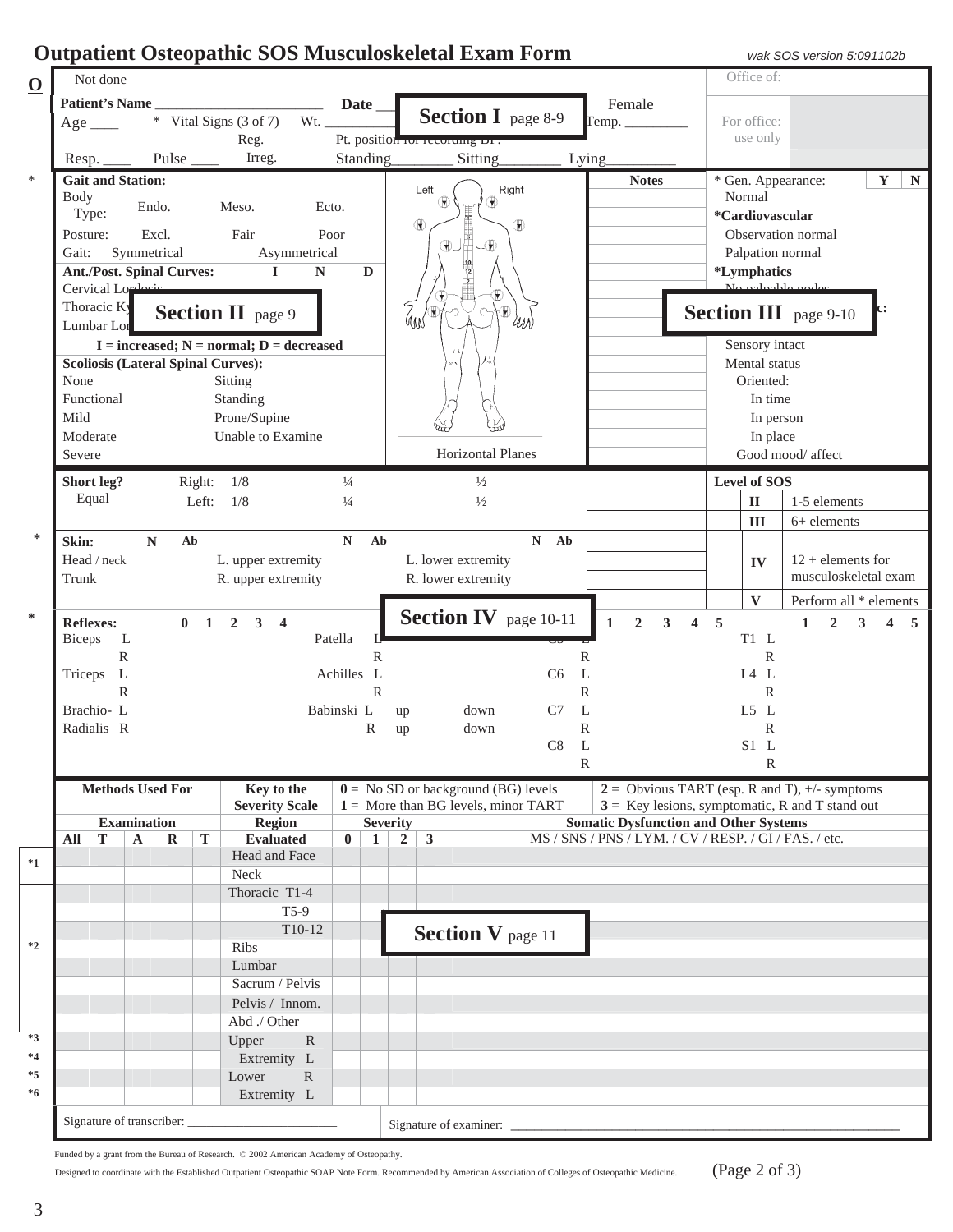## **Outpatient Osteopathic Initial Assessment and Plan Form** *wak SOS version 5:091102b*

| $\triangle$             | Patient's Name                         |                                                                            |                                                              |                                |                                   |                      |              |            |                                                                                                                                      |                 |            |                 |                                                                            |                 | Office of:<br>For office |                                                                                  |                          |                 |                 |                           |     |
|-------------------------|----------------------------------------|----------------------------------------------------------------------------|--------------------------------------------------------------|--------------------------------|-----------------------------------|----------------------|--------------|------------|--------------------------------------------------------------------------------------------------------------------------------------|-----------------|------------|-----------------|----------------------------------------------------------------------------|-----------------|--------------------------|----------------------------------------------------------------------------------|--------------------------|-----------------|-----------------|---------------------------|-----|
|                         |                                        |                                                                            |                                                              |                                |                                   |                      |              |            | <b>Section I</b> page 12                                                                                                             |                 |            |                 |                                                                            |                 | use only:                |                                                                                  |                          |                 |                 |                           |     |
|                         | Dx No.                                 | <b>ICD Code</b>                                                            |                                                              |                                | <b>Written Diagnosis</b>          |                      |              |            |                                                                                                                                      |                 | Dx No.     | <b>ICD</b> Code |                                                                            |                 |                          |                                                                                  | <b>Written Diagnosis</b> |                 |                 |                           |     |
|                         |                                        |                                                                            |                                                              |                                |                                   |                      |              |            |                                                                                                                                      |                 |            |                 |                                                                            |                 |                          |                                                                                  |                          |                 |                 |                           |     |
|                         |                                        |                                                                            |                                                              |                                |                                   |                      |              |            |                                                                                                                                      |                 |            |                 |                                                                            |                 |                          |                                                                                  |                          |                 |                 |                           |     |
|                         |                                        |                                                                            |                                                              |                                |                                   |                      |              |            |                                                                                                                                      |                 |            |                 |                                                                            |                 |                          |                                                                                  |                          |                 |                 |                           |     |
|                         |                                        | 739.0                                                                      | Somatic Dysfunction of Head and Face                         |                                |                                   |                      |              |            | <b>Section II</b> page 12                                                                                                            |                 |            |                 | $\overline{A}$                                                             |                 |                          | Somatic Dysfunction of Sacrum                                                    |                          |                 |                 |                           |     |
|                         |                                        | 739.1                                                                      | Somatic Dysfunction of Neck                                  |                                |                                   |                      |              |            |                                                                                                                                      |                 |            |                 | 759.5                                                                      |                 |                          | Somatic Dysfunction of Pelvis                                                    |                          |                 |                 |                           |     |
|                         |                                        | 739.2                                                                      | Somatic Dysfunction of Thoracic                              |                                |                                   |                      |              |            |                                                                                                                                      |                 |            |                 | 739.9                                                                      |                 |                          | Somatic Dysfunction of Abd / Other                                               |                          |                 |                 |                           |     |
|                         |                                        | 739.8<br>739.3                                                             | Somatic Dysfunction of Ribs<br>Somatic Dysfunction of Lumbar |                                |                                   |                      |              |            |                                                                                                                                      |                 |            |                 | 739.7<br>739.6                                                             |                 |                          | Somatic Dysfunction of Upper Extremity<br>Somatic Dysfunction of Lower Extremity |                          |                 |                 |                           |     |
|                         |                                        |                                                                            |                                                              |                                |                                   |                      |              |            |                                                                                                                                      |                 |            |                 |                                                                            |                 |                          |                                                                                  |                          |                 |                 |                           |     |
|                         |                                        | Physician's evaluation of patient prior to treatment:                      |                                                              |                                |                                   | First visit          |              |            | Resolved                                                                                                                             |                 |            |                 | Improved                                                                   |                 |                          | Unchanged                                                                        |                          |                 | Worse           |                           |     |
|                         |                                        | All not done                                                               | <b>OMT</b>                                                   |                                |                                   |                      |              |            | <b>Treatment Method</b>                                                                                                              |                 |            |                 |                                                                            |                 |                          |                                                                                  |                          |                 |                 |                           |     |
| $\overline{\mathbf{P}}$ |                                        | Region                                                                     |                                                              |                                |                                   |                      |              |            |                                                                                                                                      |                 |            |                 |                                                                            |                 |                          |                                                                                  |                          |                 | <b>Response</b> |                           |     |
|                         |                                        |                                                                            | Y<br>N                                                       | $\bf ART$                      | <b>BLT</b><br>$\rm CR$            | $_{\rm CS}$          | $_{\rm DIR}$ | <b>FPR</b> | <b>HVLA</b>                                                                                                                          | <b>IND</b>      | <b>INR</b> | LAS             | ME                                                                         | <b>MFR</b>      | ${\bf ST}$               | <b>VIS</b>                                                                       | OTH                      | R               | 1               | U                         | W   |
|                         | Head and Face                          |                                                                            |                                                              |                                |                                   |                      |              |            |                                                                                                                                      |                 |            |                 |                                                                            |                 |                          |                                                                                  |                          |                 |                 |                           |     |
|                         | Neck<br>Thoracic                       |                                                                            |                                                              |                                |                                   |                      |              |            |                                                                                                                                      |                 |            |                 |                                                                            |                 |                          |                                                                                  |                          |                 |                 |                           |     |
|                         | <b>Ribs</b>                            |                                                                            |                                                              |                                |                                   |                      |              |            |                                                                                                                                      |                 |            |                 |                                                                            |                 |                          |                                                                                  |                          |                 |                 |                           |     |
|                         | Lumbar                                 |                                                                            |                                                              |                                |                                   |                      |              |            | <b>Section III</b> page 12-13                                                                                                        |                 |            |                 |                                                                            |                 |                          |                                                                                  |                          |                 |                 |                           |     |
|                         | Sacrum                                 |                                                                            |                                                              |                                |                                   |                      |              |            |                                                                                                                                      |                 |            |                 |                                                                            |                 |                          |                                                                                  |                          |                 |                 |                           |     |
|                         | Pelvis                                 |                                                                            |                                                              |                                |                                   |                      |              |            |                                                                                                                                      |                 |            |                 |                                                                            |                 |                          |                                                                                  |                          |                 |                 |                           |     |
|                         | Abdomen/Other                          |                                                                            |                                                              |                                |                                   |                      |              |            |                                                                                                                                      |                 |            |                 |                                                                            |                 |                          |                                                                                  |                          |                 |                 |                           |     |
|                         | <b>Upper Extremity</b>                 |                                                                            |                                                              |                                |                                   |                      |              |            |                                                                                                                                      |                 |            |                 |                                                                            |                 |                          |                                                                                  |                          |                 |                 |                           |     |
|                         |                                        | Lower Extremity                                                            |                                                              |                                |                                   |                      |              |            |                                                                                                                                      |                 |            |                 |                                                                            |                 |                          |                                                                                  |                          |                 |                 |                           |     |
|                         | Meds:                                  |                                                                            |                                                              |                                |                                   |                      |              |            |                                                                                                                                      | PT:             |            |                 |                                                                            |                 |                          |                                                                                  |                          |                 |                 |                           |     |
|                         |                                        |                                                                            |                                                              |                                |                                   |                      |              |            |                                                                                                                                      |                 |            |                 |                                                                            |                 |                          |                                                                                  |                          |                 |                 |                           |     |
|                         |                                        |                                                                            |                                                              |                                |                                   |                      |              |            |                                                                                                                                      |                 |            |                 |                                                                            |                 |                          |                                                                                  |                          |                 |                 |                           |     |
|                         | Exercise:                              |                                                                            |                                                              |                                |                                   |                      |              |            | <b>Section IV</b> page 13                                                                                                            |                 |            |                 |                                                                            |                 |                          |                                                                                  |                          |                 |                 |                           |     |
|                         |                                        |                                                                            |                                                              |                                |                                   |                      |              |            |                                                                                                                                      |                 |            |                 |                                                                            |                 |                          |                                                                                  |                          |                 |                 |                           |     |
|                         |                                        |                                                                            |                                                              |                                |                                   |                      |              |            |                                                                                                                                      |                 |            |                 |                                                                            |                 |                          |                                                                                  |                          |                 |                 |                           |     |
|                         | Nutrition:                             |                                                                            |                                                              |                                |                                   |                      |              |            |                                                                                                                                      |                 |            |                 |                                                                            |                 |                          |                                                                                  |                          |                 |                 |                           |     |
|                         |                                        |                                                                            |                                                              |                                |                                   |                      |              |            |                                                                                                                                      |                 |            |                 |                                                                            |                 |                          |                                                                                  |                          |                 |                 |                           |     |
|                         | Problems                               | <b>Complexity / Assessment / Plan (Scoring)</b>                            |                                                              |                                | *Default to level 2-same criteria |                      |              |            | Risk: (Presenting problem(s), diagnostic procedure(s), and                                                                           |                 |            |                 | Data                                                                       |                 |                          |                                                                                  |                          |                 |                 | <b>Maximum Points</b>     |     |
|                         | Self-limiting                          | Established problem improved / stable                                      |                                                              | 1(2 max.)                      | Minimal = Min                     | management options)  |              |            |                                                                                                                                      |                 |            |                 | Lab<br>Radiology                                                           |                 |                          |                                                                                  |                          |                 |                 |                           |     |
|                         | Established-worsening<br>New-no workup |                                                                            |                                                              | $\overline{2}$<br>$3$ (3 max.) | Low<br>Moderate = Mod             |                      |              |            |                                                                                                                                      |                 |            |                 | Medicine<br>Discuss with performing physician                              |                 |                          |                                                                                  |                          |                 |                 |                           |     |
|                         | New additional workup                  |                                                                            |                                                              |                                |                                   |                      |              |            |                                                                                                                                      |                 |            |                 | Obtain records or Hx trom others<br>Review records, discuss with physician |                 |                          |                                                                                  |                          |                 |                 | 2                         |     |
|                         | Level I                                | Level II                                                                   | Level III<br><b>Level IV</b>                                 | Level V                        | Level I                           |                      | Level II     | Level III  |                                                                                                                                      | <b>Level IV</b> | Level V    |                 | Visualization of tracing, specimen<br>Level I                              | Level II        |                          | Level III                                                                        |                          | <b>Level IV</b> |                 | $\overline{a}$<br>Level V |     |
|                         |                                        | $\leq$ 1 pt.                                                               | 2 pt.<br>3 pt.                                               | $\geq$ 4 pt.                   |                                   |                      | Min.         |            |                                                                                                                                      | Mod             | طوناكا     |                 |                                                                            | ≤1 pt.          |                          | 2 pt.                                                                            |                          | 3 pt.           |                 | $\geq$ 4 pt.              |     |
|                         |                                        |                                                                            |                                                              |                                |                                   |                      |              |            | <b>Section V</b> page 14                                                                                                             |                 |            |                 |                                                                            |                 |                          |                                                                                  |                          |                 |                 |                           |     |
|                         |                                        | Requires 3 of above 3 (problems, risk and data). Level of complexity = ave |                                                              |                                |                                   |                      |              |            |                                                                                                                                      |                 |            |                 |                                                                            |                 |                          |                                                                                  |                          |                 |                 |                           |     |
|                         |                                        | <b>Traditional Method-Coding by Components</b>                             |                                                              |                                |                                   |                      |              |            | Optional Method-Coding by Time<br>When majority of the encounter is counseling / coordinating, the level is determined by total time |                 |            |                 |                                                                            |                 |                          |                                                                                  |                          |                 |                 |                           |     |
|                         | History                                |                                                                            |                                                              | Ш                              | Ш                                 | IV                   | V            |            |                                                                                                                                      |                 |            |                 |                                                                            | Ш               |                          | Ш                                                                                |                          | IV              |                 | v                         |     |
|                         | Examination                            |                                                                            | п                                                            | ш                              | Ш                                 | IV                   | v            |            | New patients (minutes)                                                                                                               |                 |            |                 | 10                                                                         | 20              |                          | 30                                                                               |                          | 45              |                 | 60                        |     |
|                         | Complexity /<br>Assessment Plan        |                                                                            |                                                              | ш                              | Ш                                 | IV                   | $\mathsf{v}$ |            | Outpatient consults (minutes)                                                                                                        |                 |            |                 |                                                                            | 10              |                          | 15                                                                               |                          | 25              |                 | 40                        |     |
|                         |                                        | <b>Final level of service</b>                                              |                                                              |                                |                                   |                      |              |            | <b>Final level of service</b>                                                                                                        |                 |            |                 |                                                                            |                 |                          |                                                                                  |                          |                 |                 |                           |     |
|                         |                                        | All three areas required. Average of three equals level of service.        |                                                              |                                |                                   |                      |              |            | Dictate total time and counseling / coordinating time plus a brief description of topics discussed                                   |                 |            |                 |                                                                            |                 |                          |                                                                                  |                          |                 |                 |                           |     |
|                         | <b>Minutes</b> spent                   |                                                                            |                                                              |                                |                                   |                      | Follow-up:   |            |                                                                                                                                      |                 |            |                 |                                                                            |                 |                          | Units:                                                                           |                          |                 |                 |                           |     |
|                         | with the patient:                      | 10                                                                         | 15<br>25                                                     | 40<br>60                       | $>60$                             |                      |              |            |                                                                                                                                      |                 |            |                 | 10                                                                         | 11              | 12                       |                                                                                  | $\mathbf D$              | W               | M               | Y                         | PRN |
|                         |                                        | <b>OMT</b> performed as Above:                                             |                                                              | 0 areas                        |                                   | 1-2 areas            |              |            | <b>Section VI</b> page 14-15                                                                                                         |                 |            |                 |                                                                            |                 | 7-8 areas                |                                                                                  |                          |                 | $9-10$ areas    |                           |     |
|                         |                                        | <b>Other Procedures</b>                                                    |                                                              | <b>CPT</b> Codes:              |                                   |                      |              |            |                                                                                                                                      |                 |            |                 |                                                                            |                 |                          |                                                                                  |                          |                 |                 |                           |     |
|                         |                                        | Performed:                                                                 |                                                              | Written Dx:                    |                                   |                      |              |            |                                                                                                                                      |                 |            |                 |                                                                            |                 |                          |                                                                                  |                          |                 |                 |                           |     |
|                         | <b>E/M Code:</b>                       | <b>New</b>                                                                 |                                                              |                                |                                   | <b>EST</b>           |              |            |                                                                                                                                      |                 |            |                 |                                                                            | <b>Consults</b> |                          |                                                                                  |                          |                 |                 |                           |     |
|                         |                                        | Write 992 plus                                                             | 02                                                           | 03                             | 04<br>05                          | $\sim$ $\sim$ $\sim$ |              | 11         | 12                                                                                                                                   | 13              | 14         | 15              |                                                                            | $\cdots$        | 41                       |                                                                                  | 42                       | 43              | 44              |                           | 45  |
|                         |                                        | Signature of transcriber:                                                  |                                                              |                                |                                   |                      |              |            | Signature of examiner:                                                                                                               |                 |            |                 |                                                                            |                 |                          |                                                                                  |                          |                 |                 |                           |     |
|                         |                                        |                                                                            |                                                              |                                |                                   |                      |              |            |                                                                                                                                      |                 |            |                 |                                                                            |                 |                          |                                                                                  |                          |                 |                 |                           |     |

Funded by a grant from the Bureau of Research.  $\oslash$  2002 American Academy of Osteopathy.

Designed to coordinate with the Established Outpatient Osteopathic SOAP Note Form. Recommended by American Association of Colleges of Osteopathic Medicine. (Page 3 of 3)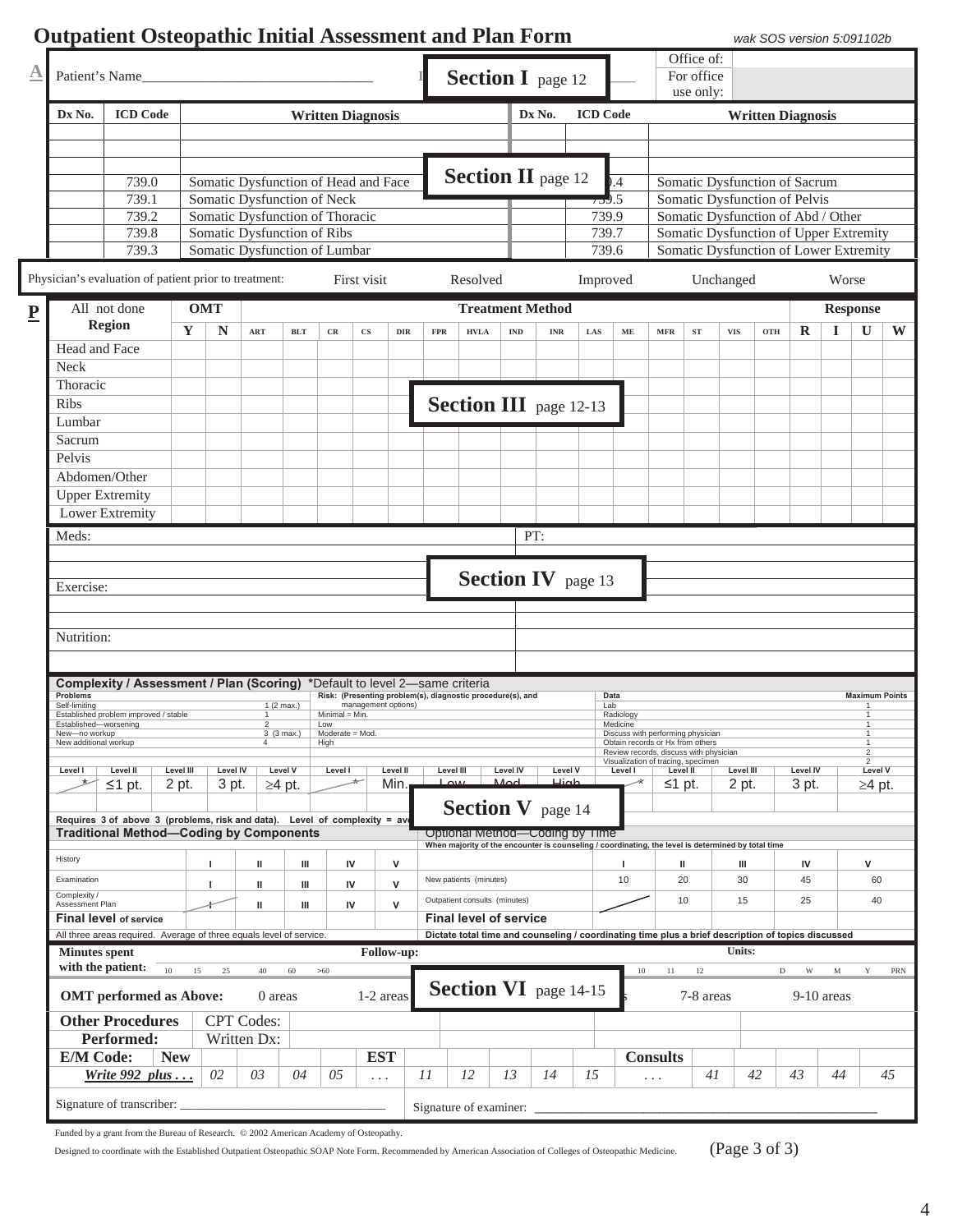## **Outpatient Osteopathic Single Organ System Musculoskeletal Form Series Usage Guide**

#### **Introduction:**

The following Health Summary Sheet and the three-page Outpatient Osteopathic Single Organ System Musculoskeletal Form Series was developed by the American Academy of Osteopathy's Louisa Burns Osteopathic Research Committee. The Outpatient Osteopathic Single Organ System Musculoskeletal Exam Form portion of this series was validated by a grant from the American Osteopathic Association. This valid standardized and easy to use form is our best recommendation to the Osteopathic Profession for research and training in osteopathic medicine.

#### **Instructions for use:**

Print where stated. All printing or writing must be legible to anyone, otherwise the record is useless. Blacken the appropriate rectangles. All bold boxed areas are critical to research data and should be filled in. Data can be collected and analyzed by a computer. Additions to the form can be made. If data was not obtained for a certain section, leave it blank or fill in the "not done" rectangle. All definitions were obtained from the CPT book and the Glossary of Osteopathic Terminology. The headings are presented and arranged as they appear on the form, beginning with the upper left-hand corner and reading to the right and down. Bold text in this Usage Guide corresponds to Form text.

\_\_\_\_\_\_\_\_\_\_\_\_\_\_\_\_\_\_\_\_\_\_\_\_\_\_\_\_\_\_\_\_\_\_\_\_\_\_\_\_\_\_\_\_\_\_\_\_\_\_\_\_\_\_\_\_\_\_\_\_\_\_\_\_\_\_\_\_\_\_\_\_\_\_\_\_\_\_\_\_\_\_\_\_

#### *Initial Page:*

#### **OUTPATIENT HEALTH SUMMARY** This

page of the system is the front left hand page of a two-section chart system or the front page of a one-section chart. At each patient visit it provides rapid ID, recall of wishes for care, who and how to call in case of an emergency, and a quick retrieval of past medical, surgical and medication history, consultants and immunizations. This page is reviewed at each patient visit and all sections kept current.

#### **Section I: Identification and Disposition**

**Patient's Name:** Write in the patient's first and last name.

**Date:** Write in the date this initial summary was started. Use the following format for all dates: month/day/year.

**Update:** Write in the dates that this form is updated. Separate dates by commas, with the most recent furthest to the right (month/day/year).

Date of Birth: (month/day/ year).

**Sex: M**ale or **F**emale gender.

- **Phone Numbers:** Provide **Home** phone number and a **Work** phone number if appropriate.
- **Marital Status:** Circle correct letter to indicate if **M**arried, **S**ingle, **D**ivorced, or **W**idowed.
- **Significant Others:** List them and include living arrangements
- **DNR Status** or **Resuscitate** (**Yes, No**) and **Qualifications:** Indicate the patient's or guardian's wishes regarding resuscitation by checking the "**Yes**" or "**No**" box. Additional desires or wishes for terminal care can be added here in **Qualifications** box.
- **Religion:** Write in the patient's religion or preference for last rites.
- **Next of Kin:** Write in the name of whom should be contacted in case of emergency should the patient die, or who is the beneficiary.

#### **Section II: Social and Family History**

**Social History:** is an age appropriate review of past and current activities that includes significant information about: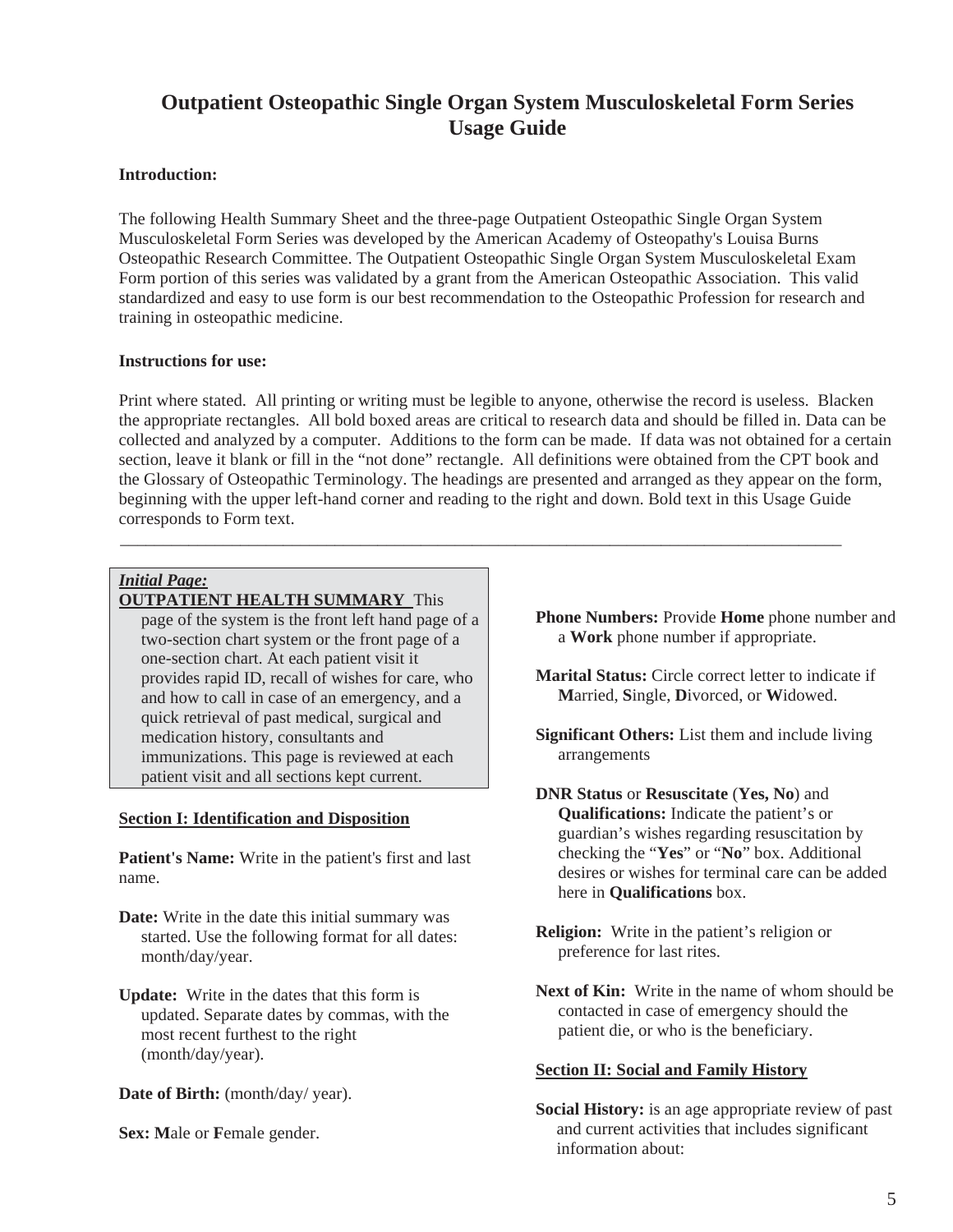**Employment:** Write in the patient's current and past employment, and if appropriate, places of work. Indicate if patient is retired; indicate any risk factors associated with the work place (i.e. black lung, asbestos exposure, fumes, etc.).

**Occupation:** Write in the patient's areas of training (chemist, teacher, homemaker).

 **Education:** Write in the patient's current school status, degrees obtained or highest grade obtained.

 **Tobacco:** Write in the pack/years, what form (cigarettes, cigars, chewing tobacco) and quit dates if appropriate.

 **ETOH** (alcohol)**:** Write in the patient's alcohol use in number; what consumed (beer, cocktails), how often (daily, weekly, monthly, yearly). Indicate past abuse and sober date.

 **Drugs:** Write in the patients illicit drug use, past and present, what, when and for how long.

 **Sex Hx** (sexual history)**:** Write in the patient's sexual preference, partners, menstrual history; gravida number and para number (The female patient has a gravida number if presently pregnant; otherwise she only has a para number. A para number is a 4-digit number indicating the number of "pregnancies-prematures-abortionsand living children.")

**Family History:** is a review of medical events in the patient's family that include significant information about: (**M**other, **F**ather) the health status or cause of death of parents, **Siblings,** and children; specific diseases related to problems identified in the Chief Complaint or History of the Present Illness and /or System Review; diseases of family members which may be hereditary or place the patient at risk.

Use  $\uparrow$  if the relative (mother, father, sibling, etc.), is living and  $\downarrow$  if deceased. If deceased, indicate the age of death and cause. List their pertinent health problems or history.

**Others:** List any pertinent health history or information on other relatives such as maternal grandmother  $\downarrow$  age 50, breast cancer, etc.

#### **Section III: Past Medical History**

Past Medical History is a review of the patient's past experiences with illness, injuries, and treatment that includes significant information about:

**CPT #:** Write in any CPT codes that might be helpful for easy reference when coding.

**Start Date** of Problem: Write in the date when a problem began or when a diagnosis was first made (month/day/year)*.*

- **Problem/Diagnosis:** Write in the patient's prior illnesses, injuries**,** and prior hospitalizations in order of occurrence when possible.
- **Medications:** Medications and dosages are listed in order of their initial use. Also list here over-thecounter substances such as herbs, vitamins and homeopathic remedies.
- **Start** Date for Medications: Write in the date that each medication/substance was started and when dosages are/were changed (month/day/year).
- **Stop** Date for Medications: Write in the date that each medication/substance was discontinued (month/day/year). Leave blank if the patient is currently taking a medication.
- A**llergies, Adverse Drug Reactions:** List medications, foods, animals, etc. that cause allergic reactions or that produced unexpected results. List the nature of the reaction or result.

#### **Section IV: Health Maintenance**

**Parameter** and **Dates:** This is a running list of dates (month/day/year) of the usual immunizations, exams, tests and procedures. There is also a line for "**Others**" write-ins.

#### **Section V: Past Surgical History**

**Date** and **Type:** Surgical date and type are listed in order of occurrence (month/day/year).

#### **Section VI: Consultants**

**Consultants:** These are listed including the consultant's name and specialty.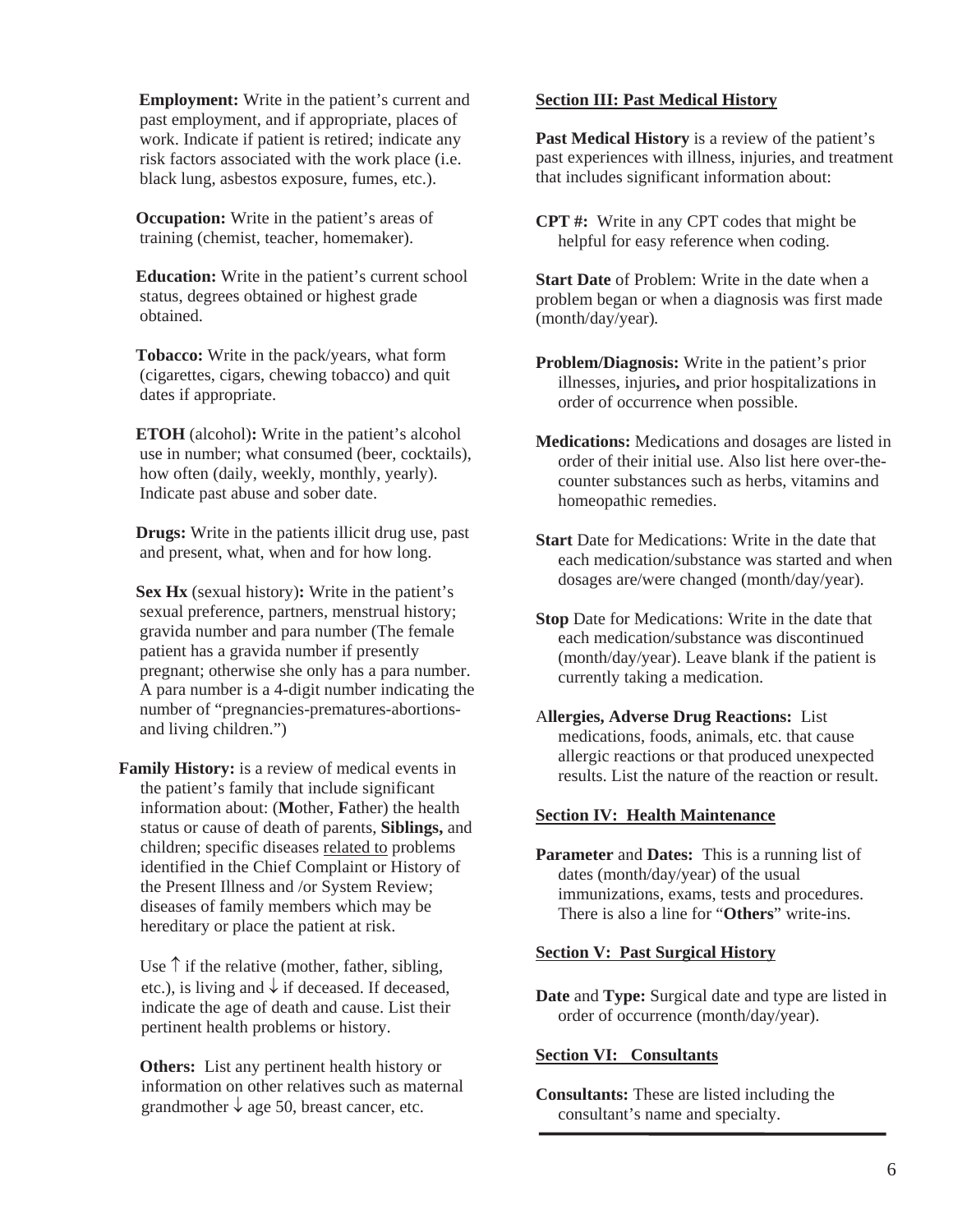#### *PAGE 1 of 3:*  **OUTPATIENT OSTEOPATHIC SINGLE ORGAN SYSTEM (SOS) HISTORY/EXAM FORM**

 This page of the system provides the subjective portion of an SOS note for a patient visit. It has supplemental writing space for the objective portion of the chart that is completed on page 2 of 3.

**S:** the **S**ubjective section of the **S**OAP note.

#### **Section I: Patient Name, Date, Patient's Pain Analog Scale and CC**

- **Patient's Name and Date:** The first and last name of the patient and the date of this visit are recorded (month/day/year).
- **The boxes** marked "**Office of**:" and "**For office use only**" can be used for tracking a research study, for office record keeping, etc.
- Patient's Pain Analog Scale: The patient is asked to place a mark on the 0-10 analog scale indicating the degree of pain he/she has at the time of this interview. Patients are given the following instructions: "If you have **NO PAIN**, place a mark at the far left side. If this is the **WORST POSSIBLE PAIN** you have ever experienced, indicate it at the far right side. Indicate where your pain is at this time." If the patient doesn't have pain or this information was not obtained, fill in the "**Not done**" rectangle.
- **CC** Stands for **Chief Complaint** which is a concise statement describing the symptoms, problem, condition, diagnosis or other factors that is the reason for the encounter. **CC** usually is stated in the patient's words. Extra lines are included here for other details of the subjective history not included in the rest of this section or those needing more space for details.

#### **Section II: History of Present Illness, Review of Systems and Past Medical, Family and Social History**

**History of Present Illness** (HPI)**:** The HPI is a chronological description of the development of the patient's present illness, from the first sign and/or symptom to the present. This includes a

description of location, quality, severity, duration, timing, context, modifying factors, and associated signs and symptoms significantly related to the presenting problem(s). Fill in all rectangles and write in the details after each element listed for the history elicited. OR, write in the status of 3 or more chronic or inactive conditions on the lines provided.

- Level: **HPI:** This is a guide for criteria needed to justify your evaluation and management CPT code in the subjective section. Fill in the rectangle that applies. The Roman numerals stand for the level of new outpatient visit for which the patient qualifies. A level two (99202) or three (99203) code requires 1-3 of the HPI elements to qualify. A level four (99204) or five (99205) code requires  $\geq$  4 HPI elements OR the status of  $\geq 3$  chronic conditions.
- **Review of Systems** (ROS) is an inventory of body systems, pertinent to the chief complaint, that are obtained through a series of questions seeking to identify signs and/or symptoms which the patient may be experiencing or has experienced. ROS is a guide for criteria needed to justify your evaluation and management CPT code in the subjective section. For the purposes of CPT the following systems review have been identified: Constitutional symptoms, Eyes, Ears/Nose/Mouth/Throat, Cardiovascular, Respiratory, Gastrointestinal, Genitourinary, Musculoskeletal, Integumentary, Neurological, Psychiatric, Endocrine, Hematologic/lymphatic, and Allergic/immunologic. The review of systems helps define the problem, clarify the differential diagnoses, identify needed testing, or serves as baseline data on other systems that might be affected by any possible management options. Only fill in the rectangle(s) of those systems reviewed at this encounter. Write in any details elicited after each system. If you examine a system and it is normal, fill in the rectangle for that system and write Within Normal Limits (WNL) on that line. If no ROS information was obtained, fill in the "**Not done**" rectangle.
- Level: ROS: The Roman numerals stand for the level of new outpatient visit for which the patient qualifies. A level two (99202) requires no ROS. Level three (99203) requires one system pertinent to the problem. Level four (99204) requires 2-9 systems. Level five (99205) requires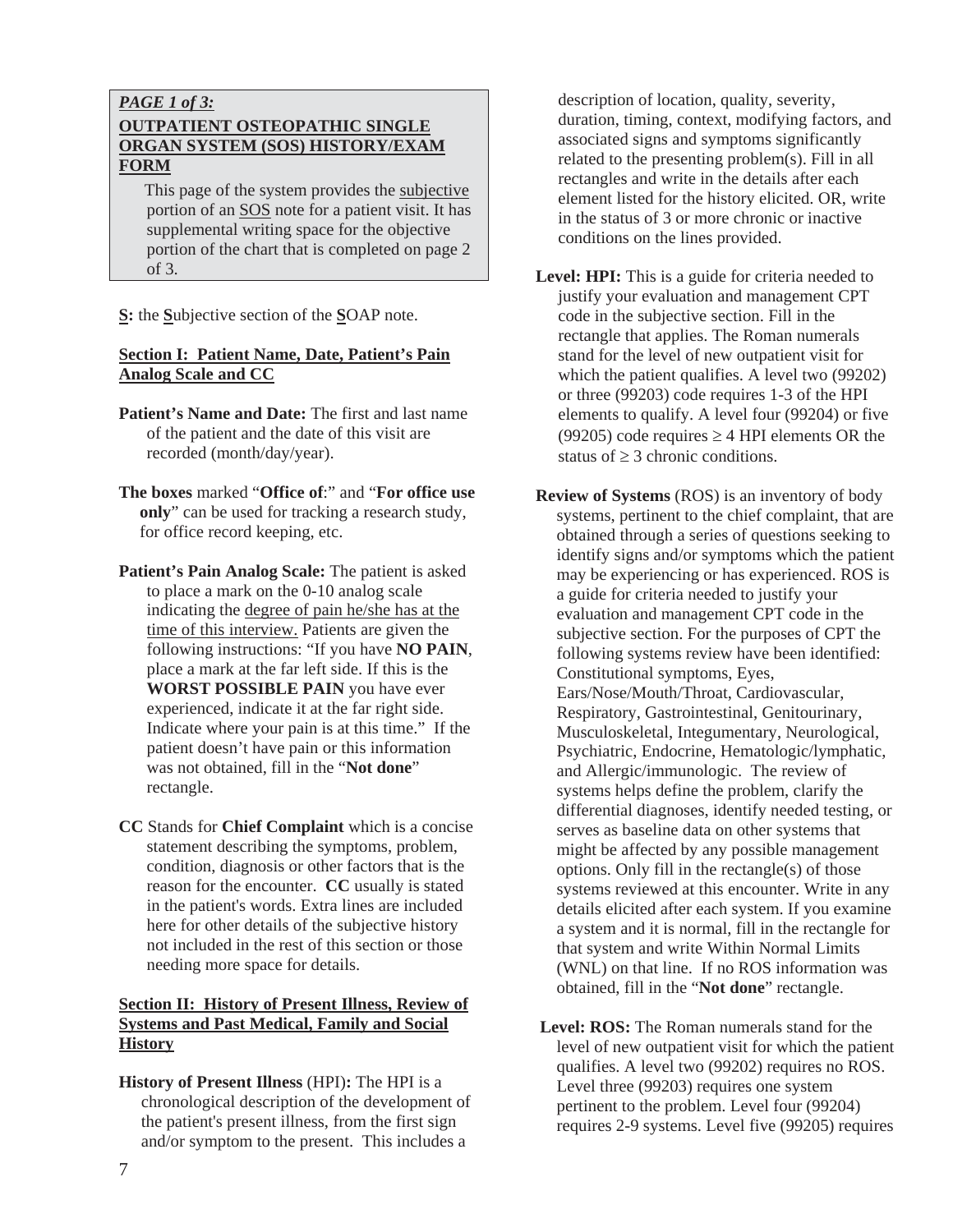listing of  $\geq 10$  systems. Fill in the rectangle that applies.

**Past Medical, Family, Social History** (PFSH)**:**  The **Past history/ trauma** is a review of the patient's past experiences with illnesses, injuries, and treatments that includes significant information about: prior major illnesses and injuries, prior operations, prior hospitalizations, allergies, age-appropriate immunization status and age-appropriate feeding/dietary status.

The **Family history** is a review of medical events in the patient's family that include significant information about: the health status or cause of death of parents, siblings, or children; specific diseases related to problems identified in the **C**hief **C**omplaint or History of the Present Illness, and/or System Review; diseases of family that may be hereditary or place the patient at risk.

The **Social history** is an age-appropriate review of past and current activities that includes significant information about: marital status and/or living arrangements; current employment; occupational history; use of drugs, alcohol, and tobacco; level of education; sexual history; other relevant social factors.

 Fill in the rectangle(s) and write in any extra history not included on the **Outpatient Health Summary Form**, such as trauma history. If no medical, family or social history was obtained on the **Outpatient Health Summary** or the **Outpatient Osteopathic SOS History/Exam Forms,** fill in the "**Not done**" rectangle.

- **Level: PFSH:** The Roman numerals stand for the level of new outpatient visit for which the patient qualifies. A level two (99202) and three (99203) requires no history areas to be present. Level four (99204) requires one history area. Level five (99205) requires 2 or more history areas. Fill in the rectangle that applies.
- **Overall History:** Fill in the rectangle that indicates the average level determined using the level of HPI, ROS or PFSH provided.

#### **Section III: "O" and Signature of Examiner**

**O:** This is part of the **O**bjective section of the **S**OAP Note. This section and is used to write

any further objective information that could not be included in page 2 of 3.

**Signature of examiner:** Signature of the attending physician is mandatory. Also, the transcriber should sign if this is appropriate.

#### *Page 2 of 3:*

#### **Outpatient Osteopathic Single Organ System (SOS) Musculoskeletal Exam Form**

This page of the system provides space for recording vital signs and any visceral and musculoskeletal examination findings obtained in an SOS musculoskeletal examination.

**O:** the **O**bjective section for the S**O**AP note continues. (Actually, the Objective section usually is started on this page.) Physical exam findings for the listed areas/systems are recorded here. Most can be documented by blackening the appropriate rectangle after the examination is performed. There is also a table where specific musculoskeletal exam findings can be recorded and documented. If no physical exam was done at this encounter, fill in the "**Not done**" rectangle.

#### **Section I: Patient's Name, Date, Sex, Age and Vital Signs**

**Patient's Name:** Write in the patient's first and last name.

- **Date:** Write in the date of the patient's visit month/day/year).
- **Sex:** Fill in the correct rectangle for **Male** or **Female** gender.
- **Age:** Write in the patient's age in years. If a child use days up to 1 month, months up to 1 year and then years of age.
- **Vital Signs:** Write in the corresponding vital signs on the lines provided. Three (3) of the seven (7) listed are needed to fulfill the requirements for a comprehensive examination. The seven include: 1. **Wt.** (weight in pounds; lbs), 2. **Ht.** (height in feet and inches; ft, in), 3. **Temp.** (temperature in degrees Fahrenheit), 4. **Resp.** (rate of respiration in breaths-per-minute), 5. **Pulse** rate (in beatsper-minute) and whether it is regular (**Reg.**) or irregular (**Irreg.**), 6. **BP** (blood pressure)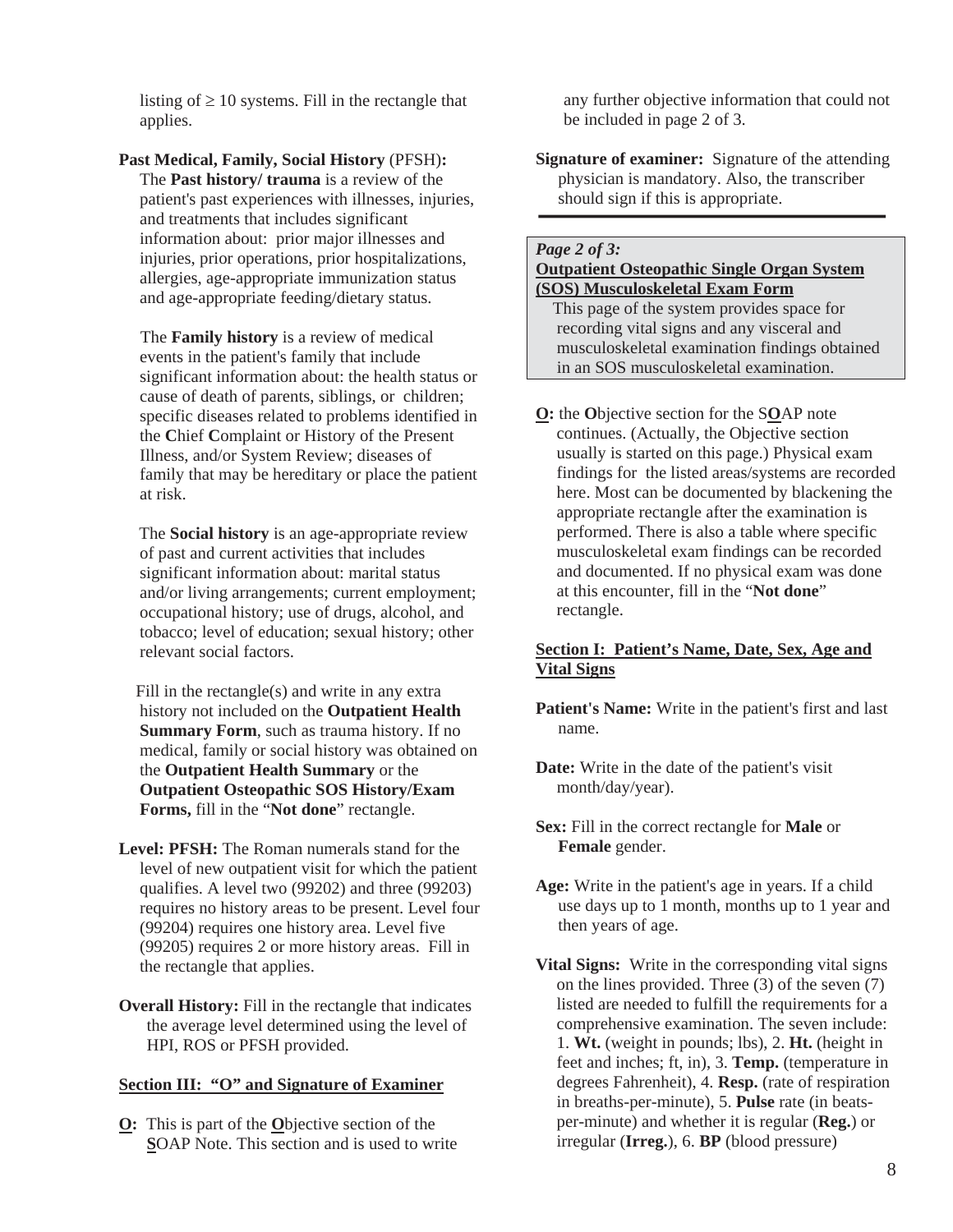**Standing**, **Sitting**, and 7. BP **Lying** down. If a measurement was not taken, leave the space blank.

**The boxes** marked "**Office of:**" and "**For office use only:**" can be used to identify research studies, office record keeping, etc.

#### **Section II: Gait and Station, Ant./Post. Spinal Curves, Scoliosis and Horizontal Planes**

#### **Gait and Station:**

**Body type:** Fill in the appropriate rectangle, indicating whether the patient's general body build is endomorphic (**Endo** = soft, over-weight and visceral), mesomorphic (**Meso** = solid and muscular) or ectomorphic (**Ecto** = thin, hairy, etc.).

**Posture:** Fill in the appropriate rectangle describing the patient's posture: Excellent (**Excl.**), **Poor** or somewhere in between (**Fair**).

 **Gait:** If ambulatory, fill in the appropriate rectangle describing the observed gait: **Symmetrical** or **Asymmetrical**.

- **Ant./Post. Spinal Curves:** Observe each spinal region—cervical, thoracic and lumbar—from the lateral position, for increased (**I**), normal (**N**) or decreased/flattened (**D**) AP curvature. Blacken the appropriate rectangle for each region examined.
- **Scoliosis (Lateral Spinal Curves):** Observe each region and the spine as a unit for the presence and severity of lateral curvature. Then blacken the appropriate rectangle. **Functional** indicates a flexible curve that changes with forward bending. Estimate if the scoliosis is **Mild**  $(5-15^{\circ})$ , **Moderate** (20-45 $^{\circ}$ ) or **Severe** (>50 $^{\circ}$ ). (Optional: You may **also** draw the lateral curvature on the provided **diagram** if you desire.) Blacken in the appropriate rectangle(s) to indicate the positions in which the patient was examined. (**Sitting, Standing, Prone/Supine**) If the patient could not be examined for curvatures, blacken in the "**Unable to Examine**" triangle and explain why in the "**Notes**" area provided in this section (Section III) of the form.

**Horizontal Planes** (diagram): can be used to indicate levelness of landmarks, such as mastoid processes, shoulders, inferior angle of the scapula, iliac crests, and the superior border of the greater trochanters. (This same diagram also can be used to denote such things as lateral curvatures, the AP weight-bearing line, or any other documentation that may be helpful.)

#### **Section III: Notes, General Appearance, Cardiovascular, Lymphatics, and Neurologic and Psychiatric Evaluation**

- **Notes:** This lined box is for your personal use. It can expand and identify any of the items from any of the other Sections of the form.
- **General Appearance:** Fill in the rectangle labeled **Y** (yes) if the patient's general appearance is **Normal**. This evaluation may include: development, nutrition, body habitus, deformities, and attention to grooming. If the patient's general appearance is not normal, fill in the rectangle labeled **N** (no) and write your observations in the "**Notes**" portion of this section.
- **Cardiovascular:** Fill in the rectangles labeled **Y** (yes) if examination of the peripheral vascular system by **Observation** (e.g. swelling, varicosities) and **Palpation** (e.g. pulses, edema, tenderness) of the legs and arms reveal normal findings. If examination of the patient's peripheral vascular system is abnormal, fill in the rectangle labeled **N** (no) and write your findings in the "**Notes**" portion of this section.
- **Lymphatics:** If palpation of lymph nodes in the neck, axillae, groin and/or other locations is negative, then fill in the rectangle labeled **Y** (yes) next to "**No palpable nodes**". If lymph nodes are palpated, fill in the rectangle labeled **N** (no) and write your findings in the "**Notes**" portion of this section.

#### **Neurological/Psychiatric:**

**Coordination intact:** If when testing coordination (e.g. Finger-to-nose, heel/knee/shin, rapid alternating movements of the upper and lower extremities, evaluation of fine motor coordination) you find the patient's coordination intact, fill in the rectangle labeled **Y** (yes). If abnormalities are found on exam, fill in the rectangle labeled **N** (no) and write the findings in the "**Notes**" portion of this section.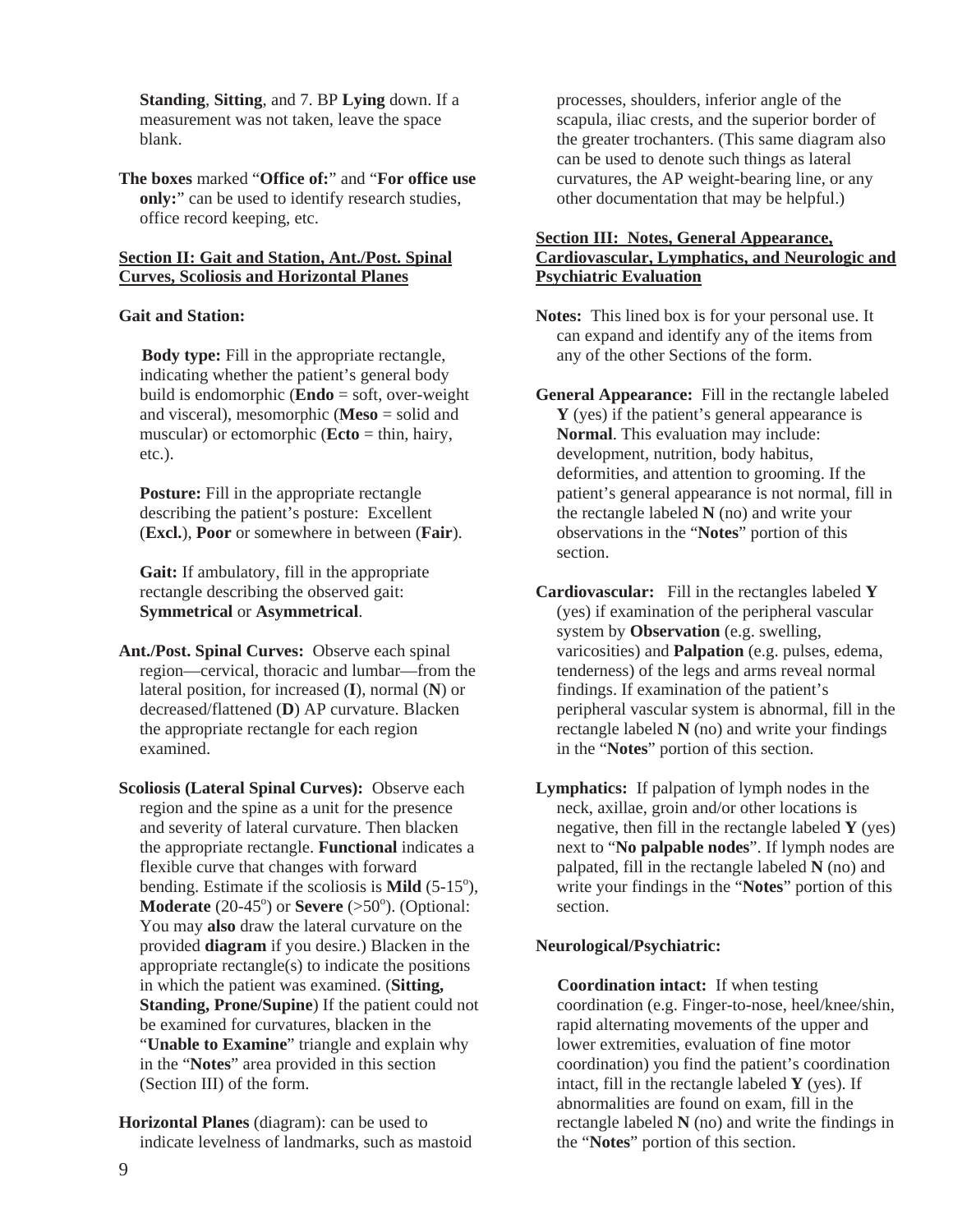**Sensory intact:** If your evaluation for sensation (e.g. by touch, pin prick, vibration, proprioception) is normal, fill in the rectangle labeled **Y** (yes). If abnormalities are found on exam, fill in the rectangle labeled **N** (no) and write your specific findings in the "**Notes**" portion of this section.

**Mental Status (Oriented: In time, In person, In place):** If your patient is oriented in each of these items (time, person, place), fill in the rectangle labeled **Y** (yes). If abnormalities are found on exam, fill in the rectangle labeled **N** (no) and write your specific findings in the "**Notes**" portion of this section.

**Good Mood / Affect :** If your patient has a **Good mood** and **affect**, fill in the rectangle labeled **Y** (yes). If abnormalities are found on exam, fill in the rectangle labeled **N** (no) and write your specific findings in the "**Notes**" portion of this section.

*Note: If you fill in all the rectangles labeled Y (yes) in this section, you denote that this is a normal examination for General Appearance, Cardiovascular, Lymphatics, and Neurologic/Psychiatric Evaluations***.**

#### **Section IV: Short Leg, Skin, Level of SOS, Reflexes and Motor**

- **Short Leg:** With the patient in a supine position, evaluate for equal leg length using the medial malleolus as a reference point. If equal, fill in the rectangle labeled **Equal**. If a short leg seems to be present, fill in the rectangle that's closest to the fractional discrepancy  $(1/8, 1/4, 1/2 \text{ inch})$  and indicate the short side (**Right** or **Left**).
- **Skin:** Record results of your inspection and/or palpation of the skin and subcutaneous tissues. If the tissues are normal, fill in the rectangle labeled **N** (normal) for each area. If the tissues are abnormal, fill in the rectangle labeled **Ab** (abnormal) for each area.: 1. **Head / Neck**, 2. **Trunk**, 3. **L. upper extremity**, 4. **R. upper extremity,** 5. **L. lower extremity** and 6. **R. lower extremity**. Specific abnormalities should be written in the "**Notes**" portion of this section.
- **Level of SOS** (Single Organ System)*:* This is a guide for criteria needed to justify your evaluation and management CPT code in the

**O**bjective section. For the Single Organ System Musculoskeletal Examination to be coded comprehensively, all sections designated with an asterisk in the extreme left margin of the form need to be filled in. Such starred areas include the following:Constitutional (includes **Vital Signs** and **General Appearance**), **Cardiovascular**, **Lymphatics**, **Neurologic and Psychiatric**, **Skin**, **Reflexes**, the

**Musculoskeletal exam table, Gait and Station**. See the CPT book for details and definitions of elements. Fill in the rectangle that represents the level that applies.

- **II 1-5 elements:** For a level two (99202) visit you must have examined one to five elements identified in a starred section.
- **III 6+ elements:** For a level three (99203) visit you must have examined at least six elements identified in a starred section.
- **IV 12+ elements for musculoskeletal ex.:**  For a level four (99204) visit you must have done an examination of at least twelve elements identified by a star.
- **V Perform all elements** (\* = starred**):**  For a level five (99205) visit you must perform all elements identified by a star. If you fill in **all the starred sections** on the form, you will have more than enough information to justify a level-5 examination.

Be advised for the **Single Organ System Musculoskeletal Exam**, the six areas are: 1) head, face, and neck; 2) spine, ribs and pelvis; 3) right upper extremity; 4) left upper extremity; 5) right lower extremity; 6) left lower extremity.

- **Warning:** For the comprehensive level of exam, all four of the elements identified in **TART** must be performed and documented for each of four of the six anatomic areas. For the three lower levels of examination, each element is counted separately for each body area. For example, assessing range-of-motion in two extremities constitutes two elements.
- **Reflexes:** These are graded on an increasing scale from 0-4 according to the estimated strength of the muscle contraction, where 0 indicates no reflex, 1 indicates hyporeflexia, 2 indicates normal reflex, 3 indicates hyperreflexia, and 4 indicates clonus. Fill in the appropriately labeled rectangle for each of the reflexes (**Biceps,**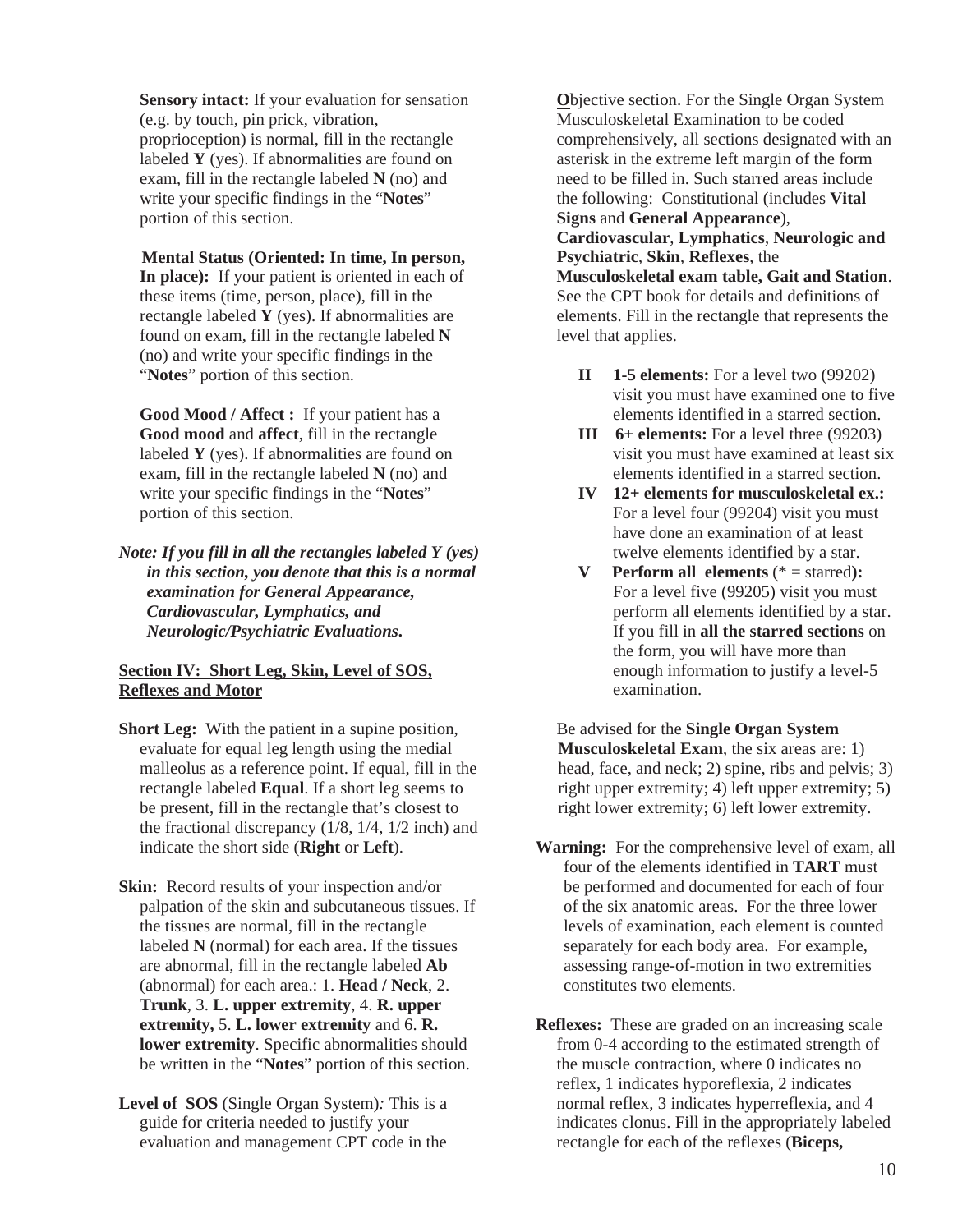**Triceps, Brachioradialis, Patellar, Achilles** and **Babinski**). The **Babinski** reflex can be marked as an up-going (**up**) or down-going (**down**) response. For each reflex, indicate test results for the right  $(R)$  and the left  $(L)$  sides.

**Motor:** These are graded on an increasing scale from 1-5 according to the estimated strength of muscle contraction. A "**1**" is the weakest and a "**5**" is normal. Fill in the appropriately labeled rectangle for each of the nerve roots (C5, C6, C7, C8, T1, L4, L5, S1). For each nerve root indicate test results for the left (**L**) and right (**R**) sides.

#### **Section V: Musculoskeletal Table**

- **Methods Used To Examine:** Be sure to blacken in the rectangles indicating the tools you used for your examination (**T, A, R, T**). Included in the definition of these components are the criteria required for coding in each body area:
	- **All:** This indicates that all **TART** criteria was used to examine a region
	- **T: Tissue Texture Change**, stability, laxity, effusions, tone
	- **A: Asymmetry**, misalignment, crepitation, defects, masses
	- **R: Range-of-Motion**, contracture
	- **T: Tenderness**, pain

Filling in these rectangles is a shortcut to a full narrative documentation in the **Somatic Dysfunction and Other Systems** section of this table.

- **Region Evaluated:** This is a list of musculoskeletal body regions arranged in order based on the CPT examination documentation requirements. They include: \***1. Head and Face**, and **Neck**; \***2.** Spine (**Thoracic, Ribs, Lumbar, Sacrum/Pelvis, Pelvis/Innom.** and **Abd./Other**), \***3. Right upper extremity**, \***4. Left Upper Extremity**, \***5. Right Lower Extremity** and \***6. Left Lower Extremity**. The thoracic region is broken down into three parts based on vertebral levels for innervation specificity: **T1-4**, **T5-9** and **T10-12**. This provides ease in listing interrelationships between musculoskeletal findings and possible involvement of the visceral system.
- **Severity:** This section refers to the severity [None] (**0**), mild (**1**)**,** moderate (**2**), severe (**3**)] of the

most effected somatic dysfunction in a region. Fill in one rectangle for each region examined. For regions that are not examined leave the rectangle empty. If a rectangle is **not marked** in a region it is assumed that that region was **not examined**. For regions that are examined the scale is as follows:

**0** None .......... No somatic dysfunction present or background (BG) level. **1** Mild ........... More than background, minor **TART** elements. **2** Moderate .... Obvious **TART**; in particular **R**ange of motion (**R**) and/or **T**issue Texture Change (**T**) may or may not be overtly symptomatic.  **3** Severe ....... Key Lesions observed, significant, symptomatic, stands out; **R** and/or **T** elements stand out with minimum search or provocation.

(At the top of the table is a **Key to the Severity Scale**, which provides for a quick review.)

#### **Somatic Dysfunction & Other Systems:** Somatic

Dysfunction is defined as impaired or altered function of related components of the somatic (body framework) system: skeletal, arthrodial, and myofascial structure, and related vascular, lymphatic, and neural elements. In this section for each region assessed, write your somatic dysfunctions including musculoskeletal (MS), sympathetic nervous system (SNS), parasympathetic nervous system (PNS), lymphatic (LYM), cardiovascular (CV), respiratory (RESP), gastrointestinal (GI), fascial (FAS), etc., components. Use standard terminology.

If you filled in rectangles under **TART** you do not need to write anything here for coding purposes; however, this section is useful for recording notes for personal use.

**Signature of examiner:** Signature of the attending physician is mandatory. Also, the transcriber should sign if this is appropriate.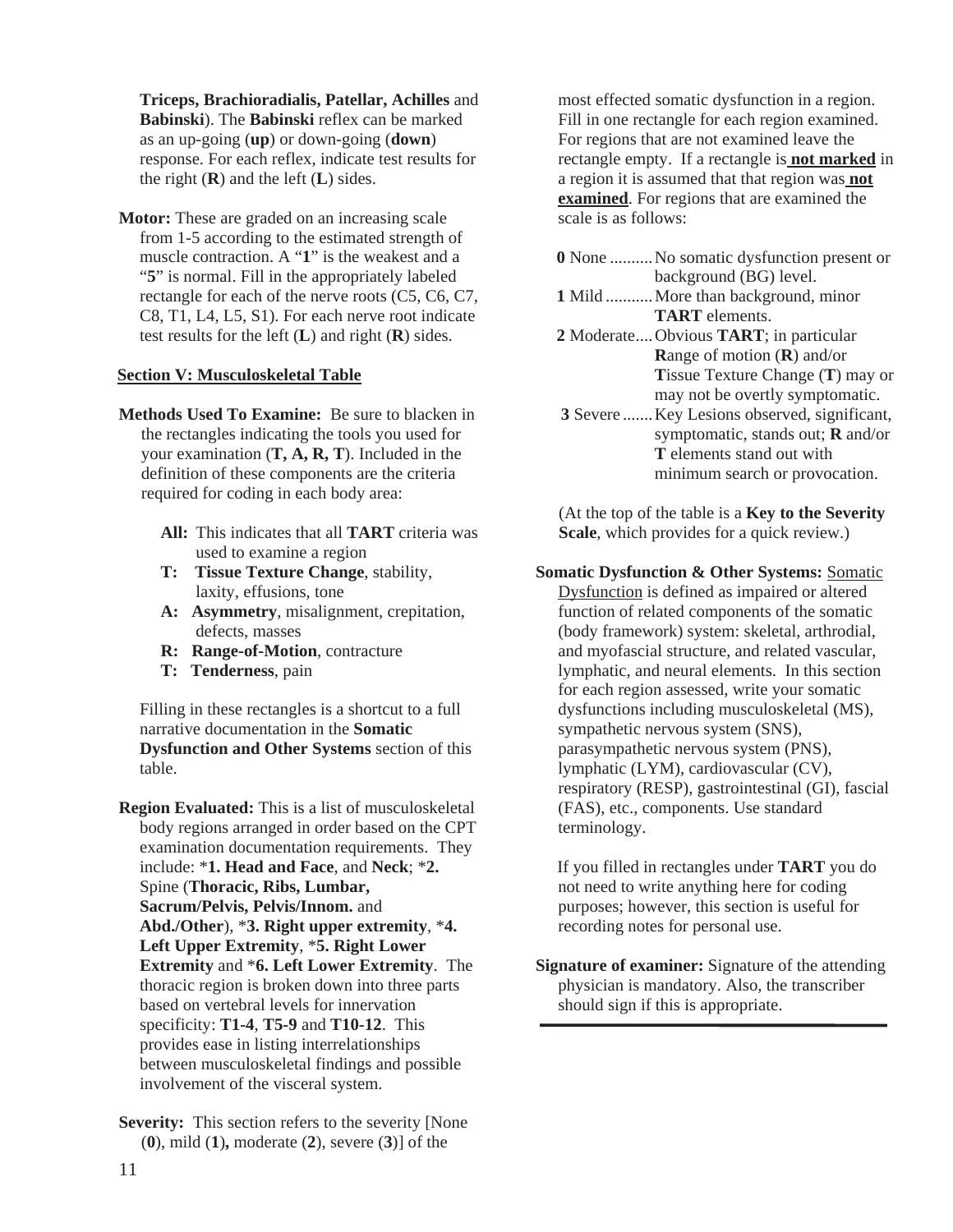#### *Page 3 of 3:*

#### **Outpatient Osteopathic Assessment and Plan Form**

 This page of the system is to be used with the Outpatient Osteopathic SOS History/Exam Form and the Outpatient Osteopathic SOS Musculoskeletal Exam Form. It contains the **A**ssessment and **P**lan for completion of a SOAP note. It provides for the **Written Diagnosis**, **Physician's evaluation of patient prior to treatment,** treatment **table for OMT,** other instructions and treatments given, coding instructions, **Minutes spent with the patient**, **Follow-up**, **OMT performed**, **Other Procedures Performed** and **E/M Code**.

**A:** the **A**ssessment section for the SO**A**P note. This includes patient's name, date, diagnosis, and physician's evaluation of patient prior to treatment.

#### **Section I: Patient's Name and Date**

- **Patient's Name:** Write in the patient's first and last name.
- **Date:** Write in the date of the patient's visit (month/day/year).
- **The boxes** marked "**Office of:**" and "**For office use only:**" can be used to identify research studies, office record keeping, etc.

#### **Section II: Diagnosis and Evaluation Prior to Treatment**

- **Dx No.** (diagnosis number)*:* Write in your priority numbers in the **Dx No.** columns with "1" being the number of your most severe or addressed diagnosis for this visit.
- **ICD Code:** Write in this column the ICD code that corresponds to your diagnosis, if it has not already been written in.
- **Written Diagnosis**: Write on this line the description for each of your ICD codes, if not already listed.

#### **Physician's Evaluation of Patient Prior to Treatment:** This is the physician's overall opinion of how well the patient is doing based on objective findings of the patient prior to treatment compared to the previous visit(s).

**First visit:** If this is the patient's first visit for a particular problem, mark the rectangle after **First visit**.

 **Resolved:** If the problem for which a follow-up visit was requested is resolved, mark the rectangle after **R**esolved. Example: If a patient presents for a follow up on a musculoskeletal problem, filling in the **Resolved** rectangle implies that the region of the previous somatic dysfunction was evaluated, with no abnormal findings found, and that you also filled in the **0** (zero) rectangle in the severity column for that region in the Musculoskeletal Table (found on page 2 of 3).

 **Improved:** If the problem for which a follow-up visit was requested is improved but not totally resolved, mark the rectangle after **I**mproved.

 **Unchanged:** If the problem for which a followup visit was requested is no different or completely unchanged from the prior visit, mark the **U**nchanged rectangle. This implies that, for a musculoskeletal problem, the general severity of the overall somatic findings is similar to that at the last visit. This may also apply if you evaluate or consult on a patient at one visit but do not institute any treatment at that visit.

 **Worse:** If the problem for which a follow-up visit was requested is worse then it was at the last visit, mark the rectangle after **W**orse. This could occur with a musculoskeletal problem if no treatment was started at the prior visit, the patient did something to aggravate their condition, or the patient had a complication or side effect of treatment given at the last visit. This refers the patient's condition at the current visit. This does not reflect whether the patient had an early delayed response, i.e. a flare-up, from the last treatment. Flare-up information can be charted in the **S**ubjective section of the note.

#### **Section III: Plan: Region, OMT, Treatment Method, and Response**

**P:** the **P**lan Section of the SOA**P** form. This includes a treatment table for Osteopathic Manipulative treatment. Following the table, it also records **Meds** (medications), **Exercise**, **Nutrition**al advice, and **PT** (physical therapy) instructions. "**Other**" provides space for any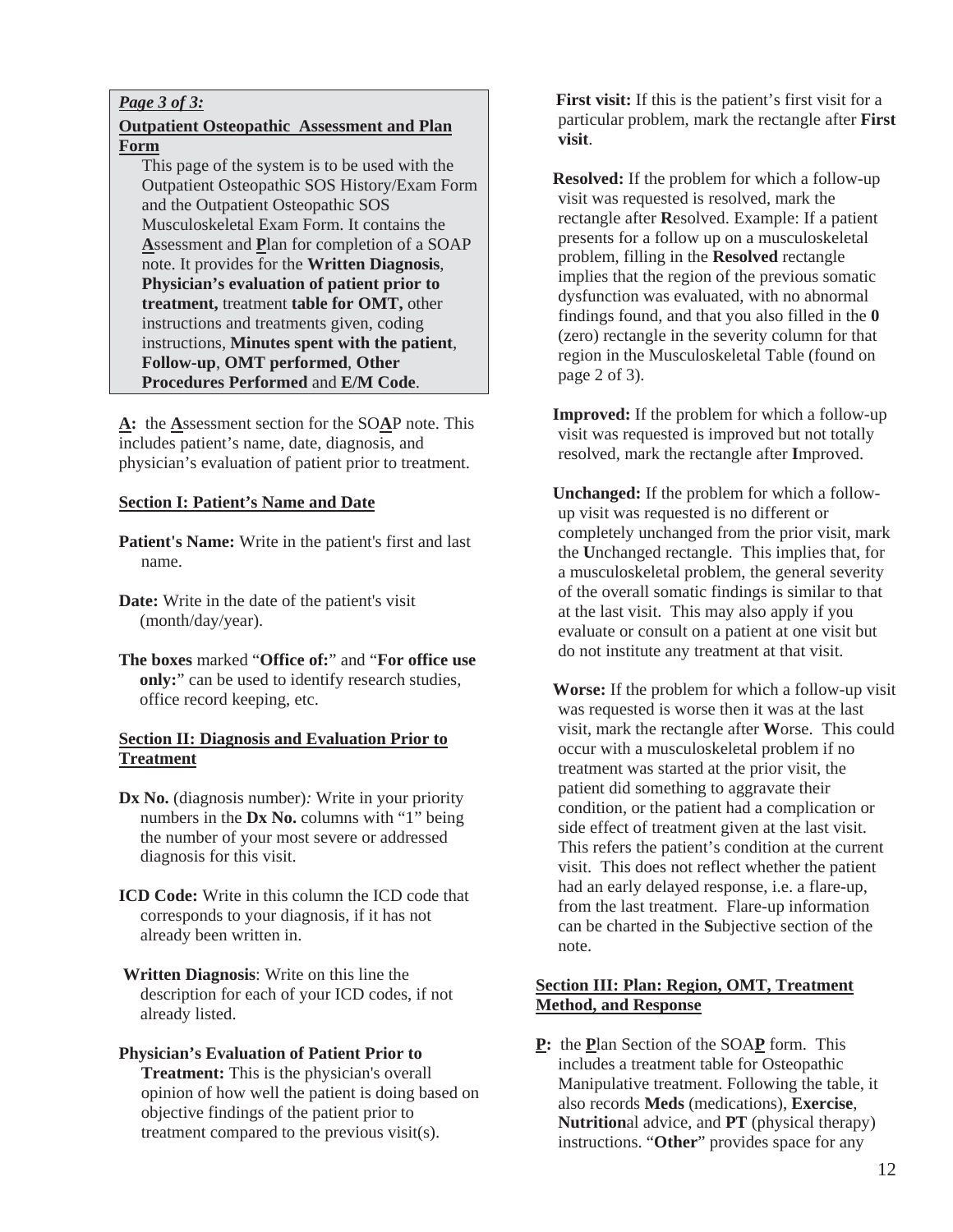additional advice or type of treatment you institute. Also included in this section are areas for coding, **Minutes spent with patient**, **Followup**, **OMT performed**, **Other Procedures Performed**, and **EM/Code**s.

 **Region** lists musculoskeletal body regions arranged in order based on the CPT categories. They include: **Head and Face, Neck, Thoracic, Ribs, Lumbar, Sacrum, Pelvis, Abdomen/Other** (viscera falls into this category), **Upper Extremities, Lower Extremities**. If no regions are treated, fill in the "**All not done**" rectangle.

**OMT:** Fill in the **Y**es rectangle for each region in which an examination was performed and Osteopathic Manipulative Treatment (OMT) was given. Fill in the **N**o rectangle if OMT was not performed on a region that was examined. Note: For each region treated, there must be rectangles for **Methods Used for Examination** and **Severity** rectangles (1,2, or 3) filled in for that region of the body examined on the Musculoskeletal Table (found on page 2 of 3).

**Treatment Method:** Listed here are the abbreviations of manipulative treatment modalities, approved by the profession and included in the Glossary of Osteopathic Terminology, for treatment of the somatic dysfunctions listed previously. Fill in the rectangles that correspond to the modalities used to treat each region.

| ART:         | articulatory treatment              |
|--------------|-------------------------------------|
| <b>BLT:</b>  | balanced ligamentous tension /      |
|              | ligamentous articular strain        |
|              | treatment                           |
| CR:          | cranial treatment/osteopathy in the |
|              | cranial field/cranial osteopathy    |
| CS:          | counterstrain treatment             |
| DIR:         | direct treatment                    |
| <b>FPR:</b>  | facilitated positional release      |
|              | treatment                           |
| <b>HVLA:</b> | high velocity/low amplitude         |
|              | treatment (thrust treatment)        |
| <b>IND:</b>  | indirect treatment                  |
| INR:         | integrated neuromuscular release    |
| LAS:         | ligamentous articular               |
|              | strain/balanced ligamentous tension |
|              | treatment                           |
| ME:          | muscle energy treatment             |
| MFR:         | myofascial release treatment        |
|              |                                     |

| ST:  | soft tissue treatment           |
|------|---------------------------------|
| VIS: | visceral manipulative treatment |
| OTH: | any other OMT treatments used   |

- **Response:** Fill in one of these rectangles for each region of somatic dysfunction that was treated with OMT. This is the physician's perception of how the somatic dysfunctions in each region responded to Osteopathic Treatment immediately after treatment. The boxes are indicated as follows:
	- **R:** The somatic dysfunction is completely **R**esolved without evidence of it having ever been present.
	- **I:** The somatic dysfunction is **I**mproved but not completely resolved.
	- **U:** The somatic dysfunction is **U**nchanged or the same after treatment as it was before treatment.
	- **W:** The somatic dysfunction is **W**orse or aggravated immediately after treatment.

#### **Section IV: Other Treatment Methods Used**

- **Meds:** List in this space any medications the patient will continue on or new medication that will be started. Risks, benefits and potential side effects can be listed here.
- **Exercise:** List in this space any exercises you wish the patient to continue or add to their treatment prescription and whether they were discussed, taught or given handouts.
- **Nutrition:** List in this space any nutritional, food, or diet recommendations that you have given or will give your patient.
- **PT:** List in this space any Physical Therapy modalities your patient currently receives, has received in the office, or that you recommend they receive or do.
- **Other:** List in this space anything that doesn't fit into any of the other categories. For example, counseling could be addressed in this section. If 50% or more of your time spent with the patient was spent in counseling or educating the patient, specifically list what topics were discussed, what details were included, what handouts or educational material were given and what referrals were made.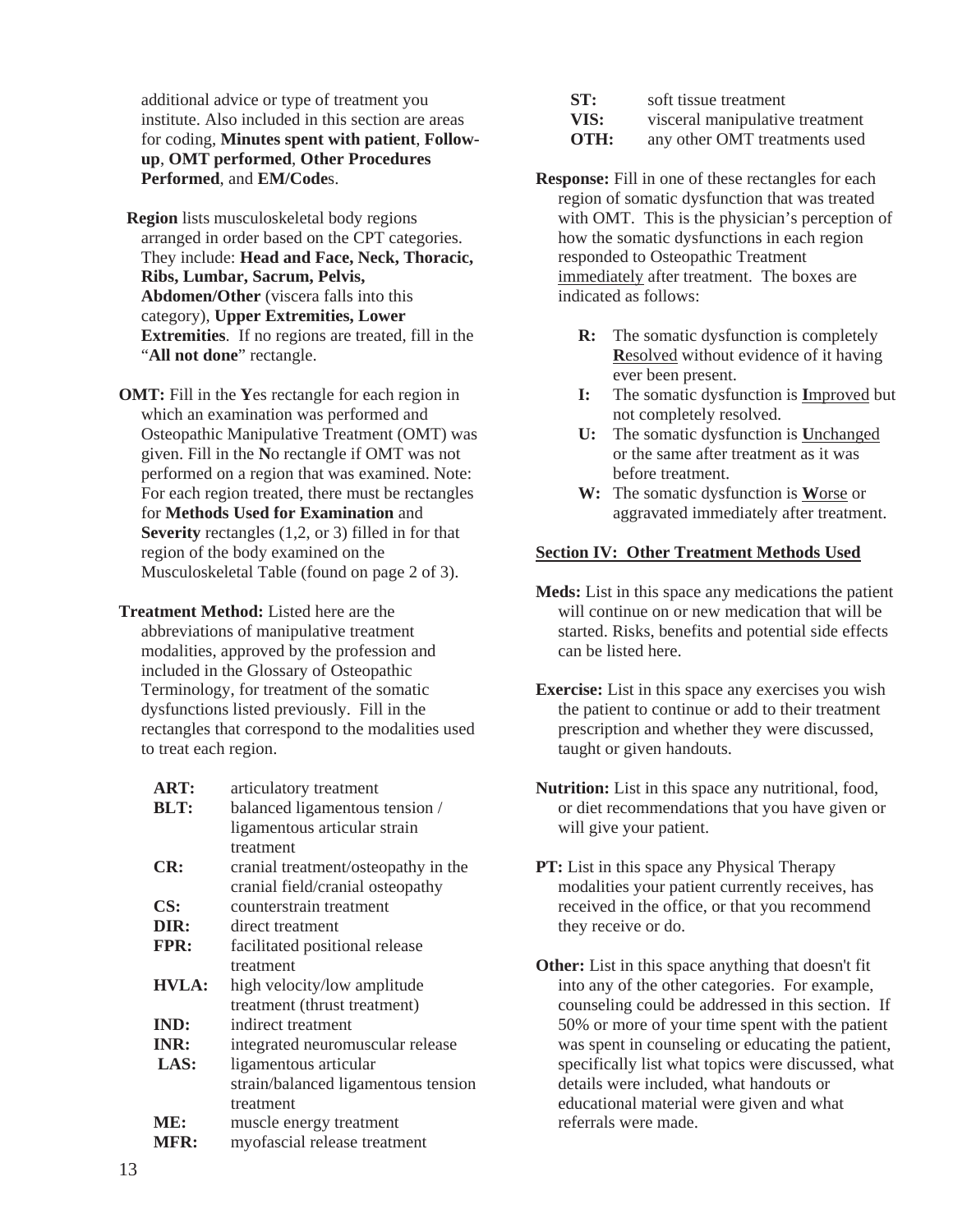#### **Section V: Coding**

- **Complexity / Assessment / Plan (Scoring):** Three of the following three categories (**Problems, Risk, Data**) are required for an established visit. Note that there are five levels and five rectangles below the list for each category. Add up the total points earned from each category. Record the total for each category by blackening the appropriate rectangle under one of the five levels. The total level for complexity is the average of the three categories included (Problems, Risk, and Data).
- **Problems:** Find which criteria match this visit. This could be **Self-limited**, **Established problem improved / stable**, **Established worsening**, **New—no workup**, or **New additional workup**. Add points or number of problems that fit this patient in each category. Find the total points under one of the five levels and blacken the appropriate rectangle.
- **Risk:** Find which criteria match this visit. This could be **Minimal**, **Low**, **Moderate**, or **High** based on presenting problems, diagnostic procedures, and management options. Find the level of risk under one of the five levels and blacken the appropriate rectangle.
- **Data:** Find which criteria match this visit. This could be **Lab**, **Radiology**, **Medicine**, **Discuss with performing physician**, **Obtain records or Hx from others**, **Review records**, **discuss with physician**, or **Visualization of tracing** or **specimen**.

 Add up the total points for all the categories (**Problems**, **Risk** and **Data**). Find the total points for each category under one of the five levels and blacken the appropriate box. Only two of the three categories are required. The total level for complexity is the average of the categories included.

#### **Traditional Method—Coding by Components:**

For each **History**, **Examination** and **Complexity/ Assessment / Plan** section, put a circle around the appropriate composite level. All three areas are required for new patient visits. Then blacken the rectangle in the **Final Level of Service** that denotes the average of the three levels recorded.

#### **Optional Method—Coding by Time:**

**When the majority of the Encounter** (50% or greater) **is counseling/coordinating, the level is determined by total time**. Blacken the rectangle that indicates how much time was spent counseling: **New patients (minutes)**—10, 20, 30, 45, 60; **Established patients (minutes)**— 10, 15, 25, 40. Be sure in your plan to write a brief description of topics discussed. (Also be sure to blacken the appropriate rectangle that corresponds to the total time spent with the patient—see the next paragraph.)

#### **Section VI: Minutes Spent With the Patient, Follow-up, Units, OMT Performed as above**  (number of areas), **Other Procedures Performed**  and **E/M Code**

- **Minutes Spent With the Patient:** Blacken the rectangle that corresponds to the amount of time you spent face-to-face with the patient and/or family during their visit  $(10, 15, 25, 40, 60, >60)$ minutes). This corresponds to the time allotments in the CPT book. Choose the rectangle that best fits your total time.
- **Follow-up:** Blacken the rectangles that correspond to when you would like to see the patient again; you must indicate both the number and the **Units**. For example: for a visit in one month, blacken the rectangle above the "**1**" and also the box above **M** (month). Abbreviations following the **Units** title are: **D** (days), **W** (week), **Y** (year), and **PRN** (as needed).
- **OMT Performed as Above:** Fill in the rectangle for the number of regions with somatic dysfunction that were treated. Note: This number should correlate with the number of YES rectangles in the OMT section of the table on page 3 of 3, and the number of rectangles in the severity section of the table on page 2 of 3 marked as 1, 2, or 3. The rectangles are defined as follows:
	- **0 areas:** You treated NO (zero) regions of somatic dysfunction with Osteopathic Manipulative Treatment.
	- **1-2 areas:** You treated one to two regions of somatic dysfunction with Osteopathic Manipulative Treatment.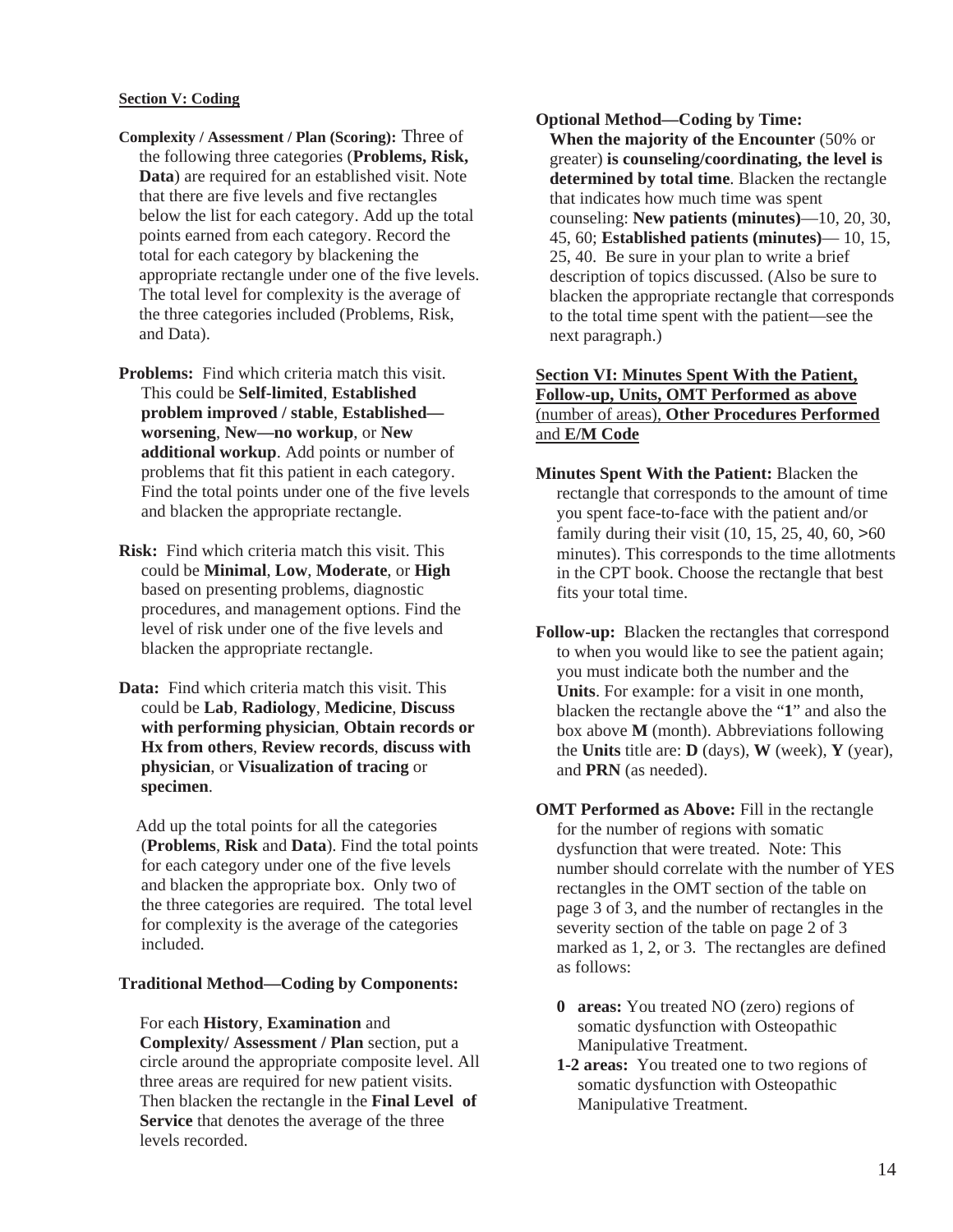- **3-4 areas:** You treated three to four regions of somatic dysfunction with Osteopathic Manipulative Treatment.
- **5-6 areas:** You treated five to six regions of somatic dysfunction with Osteopathic Manipulative Treatment.
- **7-8 areas:** You treated seven to eight regions of somatic dysfunction with Osteopathic Manipulative Treatment.
- **9-10 areas:** You treated nine to ten regions of somatic dysfunction with Osteopathic Manipulative Treatment**.**
- **Other Procedures Performed:** In the spaces provided write in the **CPT Code** and written

diagnosis (**Written Dx**) for each procedure performed, other than OMT.

- **E/M Code:** Blacken the rectangle that corresponds to the evaluation and management code for your final level of service. For a new patient visit (**New**) use 99202, 99203, 99204, 99205. For an established patient visit (**EST**) use 99211, 99212, 99213, 99214, 99215. For a consultation visit (**Consults**) use 99241, 99242, 99243, 99244, 99245.
- **Signature of examiner**: Signature of the attending physician is mandatory. Also, the transcriber should sign if this is appropriate.

D:\Sleszynski\ SOAP Note Series Usage Form Version *5:091102b*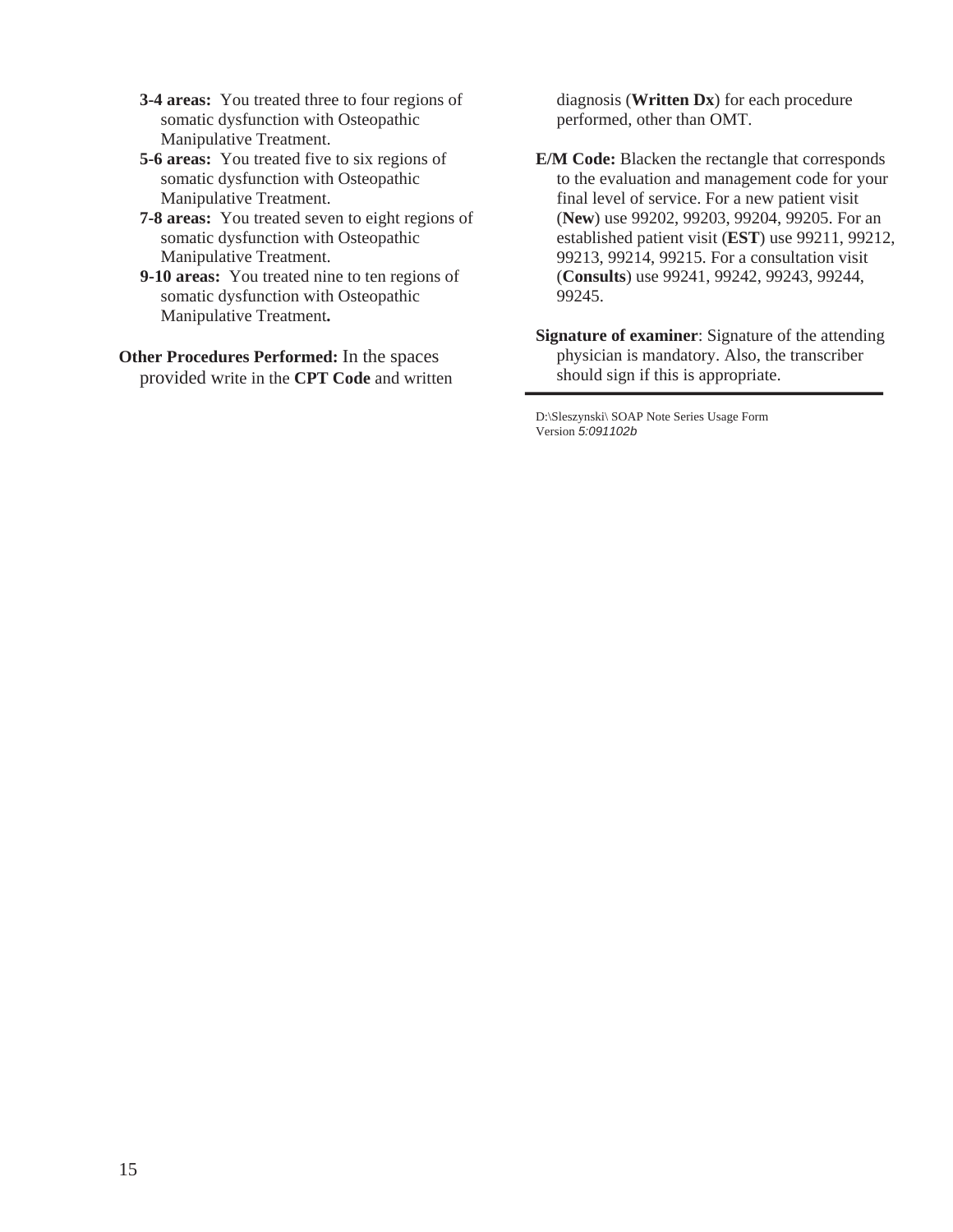#### **Outpatient Health Summary** *wak SOS version 5:091102b*

|                            | Patient's Name Jamie Smith             |                       | Date 11/20/01                                 | <b>Update:</b>         |                   |                                            |                            |  |  |  |  |  |
|----------------------------|----------------------------------------|-----------------------|-----------------------------------------------|------------------------|-------------------|--------------------------------------------|----------------------------|--|--|--|--|--|
|                            | Date of Birth $9/13/1976$<br>$Sex \ F$ |                       | <b>Phone Numbers:</b>                         |                        | Home 262-657-5975 |                                            |                            |  |  |  |  |  |
| <b>Marital Status:</b>     | D<br>M                                 | W                     |                                               |                        | Work 847-595-2714 |                                            |                            |  |  |  |  |  |
| <b>Significant Others:</b> | Boyfriend-John                         |                       | <b>DNR Status:</b><br><b>Resuscitate?</b>     | <b>Yes</b><br>$\times$ | N <sub>0</sub>    | <b>Oualifications:</b>                     | unless braín dead          |  |  |  |  |  |
| Religion: Catholic         |                                        |                       | Next of Kin: Gordon and Shirley Smith-parents |                        |                   |                                            |                            |  |  |  |  |  |
|                            |                                        |                       |                                               |                        |                   |                                            |                            |  |  |  |  |  |
|                            | Employment Abbott Labs                 |                       | Occupation Secretary                          |                        |                   | Education College x 4 yrs.                 |                            |  |  |  |  |  |
| <b>Social</b>              | Tobacco Quit 1999                      | $ETOH$ 2 beers per wk |                                               | <b>Drugs</b>           | past pot          |                                            | Sex $Hx \subset 1$ , PO010 |  |  |  |  |  |
| <b>History:</b>            |                                        |                       |                                               |                        |                   |                                            | Reg. menses                |  |  |  |  |  |
| Family<br><b>History:</b>  | $M \uparrow Hypothyroid$               |                       | Siblings 1 brother $A \in W$                  |                        |                   | Others: Maternal $GM \downarrow$ breast CA |                            |  |  |  |  |  |

#### **Past Medical History**

| CPT#   | <b>Start Date</b> | <b>Problem / Diagnosis</b>                              | <b>Medications</b>      | <b>Start</b> | <b>Stop</b> |
|--------|-------------------|---------------------------------------------------------|-------------------------|--------------|-------------|
|        |                   | Scíatica                                                | Proventil inhaler PM    | 1999         |             |
| 564.1  |                   | <b>IBS</b>                                              | Advil 400 mg TID        | $9 - 01$     |             |
| 493.00 |                   | Asthma                                                  | Synthroid 0.125mg po qd | 2000         |             |
| 244.9  | 2000              | Hypothyroídísm                                          | St. John's Wort         | $10 - 01$    |             |
|        | 1985              | MVA O injury                                            | Vít. B6. E. B12. C      |              |             |
| 250.01 |                   | DM Type I                                               | Norflex 100 mg po BID   | 10/01        |             |
| 847.1  | 10/01             | Thoracíc straín                                         |                         |              |             |
|        |                   |                                                         |                         |              |             |
|        |                   |                                                         |                         |              |             |
|        |                   |                                                         |                         |              |             |
|        |                   |                                                         |                         |              |             |
|        |                   |                                                         |                         |              |             |
|        |                   |                                                         |                         |              |             |
|        |                   |                                                         |                         |              |             |
|        |                   |                                                         |                         |              |             |
|        |                   |                                                         |                         |              |             |
|        |                   |                                                         |                         |              |             |
|        |                   |                                                         |                         |              |             |
|        |                   |                                                         |                         |              |             |
|        |                   |                                                         |                         |              |             |
|        |                   |                                                         |                         |              |             |
|        |                   |                                                         |                         |              |             |
|        |                   | <b>Allergies, Adverse Drug Reactions:</b><br>PCN – rash | Cat dander, ragweed     |              |             |

|                    |           |          |          | <b>Health Maintenance</b> |              |  |                    | <b>Past Surgical History</b> |
|--------------------|-----------|----------|----------|---------------------------|--------------|--|--------------------|------------------------------|
| Parameter          |           |          |          |                           | <b>Dates</b> |  | <b>Date</b>        | <b>Type</b>                  |
| DPT/DT/TD          | 1976      | 1-77     | $3 - 77$ | 1982                      | 1992         |  | Chíld              | TandA                        |
| <b>OPV</b>         | $11 - 76$ | エーアア     | $3 - 77$ | 1982                      |              |  | 1991               | Wisdom teeth $x$ 4           |
| <b>MMR</b>         | 1977      |          |          |                           |              |  | 1980               | Sutures Rt. forearm          |
| <b>HIB</b>         | $11 - 76$ | 1-77     | $3 - 77$ |                           |              |  | 1993               | Fx ríght wríst               |
| <b>Influenza</b>   |           |          |          |                           |              |  |                    |                              |
| <b>Hepatitis</b>   | $2 - 83$  | $3 - 82$ | $9 - 82$ |                           |              |  |                    |                              |
| <b>PPD/Tine</b>    |           |          |          |                           |              |  |                    |                              |
| <b>Pneumovax</b>   |           |          |          |                           |              |  |                    |                              |
| H & P              | 2000      |          |          |                           |              |  |                    |                              |
| Eye exam           | 3/01      |          |          |                           |              |  |                    |                              |
| Dental exam        | 6/01      |          |          |                           |              |  |                    |                              |
| <b>PAP</b> smear   | 2000      |          |          |                           |              |  | <b>Consultants</b> |                              |
| <b>Mammogram</b>   |           |          |          |                           |              |  | PCP                | Inveiss                      |
| <b>Urinalysis</b>  | 2000      |          |          |                           |              |  | GYN                | Azuma                        |
| <b>Hemoccult</b>   |           |          |          |                           |              |  |                    |                              |
| <b>Cholesterol</b> | 2000/189  |          |          |                           |              |  |                    |                              |
| Sigmoidoscopy      |           |          |          |                           |              |  |                    |                              |
| Others CXR         | $6 - 01$  |          |          |                           |              |  |                    |                              |

Funded by a grant from the Bureau of Research. © 2002 American Academy of Osteopathy.<br>Designed to coordinate with the Established Outpatient Osteopathic SOAP Note Form. Recommended by American Association of Colleges of Os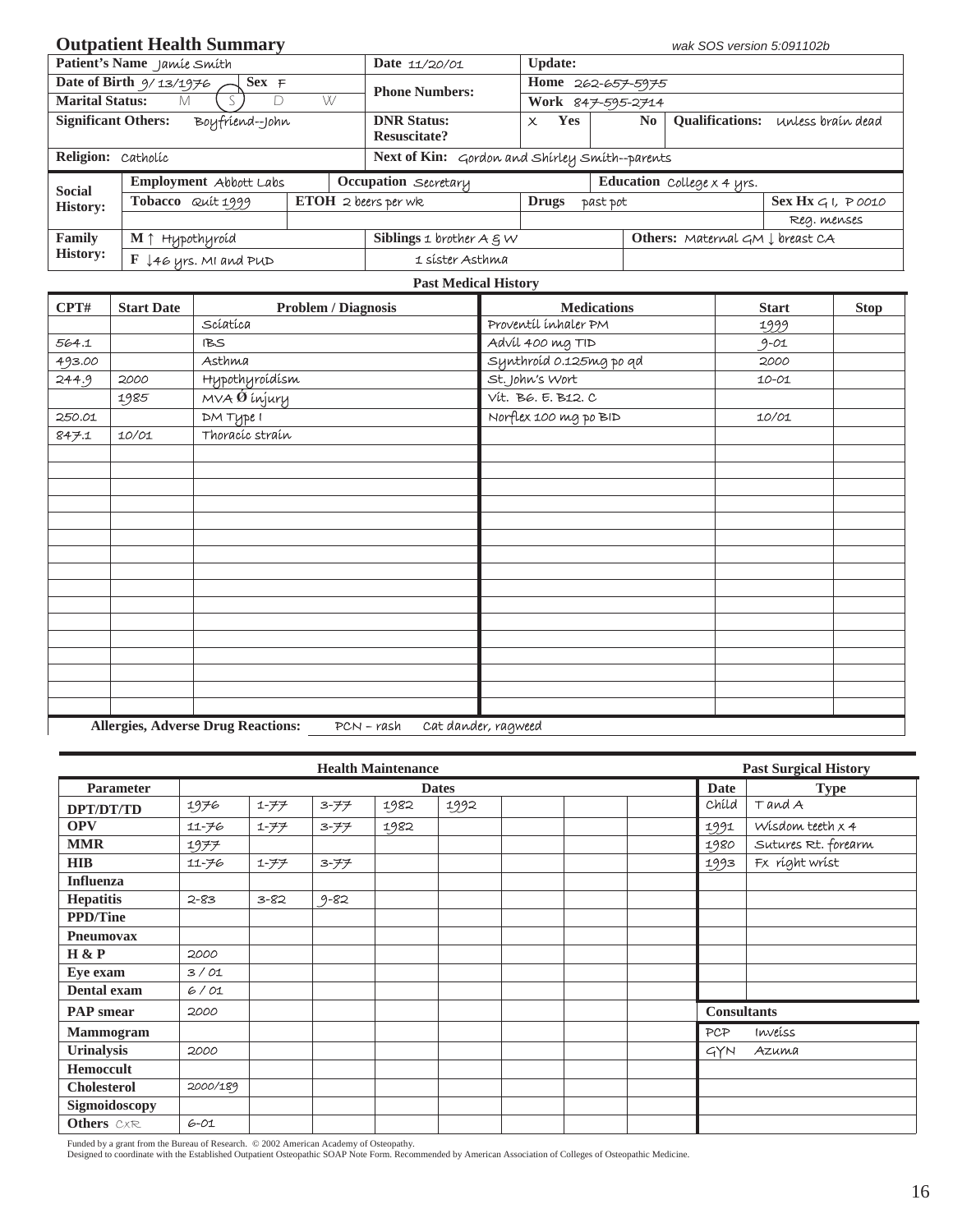|                               |                | <b>Outpatient Osteopathic SOS History / Exam Form</b>                                                                                          |                                                          |              | wak SOS version 5:091102b            |
|-------------------------------|----------------|------------------------------------------------------------------------------------------------------------------------------------------------|----------------------------------------------------------|--------------|--------------------------------------|
|                               |                | Patient's Name <i>__ jamie Smith</i><br>Date                                                                                                   | 11/20/01                                                 | Office of:   |                                      |
|                               |                |                                                                                                                                                |                                                          | For office   |                                      |
|                               | <b>HISTORY</b> |                                                                                                                                                |                                                          | use only:    |                                      |
| S                             |                | (See Outpatient Health Summary Form for details of history)                                                                                    |                                                          |              |                                      |
|                               |                | <b>Patient's Pain Analog Scale:</b><br>Not done                                                                                                |                                                          |              |                                      |
|                               |                | Left híp                                                                                                                                       | Low back                                                 |              |                                      |
|                               |                |                                                                                                                                                |                                                          |              |                                      |
|                               | <b>NO PAIN</b> |                                                                                                                                                |                                                          |              | WORST POSSIBLE PAIN                  |
| $\bf CC$                      |                | Low back and hip pain"                                                                                                                         |                                                          |              |                                      |
|                               |                | Hands on chiro worked better than activator. Never tried PT                                                                                    |                                                          |              |                                      |
|                               |                | Diet-high CHO, few veggies                                                                                                                     |                                                          |              |                                      |
|                               |                | 1993-FX Rt wrist-fell off bike                                                                                                                 |                                                          |              |                                      |
|                               |                |                                                                                                                                                |                                                          |              |                                      |
|                               |                | <b>History of Present Illness</b>                                                                                                              |                                                          | Level: HPI   |                                      |
|                               |                | Location central low-back and Lt. hip                                                                                                          | OR Status of $\geq$ 3 chronic                            | $\mathbf{I}$ | 1-3 elements reviewed                |
| S                             |                | Quality<br>Achy, dull                                                                                                                          | or inactive conditions                                   | III          |                                      |
| $\overline{\phantom{0}}$<br>Ξ |                | Severity 5/10 LBP, 1-3/10 Lt. híp                                                                                                              | Blood sugars-stable                                      | IV           | $\geq$ 4 elements OR status          |
| $\bullet$                     |                | Duration x 3 months                                                                                                                            |                                                          | $\mathbf{V}$ | of $\geq$ 3 chronic conditions       |
| Ξ<br>$\bullet$                |                | Timing Occurred suddenly                                                                                                                       |                                                          |              |                                      |
|                               |                | Context Happened while putting her sox on                                                                                                      |                                                          |              |                                      |
| 덕                             |                | Modifying factors Chíro, massage/heat helps; $\uparrow$ with walking                                                                           |                                                          |              |                                      |
|                               |                | Assoc. Signs and Sx 1 constipation when LBP is worse                                                                                           |                                                          |              |                                      |
|                               |                | Review of Systems (Only ask / record those systems pertinent for this encounter.)                                                              | Not done                                                 | Level: ROS   |                                      |
|                               |                | Constitutional (Wt loss, etc.) Fatigue                                                                                                         |                                                          | $\mathbf I$  | None                                 |
|                               |                | Eyes Glasses                                                                                                                                   |                                                          | Ш            | 1 system pertinent<br>to the problem |
|                               |                | Ears, nose, mouth, throat Chronic sinus problem                                                                                                |                                                          |              |                                      |
|                               |                | Cardiovascular No palpítations                                                                                                                 |                                                          | IV           | 2-9 systems                          |
|                               |                | Asthma been worse lately<br>Respiratory<br>Gastrointestinal IBS primarily with pain and constipation                                           |                                                          | V            | $\geq 10$ systems                    |
|                               |                | Genitourinary without incontinence                                                                                                             |                                                          |              |                                      |
|                               | п              | Musculoskeletal See above                                                                                                                      |                                                          |              |                                      |
|                               |                | Integumentary (skin, breast)                                                                                                                   |                                                          |              |                                      |
|                               |                | Neurological No headaches                                                                                                                      |                                                          |              |                                      |
|                               |                | Psychiatric Depression for 5 yrs., situation related                                                                                           |                                                          |              |                                      |
|                               |                | Endocrine Hypothyroídísm-last lab work 1 year ago                                                                                              |                                                          |              |                                      |
|                               |                | Hematologic/lymphatic                                                                                                                          |                                                          |              |                                      |
|                               |                | Allergic/immunologic Has asthma                                                                                                                |                                                          |              |                                      |
|                               |                | Past Medical, Family, Social History<br>Not done                                                                                               |                                                          | Level: PFSH  |                                      |
|                               |                | Past history / trauma Forceps delivery, 1990 fell off horse onto tailbone                                                                      |                                                          | $\mathbf{I}$ | None                                 |
|                               |                | 1985 MVA rear-ended, +ER, +seat belt, no injury                                                                                                |                                                          | Ш            |                                      |
|                               |                | Family history See Health Summary Form                                                                                                         |                                                          | IV           | 1 history area                       |
|                               |                | Social history                                                                                                                                 |                                                          | V            | $\geq$ 2 history areas               |
|                               |                |                                                                                                                                                |                                                          |              |                                      |
|                               |                | <b>Overall History = Average of HPI, ROS or PFSH:</b><br>$\Pi$ (1-3 HPI)                                                                       | $III$ (1-3 HPI, 1 ROS)<br>$IV$ (4+ HPI, 2-9 ROS, 1 PFSH) |              | $V$ (4+ HPI, 10+ ROS, 2+ PFSH)       |
| $\overline{\mathbf{O}}$       |                |                                                                                                                                                |                                                          |              |                                      |
|                               |                | Lungs—expiratory wheeze bilaterally, $\acute{\omega}$ accessory muscle use or SOB<br>Lumbar x-rays reviewed—disc space narrowing at L5-S1 area |                                                          |              |                                      |
|                               |                |                                                                                                                                                |                                                          |              |                                      |
|                               |                | Signature of transcriber:                                                                                                                      | Signature of examiner: <i>_____SLSleszynskiDO</i>        |              |                                      |
|                               |                |                                                                                                                                                |                                                          |              |                                      |

Funded by a grant from the Bureau of Research. © 2002 American Academy of Osteopathy.

Designed to coordinate with the Established Outpatient Osteopathic SOAP Note Form. Recommended by American Association of Colleges of Osteopathic Medicine. (Page 1 of 3)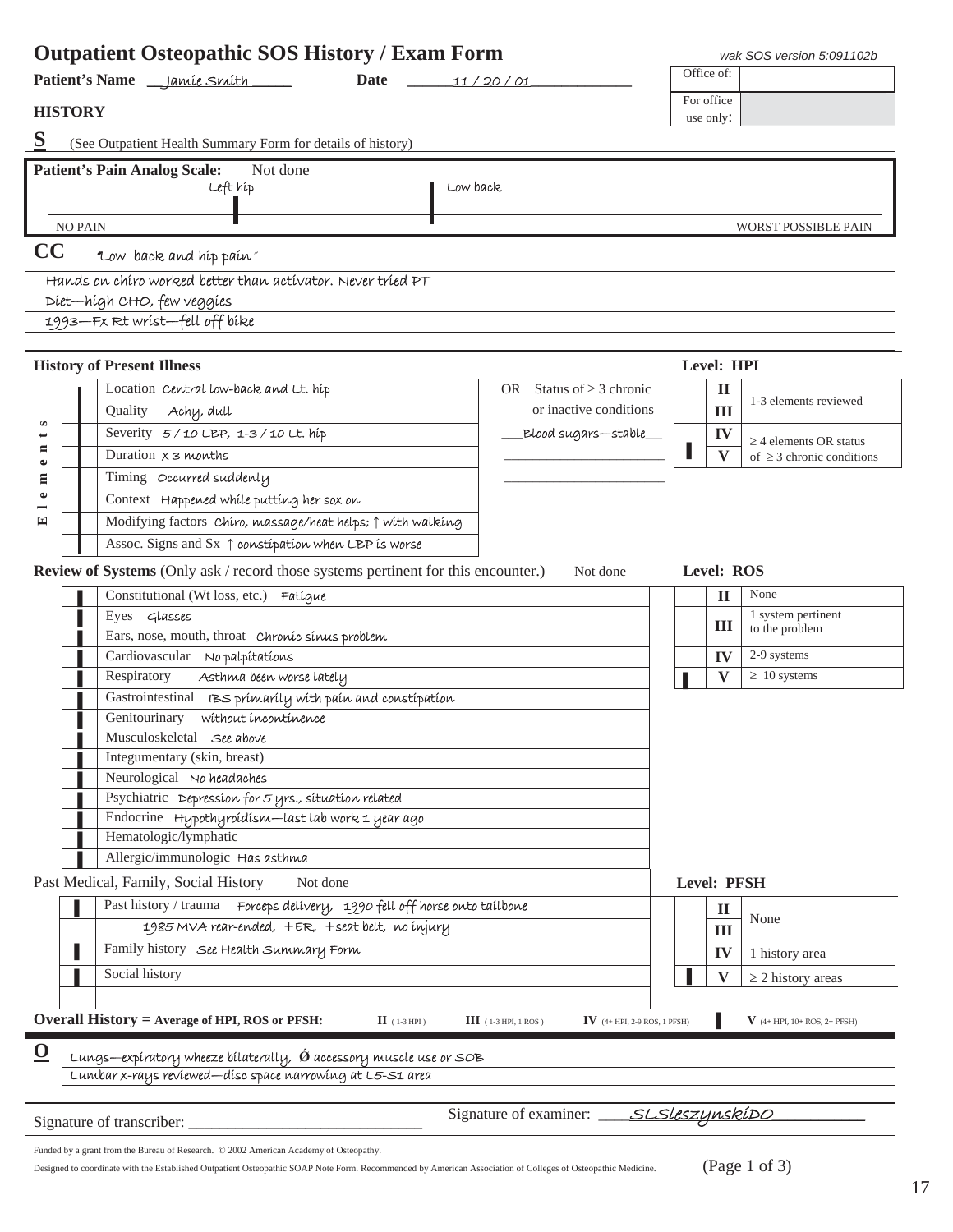|              |               |                                      |                         |                                  |             |                                            |                          |                                        |                                     | <b>Outpatient Osteopathic SOS Musculoskeletal Exam Form</b>    |                               | wak SOS version 5:091102b                                                                      |   |                                                          |                                                                     |
|--------------|---------------|--------------------------------------|-------------------------|----------------------------------|-------------|--------------------------------------------|--------------------------|----------------------------------------|-------------------------------------|----------------------------------------------------------------|-------------------------------|------------------------------------------------------------------------------------------------|---|----------------------------------------------------------|---------------------------------------------------------------------|
| $\mathbf{O}$ |               | Not done                             |                         |                                  |             |                                            |                          |                                        |                                     |                                                                |                               |                                                                                                |   | Office of:                                               |                                                                     |
|              |               |                                      |                         | Patient's Name Jamie Smith       |             |                                            |                          |                                        | Date_11/20/01                       | Sex: Male                                                      |                               | Female                                                                                         |   |                                                          |                                                                     |
|              |               | Age $25$                             |                         |                                  |             | $*$ Vital Signs (3 of 7)<br>Wt. 125 lb     |                          |                                        |                                     | Ht. $5'2'$                                                     |                               | Temp. 97.6                                                                                     |   | For office                                               |                                                                     |
|              |               |                                      |                         |                                  |             | Reg.                                       |                          |                                        |                                     | Pt. position for recording BP:                                 |                               |                                                                                                |   | use only:                                                |                                                                     |
|              |               | Resp. 20                             |                         | Pulse 84                         |             | Irreg.                                     | Standing                 |                                        |                                     | Sitting 124/86 Lying                                           |                               |                                                                                                |   |                                                          |                                                                     |
|              |               | <b>Gait and Station:</b>             |                         |                                  |             |                                            |                          |                                        |                                     | Left<br>Right                                                  |                               | <b>Notes</b>                                                                                   |   |                                                          | * Gen. Appearance:<br>$\mathbf Y$<br>${\bf N}$                      |
|              | <b>Body</b>   |                                      |                         | Endo.                            |             | Meso.<br>Ecto.                             |                          |                                        |                                     | ⊕                                                              |                               | Gait forward bent                                                                              |   | Normal                                                   |                                                                     |
|              |               | Type:                                |                         |                                  |             |                                            |                          |                                        |                                     | ⊕                                                              |                               | Facíal acne                                                                                    |   | *Cardiovascular                                          |                                                                     |
|              | Posture:      |                                      |                         | Excl.                            |             | Fair<br>Poor                               |                          |                                        |                                     | (₩).<br>Æ                                                      |                               | Rt forearm scar                                                                                |   |                                                          | Observation normal                                                  |
|              | Gait:         |                                      | Symmetrical             |                                  |             | Asymmetrical                               |                          |                                        |                                     |                                                                |                               | Dull affect                                                                                    |   | Palpation normal                                         |                                                                     |
|              |               | Cervical Lordosis                    |                         | <b>Ant./Post. Spinal Curves:</b> |             | $\mathbf N$<br>T                           |                          | $\mathbf D$                            |                                     | $\frac{10}{2}$                                                 |                               |                                                                                                |   | <i><b>*Lymphatics</b></i>                                | No palpable nodes                                                   |
|              |               |                                      |                         |                                  |             |                                            |                          |                                        |                                     |                                                                |                               |                                                                                                |   |                                                          | *Neurologic and Psychiatric:                                        |
|              |               | Thoracic Kyphosis<br>Lumbar Lordosis |                         |                                  |             |                                            |                          |                                        | uw                                  | <b>TO JUN</b><br>$\overline{\mathbb{R}}$                       |                               |                                                                                                |   |                                                          | Coordination intact                                                 |
|              |               |                                      |                         |                                  |             | $I = increased; N = normal; D = decreased$ |                          |                                        |                                     |                                                                |                               |                                                                                                |   | Sensory intact                                           |                                                                     |
|              |               |                                      |                         |                                  |             | <b>Scoliosis (Lateral Spinal Curves):</b>  |                          |                                        |                                     |                                                                |                               |                                                                                                |   | Mental status                                            |                                                                     |
|              | None          |                                      |                         |                                  |             | Sitting                                    |                          |                                        |                                     |                                                                |                               |                                                                                                |   | Oriented:                                                |                                                                     |
|              |               | Functional                           |                         |                                  |             | Standing                                   |                          |                                        |                                     |                                                                |                               |                                                                                                |   | In time                                                  |                                                                     |
|              | Mild          |                                      |                         |                                  |             | Prone/Supine                               |                          |                                        |                                     |                                                                |                               |                                                                                                |   | In person                                                |                                                                     |
|              |               | Moderate                             |                         |                                  |             | Unable to Examine                          |                          |                                        |                                     |                                                                |                               |                                                                                                |   | In place                                                 |                                                                     |
|              | Severe        |                                      |                         |                                  |             |                                            |                          |                                        |                                     | <b>Horizontal Planes</b>                                       |                               |                                                                                                |   |                                                          | Good mood/ affect                                                   |
|              |               | Short leg?                           |                         |                                  | Right:      | 1/8                                        | $\frac{1}{4}$            |                                        |                                     | $\frac{1}{2}$                                                  |                               |                                                                                                |   | Level of SOS                                             |                                                                     |
|              |               | Equal                                |                         |                                  | Left:       | 1/8                                        | $\frac{1}{4}$            |                                        |                                     | $\frac{1}{2}$                                                  |                               |                                                                                                |   | $\mathbf{I}$                                             | 1-5 elements                                                        |
|              |               |                                      |                         |                                  |             |                                            |                          |                                        |                                     |                                                                |                               |                                                                                                |   | III                                                      | $6+$ elements                                                       |
| ∗            | Skin:         |                                      | $\mathbf N$             |                                  | Ab          |                                            | $\mathbb N$              | Ab                                     |                                     |                                                                | $\mathbb N$<br>A <sub>b</sub> |                                                                                                |   |                                                          |                                                                     |
|              |               | Head / neck                          |                         |                                  |             | L. upper extremity                         |                          |                                        |                                     | L. lower extremity                                             |                               |                                                                                                |   | IV                                                       | 12 elements for                                                     |
|              | Trunk         |                                      |                         |                                  |             | R. upper extremity                         |                          |                                        |                                     | R. lower extremity                                             |                               |                                                                                                |   |                                                          | musculoskeletal exam                                                |
|              |               |                                      |                         |                                  |             |                                            |                          |                                        |                                     |                                                                |                               |                                                                                                |   | $\mathbf{V}$                                             | Perform all * elements                                              |
| ∗            |               | <b>Reflexes:</b>                     |                         |                                  | $0 \quad 1$ | $3\quad 4$<br>$\mathbf{a}$                 |                          |                                        | $\mathbf{0}$                        | 1<br>$\overline{2}$<br>$\mathbf{3}$<br>$\overline{\mathbf{4}}$ | Motor:                        | $\mathbf{1}$<br>$\overline{2}$<br>$\overline{\mathbf{4}}$                                      | 5 |                                                          | $\overline{2}$<br>3<br>$\mathbf{1}$<br>$\overline{\mathbf{4}}$<br>5 |
|              | <b>Biceps</b> | Triceps L<br>Brachio-L<br>Radialis R | L<br>$\mathbb{R}$<br>R  |                                  |             |                                            | Achilles L<br>Babinski L | $\mathbf{L}$<br>$\mathbb{R}$<br>R<br>R | up<br>up                            | down<br>down                                                   | C <sub>6</sub><br>C7<br>C8    | $\mathbb{R}$<br>L<br>R<br>L<br>$\mathbb{R}$<br>L                                               |   | $\mathbb{R}$<br>L4 L<br>$\mathbb{R}$<br>L5L<br>R<br>S1 L |                                                                     |
|              |               |                                      |                         |                                  |             |                                            |                          |                                        |                                     |                                                                |                               | $\mathbb{R}$                                                                                   |   | $\mathbb{R}$                                             |                                                                     |
|              |               |                                      |                         |                                  |             | Key to the                                 |                          |                                        |                                     | $\mathbf{0} =$ No SD or background (BG) levels                 |                               |                                                                                                |   |                                                          | $2 =$ Obvious TART (esp. R and T), +/- symptoms                     |
|              |               |                                      |                         | <b>Methods Used For</b>          |             | <b>Severity Scale</b>                      |                          |                                        |                                     | $1 =$ More than BG levels, minor TART                          |                               | $3 =$ Key lesions, symptomatic, R and T stand out                                              |   |                                                          |                                                                     |
|              | All           | T                                    | <b>Examination</b><br>A | R                                | T           | <b>Region</b><br><b>Evaluated</b>          | $\mathbf{0}$             | $\vert$ 1                              | Severity<br>$\overline{\mathbf{2}}$ | $\mathbf{3}$                                                   |                               | Somatic Dysfunction and Other Systems<br>MS / SNS / PNS / LYM. / CV / RESP. / GI / FAS. / etc. |   |                                                          |                                                                     |
|              |               |                                      |                         |                                  |             | Head and Face                              |                          |                                        |                                     | Lt SBS torsion                                                 |                               |                                                                                                |   |                                                          |                                                                     |
| $*1$         |               |                                      |                         |                                  |             | Neck                                       |                          |                                        |                                     | C2 TART Rt. C7 FSRL                                            |                               |                                                                                                |   |                                                          |                                                                     |
|              |               |                                      |                         |                                  |             | Thoracic T1-4                              |                          |                                        |                                     | DMC T3 Rt.                                                     |                               |                                                                                                |   |                                                          |                                                                     |
|              |               |                                      |                         |                                  |             | $T5-9$                                     |                          |                                        |                                     |                                                                |                               |                                                                                                |   |                                                          |                                                                     |
|              |               |                                      |                         |                                  |             | T10-12                                     |                          |                                        |                                     |                                                                |                               |                                                                                                |   |                                                          |                                                                     |
| $*2$         |               |                                      |                         |                                  |             | Ribs                                       |                          |                                        |                                     | Tender lower left                                              |                               |                                                                                                |   |                                                          |                                                                     |
|              |               |                                      |                         |                                  |             | Lumbar                                     |                          |                                        |                                     | L5FSRL                                                         |                               |                                                                                                |   |                                                          |                                                                     |
|              |               |                                      |                         |                                  |             | Sacrum / Pelvis                            |                          |                                        |                                     | Tight piriformis Lt.                                           |                               |                                                                                                |   |                                                          |                                                                     |
|              |               |                                      |                         |                                  |             | Pelvis / Innom.                            |                          |                                        |                                     | Ant. Ilíum Lt.                                                 |                               |                                                                                                |   |                                                          |                                                                     |
|              |               |                                      |                         |                                  |             | Abd ./ Other                               |                          |                                        |                                     |                                                                |                               | Palpable bowel, poor movement, tender RLQ                                                      |   |                                                          |                                                                     |
| $*3$         |               |                                      |                         |                                  |             | ${\bf R}$<br>Upper                         |                          |                                        |                                     |                                                                |                               |                                                                                                |   |                                                          |                                                                     |
| $*4$         |               |                                      |                         |                                  |             | Extremity L                                |                          |                                        |                                     |                                                                |                               |                                                                                                |   |                                                          |                                                                     |
| $*5$         |               |                                      |                         |                                  |             | Lower<br>$\mathbb{R}$                      |                          |                                        |                                     | WNL                                                            |                               |                                                                                                |   |                                                          |                                                                     |
| *6           |               |                                      |                         |                                  |             | Extremity L                                |                          |                                        |                                     | + straíght leg raising, I cuboid                               |                               |                                                                                                |   |                                                          |                                                                     |
|              |               |                                      |                         |                                  |             |                                            |                          |                                        |                                     |                                                                |                               |                                                                                                |   |                                                          |                                                                     |
|              |               |                                      |                         |                                  |             |                                            |                          |                                        |                                     |                                                                |                               |                                                                                                |   |                                                          |                                                                     |

Funded by a grant from the Bureau of Research.  $~\odot$  2002 American Academy of Osteopathy.

(Page 2 of 3) Designed to coordinate with the Established Outpatient Osteopathic SOAP Note Form. Recommended by American Association of Colleges of Osteopathic Medicine.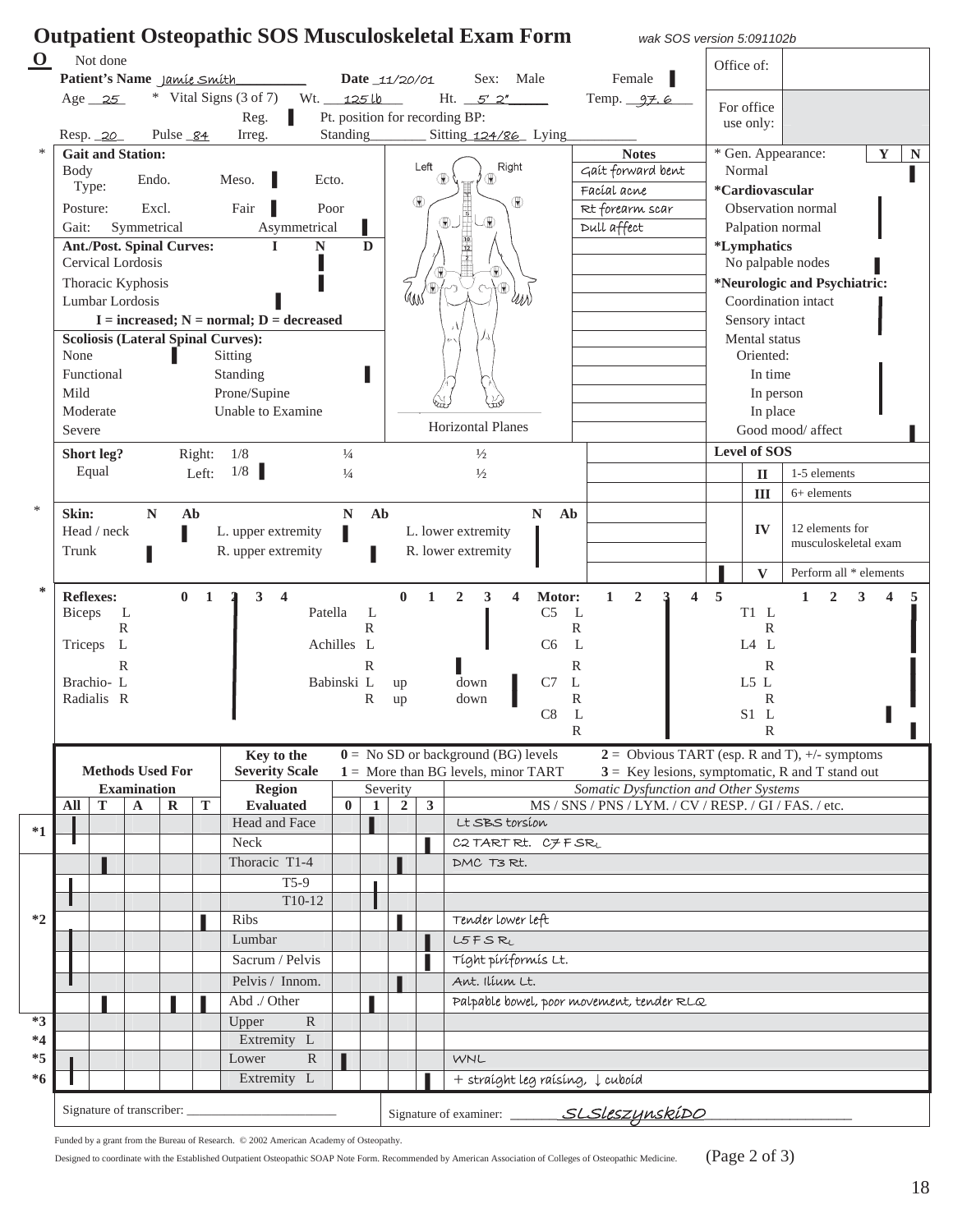|                                  |                                                  | <b>Outpatient Osteopathic Assessment and Plan Form</b>                                              |                          |                   |                                |                                                  |                   |                                   |              |                        |                                                                                                                                      |                |                 |                                                        |                  |                                                                              |                    |                    | wak SOS version 5:091102b              |                          |              |                                  |     |
|----------------------------------|--------------------------------------------------|-----------------------------------------------------------------------------------------------------|--------------------------|-------------------|--------------------------------|--------------------------------------------------|-------------------|-----------------------------------|--------------|------------------------|--------------------------------------------------------------------------------------------------------------------------------------|----------------|-----------------|--------------------------------------------------------|------------------|------------------------------------------------------------------------------|--------------------|--------------------|----------------------------------------|--------------------------|--------------|----------------------------------|-----|
|                                  |                                                  |                                                                                                     |                          |                   |                                |                                                  |                   |                                   |              |                        |                                                                                                                                      |                |                 |                                                        |                  |                                                                              |                    | Office of:         |                                        |                          |              |                                  |     |
|                                  | <b>Patient's Name</b>                            |                                                                                                     | <u>Iamíe Smíth</u>       |                   |                                |                                                  |                   |                                   |              | Date                   |                                                                                                                                      |                | 11 / 20 / 01    |                                                        |                  |                                                                              |                    | For office         |                                        |                          |              |                                  |     |
|                                  |                                                  |                                                                                                     |                          |                   |                                |                                                  |                   |                                   |              |                        |                                                                                                                                      |                |                 |                                                        |                  |                                                                              |                    | use only:          |                                        |                          |              |                                  |     |
|                                  |                                                  | Physician's evaluation of patient prior to treatment:                                               |                          |                   |                                |                                                  |                   | First visit                       |              |                        | Resolved                                                                                                                             |                |                 |                                                        | Improved         |                                                                              |                    | Unchanged          |                                        |                          |              | Worse                            |     |
|                                  | Dx                                               | <b>ICD</b>                                                                                          |                          |                   |                                |                                                  |                   |                                   |              |                        |                                                                                                                                      |                |                 |                                                        |                  |                                                                              |                    |                    |                                        |                          |              |                                  |     |
|                                  | No.                                              | Code                                                                                                |                          |                   |                                |                                                  |                   | <b>Written Diagnosis</b>          |              |                        |                                                                                                                                      |                | Dx No.          | <b>ICD Code</b>                                        |                  |                                                                              |                    |                    | (Written Diagnosis)                    |                          |              |                                  |     |
|                                  | $\mathbf{1}$                                     | 722.10                                                                                              |                          |                   |                                | Scíatica possible herniated disc with myelopathy |                   |                                   |              |                        |                                                                                                                                      |                | 6               | 493.00                                                 |                  | Asthma                                                                       |                    |                    |                                        |                          |              |                                  |     |
|                                  | 2                                                | 781.0                                                                                               |                          |                   |                                | Spasm-psoas syndrome                             |                   |                                   |              |                        |                                                                                                                                      |                |                 |                                                        |                  |                                                                              |                    |                    |                                        |                          |              |                                  |     |
|                                  | 5                                                | 564.1                                                                                               | <b>IBS</b>               |                   |                                |                                                  |                   |                                   |              |                        |                                                                                                                                      |                |                 |                                                        |                  |                                                                              |                    |                    |                                        |                          |              |                                  |     |
|                                  | 10<br>14                                         | 244.9<br>739.0                                                                                      |                          |                   | Hypothyroídísm                 | Somatic Dysfunction of Head and Face             |                   |                                   |              |                        |                                                                                                                                      |                | 4               | 739.4                                                  |                  |                                                                              |                    |                    | Somatic Dysfunction of Sacrum          |                          |              |                                  |     |
|                                  | 11                                               | 739.1                                                                                               |                          |                   |                                | Somatic Dysfunction of Neck                      |                   |                                   |              |                        |                                                                                                                                      |                | $\neq$          | 739.5                                                  |                  |                                                                              |                    |                    | Somatic Dysfunction of Pelvis          |                          |              |                                  |     |
|                                  | 12                                               | 739.2                                                                                               |                          |                   |                                | Somatic Dysfunction of Thoracic                  |                   |                                   |              |                        |                                                                                                                                      |                | 9               | 739.9                                                  |                  |                                                                              |                    |                    | Somatic Dysfunction of Abd / Other     |                          |              |                                  |     |
|                                  | 13                                               | 739.8                                                                                               |                          |                   |                                | Somatic Dysfunction of Ribs                      |                   |                                   |              |                        |                                                                                                                                      |                |                 | 739.7                                                  |                  |                                                                              |                    |                    | Somatic Dysfunction of Upper Extremity |                          |              |                                  |     |
|                                  | 3                                                | 739.3                                                                                               |                          |                   |                                | Somatic Dysfunction of Lumbar                    |                   |                                   |              |                        |                                                                                                                                      |                | 8               | 739.6                                                  |                  |                                                                              |                    |                    | Somatic Dysfunction of Lower Extremity |                          |              |                                  |     |
| $\mathbf P$                      |                                                  | All not done                                                                                        |                          | <b>OMT</b>        |                                |                                                  |                   |                                   |              |                        | <b>Treatment Method</b>                                                                                                              |                |                 |                                                        |                  |                                                                              |                    |                    |                                        |                          |              | <b>Response</b>                  |     |
|                                  |                                                  | <b>Region</b>                                                                                       | $\mathbf{Y}$             | $\mathbb N$       | $\bf ART$                      | <b>BLT</b>                                       | $_{\rm CR}$       | $\mathbf{C}\mathbf{S}$            | $_{\rm DIR}$ | <b>FPR</b>             | <b>HVLA</b>                                                                                                                          | $\mathbf{IND}$ | $_{\rm INR}$    | LAS                                                    | $\rm ME$         | $\operatorname*{MFR}$                                                        | ${\cal S}{\cal T}$ | <b>VIS</b>         | <b>OTH</b>                             | $\bf{R}$                 | П            | U                                | W   |
|                                  | Head and Face                                    |                                                                                                     |                          |                   |                                |                                                  |                   |                                   |              |                        |                                                                                                                                      |                |                 |                                                        |                  |                                                                              |                    |                    |                                        |                          |              |                                  |     |
|                                  | Neck                                             |                                                                                                     |                          |                   |                                |                                                  |                   |                                   |              |                        |                                                                                                                                      |                |                 |                                                        |                  |                                                                              |                    |                    |                                        |                          |              |                                  |     |
|                                  | Thoracic                                         | $T1-4$                                                                                              |                          |                   |                                |                                                  |                   |                                   |              |                        |                                                                                                                                      |                |                 |                                                        |                  |                                                                              |                    |                    |                                        |                          |              |                                  |     |
|                                  |                                                  | $T5-9$                                                                                              |                          |                   |                                |                                                  |                   |                                   |              |                        |                                                                                                                                      |                |                 |                                                        |                  |                                                                              |                    |                    |                                        |                          |              |                                  |     |
|                                  |                                                  | T10-12                                                                                              |                          |                   |                                |                                                  |                   |                                   |              |                        |                                                                                                                                      |                |                 |                                                        |                  |                                                                              |                    |                    |                                        |                          |              |                                  |     |
|                                  | <b>Ribs</b>                                      |                                                                                                     |                          |                   |                                |                                                  |                   |                                   |              |                        |                                                                                                                                      |                |                 |                                                        |                  |                                                                              |                    |                    |                                        |                          |              |                                  |     |
|                                  | Lumbar                                           |                                                                                                     |                          |                   |                                |                                                  |                   |                                   |              |                        |                                                                                                                                      |                |                 |                                                        |                  |                                                                              |                    |                    |                                        |                          |              |                                  |     |
|                                  | Sacrum                                           |                                                                                                     |                          |                   |                                |                                                  |                   |                                   |              |                        |                                                                                                                                      |                |                 |                                                        |                  |                                                                              |                    |                    |                                        |                          |              |                                  |     |
|                                  | Pelvis                                           |                                                                                                     |                          |                   |                                |                                                  |                   |                                   |              |                        |                                                                                                                                      |                |                 |                                                        |                  |                                                                              |                    |                    |                                        |                          |              |                                  |     |
|                                  |                                                  | Abdomen/Other                                                                                       |                          |                   |                                |                                                  |                   |                                   |              |                        |                                                                                                                                      |                |                 |                                                        |                  |                                                                              |                    |                    |                                        |                          |              |                                  |     |
|                                  |                                                  | <b>Upper Extremity</b>                                                                              |                          |                   |                                |                                                  |                   |                                   |              |                        |                                                                                                                                      |                |                 |                                                        |                  |                                                                              |                    |                    |                                        |                          |              |                                  |     |
|                                  |                                                  | Lower Extremity                                                                                     |                          |                   |                                |                                                  |                   |                                   |              |                        |                                                                                                                                      |                |                 |                                                        |                  |                                                                              |                    |                    |                                        |                          |              |                                  |     |
| Meds:                            |                                                  | use Proventil inhaler regularly q 4 hr. x 3 d<br>Add Flexeril 10 mg PO tid, Continue Advil tid      |                          |                   |                                |                                                  |                   |                                   |              |                        |                                                                                                                                      | PT:            |                 | use warm salt bath daily<br>use lumbar support at work |                  |                                                                              |                    |                    |                                        |                          |              |                                  |     |
|                                  |                                                  |                                                                                                     |                          |                   |                                |                                                  |                   |                                   |              |                        |                                                                                                                                      |                |                 |                                                        |                  |                                                                              |                    |                    |                                        |                          |              |                                  |     |
|                                  | Exercise:                                        | Psoas stretch, walk-gradually $\uparrow$ time                                                       |                          |                   |                                |                                                  |                   |                                   |              |                        |                                                                                                                                      | Other:         |                 | OMT q I wk x 6 visits                                  |                  |                                                                              |                    |                    |                                        |                          |              |                                  |     |
|                                  |                                                  | Constant rest position                                                                              |                          |                   |                                |                                                  |                   |                                   |              |                        |                                                                                                                                      |                |                 | Obtain TSH level, PFT                                  |                  |                                                                              |                    |                    |                                        |                          |              |                                  |     |
|                                  |                                                  |                                                                                                     |                          |                   |                                |                                                  |                   |                                   |              |                        |                                                                                                                                      |                |                 | Refer to Psychologist                                  |                  |                                                                              |                    |                    |                                        |                          |              |                                  |     |
|                                  | Nutrition:                                       | 1 protein in diet, add veggie supplement                                                            |                          |                   |                                |                                                  |                   |                                   |              |                        |                                                                                                                                      |                |                 | Obtain MRI Lumbar spine-script given, letter PCP done  |                  |                                                                              |                    |                    |                                        |                          |              |                                  |     |
|                                  |                                                  | Complexity / Assessment / Plan (Scoring) *Default to level 2—same criteria                          |                          |                   |                                |                                                  |                   |                                   |              |                        |                                                                                                                                      |                |                 |                                                        |                  |                                                                              |                    |                    |                                        |                          |              |                                  |     |
| <b>Problems</b><br>Self-limiting |                                                  |                                                                                                     |                          |                   | 1(2 max.)                      |                                                  |                   | management options                |              |                        | Risk: (presenting problem(s), diagnostic procedure(s) and                                                                            |                |                 | Data<br>Lab                                            | <b>TSH</b>       |                                                                              |                    |                    |                                        |                          |              | Maximum-points                   |     |
|                                  | Established-worsening                            | Established problem improved / stable                                                               |                          | $\overline{2}$    |                                | $Minimal = Min$ .<br>Low                         |                   |                                   |              |                        |                                                                                                                                      |                |                 | Medicine                                               | Radiology<br>MRI | PFT                                                                          |                    |                    |                                        |                          |              | $\mathbf{1}$                     |     |
|                                  | New-not problem<br>New additional workup         |                                                                                                     |                          | $\overline{4}$    | <del>-3 (</del> 3 max.)        | High                                             | $Moderate = Mod.$ | Meds, 3 chronic and 1 new problem |              |                        |                                                                                                                                      |                |                 |                                                        |                  | Discuss with performing physician<br>Obtain records or Hx from others        |                    |                    |                                        |                          |              | $\mathbf{1}$                     |     |
|                                  |                                                  |                                                                                                     |                          |                   |                                |                                                  | MRI and Lab       |                                   |              |                        |                                                                                                                                      |                |                 |                                                        |                  | Review records, discuss with physician<br>Visualization of tracing, specimen |                    |                    |                                        |                          |              | $\overline{2}$<br>$\overline{2}$ |     |
| Level I                          | Level II<br>≤1 pt.                               | Level III<br>2 pt.                                                                                  | <b>Level IV</b><br>3 pt. |                   | <b>Level V</b><br>$\geq$ 4 pt. | Level I                                          |                   | Level II<br>Min.                  |              | Level III<br>Low       | <b>Level IV</b><br>Mod.                                                                                                              |                | Level V<br>High |                                                        | Level I          | Level II<br>≤1 pt.                                                           |                    | Level III<br>2 pt. |                                        | <b>Level IV</b><br>3 pt. |              | Level V<br>$\geq$ 4 pt.          |     |
|                                  |                                                  |                                                                                                     |                          |                   |                                |                                                  |                   |                                   |              |                        |                                                                                                                                      |                |                 |                                                        |                  |                                                                              |                    |                    |                                        |                          |              |                                  |     |
|                                  |                                                  | Requires only 3 above 3 (problems, risk and data). Level of complexity = average of included areas. |                          |                   |                                |                                                  |                   |                                   |              |                        |                                                                                                                                      |                |                 |                                                        |                  |                                                                              |                    |                    |                                        |                          |              |                                  |     |
|                                  |                                                  | <b>Traditional Method-Coding by Components</b>                                                      |                          |                   |                                |                                                  |                   |                                   |              |                        | Optional Method—Coding by Time<br>When majority of the encounter is counseling / coordinating, the level is determined by total time |                |                 |                                                        |                  |                                                                              |                    |                    |                                        |                          |              |                                  |     |
| History                          |                                                  |                                                                                                     | п                        | Ш                 |                                | Ш                                                | IV                | <b>V</b>                          |              |                        |                                                                                                                                      |                |                 |                                                        |                  | Ш                                                                            |                    | Ш                  |                                        | IV                       |              | v                                |     |
| Examination<br>Complexity /      |                                                  |                                                                                                     | $\mathbf{I}$             | Ш                 |                                | Ш                                                | IV                | $\mathsf{v}$                      |              | New patients (minutes) |                                                                                                                                      |                |                 |                                                        | 10               | 20                                                                           |                    | 30                 |                                        | 45                       |              | 60                               |     |
|                                  | Assessment Plan<br><b>Final level of service</b> |                                                                                                     |                          | Ш                 |                                | Ш                                                | IV                | $\mathsf{v}$                      |              |                        | Outpatient consults (minutes)<br><b>Final level of service</b>                                                                       |                |                 |                                                        |                  | 10                                                                           |                    | 15                 |                                        | 25                       |              | 40                               |     |
|                                  |                                                  | All three areas required. Average of the three equals level of service.                             |                          |                   |                                |                                                  |                   |                                   |              |                        | Dictate total time and counseling / coordinating time plus a brief description of topics discussed                                   |                |                 |                                                        |                  |                                                                              |                    |                    |                                        |                          |              |                                  |     |
|                                  | <b>Minutes</b> spent                             |                                                                                                     |                          |                   |                                |                                                  |                   | Follow-up:                        |              |                        |                                                                                                                                      |                |                 |                                                        |                  |                                                                              |                    | Units:             |                                        |                          |              |                                  |     |
|                                  | with the patient:                                | 10                                                                                                  | 15<br>25                 | 40                | 60                             | $>60$                                            |                   |                                   |              |                        | $2 \qquad 3 \qquad 4 \qquad 5 \qquad 6 \qquad 7 \qquad 8 \qquad 9 \qquad 10$                                                         |                |                 |                                                        |                  | 11                                                                           | 12                 |                    | D                                      | W                        | M            | Y                                | PRN |
|                                  |                                                  | <b>OMT</b> performed as Above:                                                                      |                          |                   | 0 areas                        |                                                  |                   | 1-2 areas                         |              |                        | 3-4 areas                                                                                                                            |                |                 | 5-6 areas                                              |                  |                                                                              | 7-8 areas          |                    |                                        |                          | $9-10$ areas |                                  |     |
|                                  | <b>Other Procedures</b>                          |                                                                                                     |                          | <b>CPT</b> Codes: |                                |                                                  | 97010             |                                   |              |                        |                                                                                                                                      |                |                 |                                                        |                  |                                                                              |                    |                    |                                        |                          |              |                                  |     |
|                                  | Performed:                                       |                                                                                                     |                          | Written Dx:       |                                |                                                  | Hot Packs         |                                   |              |                        |                                                                                                                                      |                |                 |                                                        |                  |                                                                              |                    |                    |                                        |                          |              |                                  |     |
|                                  | E/M Code:                                        | <b>New</b>                                                                                          |                          |                   |                                |                                                  |                   | <b>EST</b>                        |              |                        |                                                                                                                                      |                |                 |                                                        | <b>Consults</b>  |                                                                              |                    |                    |                                        |                          |              |                                  |     |
|                                  |                                                  | Write 992 plus                                                                                      | 02                       | 03                | 04                             | 05                                               |                   | $\ldots$ .                        | 11           | 12                     | 13                                                                                                                                   |                | 14              | 15                                                     |                  |                                                                              | 41                 | 42                 |                                        | 43                       | 44           | 45                               |     |
|                                  |                                                  | Signature of transcriber:                                                                           |                          |                   |                                |                                                  |                   |                                   |              |                        | Signature of examiner: ______                                                                                                        |                |                 |                                                        |                  | <u>SLSIeszynskíDO</u>                                                        |                    |                    |                                        |                          |              |                                  |     |

Funded by a grant from the Bureau of Research. © 2002 American Academy of Osteopathy.

Designed to coordinate with the Established Outpatient Osteopathic SOAP Note Form. Recommended by American Association of Colleges of Osteopathic Medicine. (Page 3 of 3)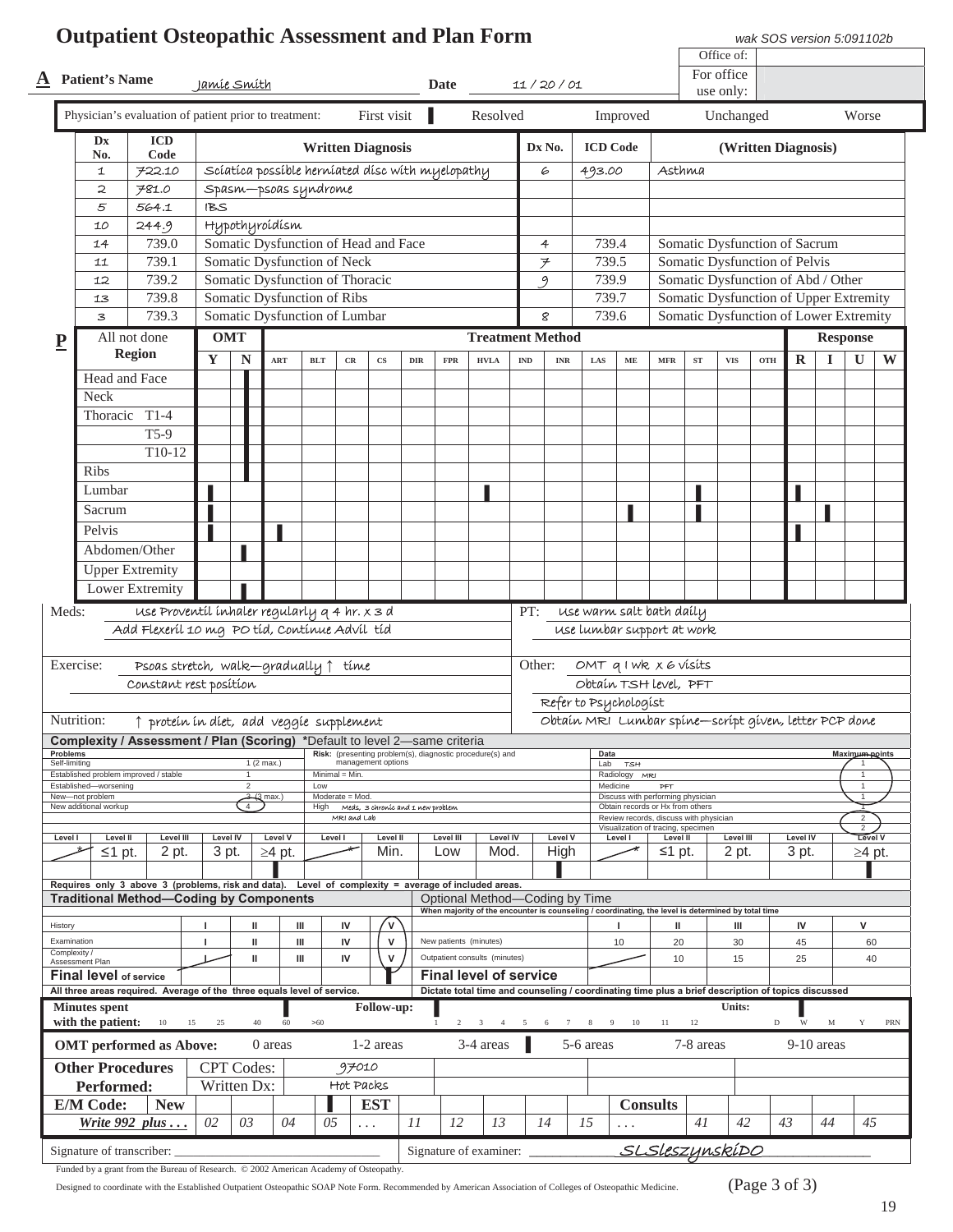## **Outpatient Health Summary** *wak SOS version 5:091102b*

| <b>Patient's Name</b>      |                   |            |             | Date                  | Update:      |                  |                        |               |
|----------------------------|-------------------|------------|-------------|-----------------------|--------------|------------------|------------------------|---------------|
| Date of Birth              |                   | <b>Sex</b> |             |                       | Home         |                  |                        |               |
| <b>Marital Status:</b>     | M                 | D          | W           | <b>Phone Numbers:</b> | Work         |                  |                        |               |
| <b>Significant Others:</b> |                   |            |             | <b>DNR Status:</b>    | <b>Yes</b>   | No.              | <b>Oualifications:</b> |               |
|                            |                   |            |             | <b>Resuscitate?</b>   |              |                  |                        |               |
| <b>Religion:</b>           |                   |            |             | <b>Next of Kin:</b>   |              |                  |                        |               |
|                            |                   |            |             |                       |              |                  |                        |               |
|                            | <b>Employment</b> |            |             | Occupation            |              | <b>Education</b> |                        |               |
| <b>Social</b>              | <b>Tobacco</b>    |            | <b>ETOH</b> |                       | <b>Drugs</b> |                  |                        | <b>Sex Hx</b> |
| <b>History:</b>            |                   |            |             |                       |              |                  |                        |               |
| Family                     | M                 |            |             | <b>Siblings</b>       |              | Others:          |                        |               |

#### **Past Medical History**

| CPT# | <b>Start Date</b> | <b>Problem / Diagnosis</b>                | $\large \bf Medications$ | <b>Start</b> | <b>Stop</b> |
|------|-------------------|-------------------------------------------|--------------------------|--------------|-------------|
|      |                   |                                           |                          |              |             |
|      |                   |                                           |                          |              |             |
|      |                   |                                           |                          |              |             |
|      |                   |                                           |                          |              |             |
|      |                   |                                           |                          |              |             |
|      |                   |                                           |                          |              |             |
|      |                   |                                           |                          |              |             |
|      |                   |                                           |                          |              |             |
|      |                   |                                           |                          |              |             |
|      |                   |                                           |                          |              |             |
|      |                   |                                           |                          |              |             |
|      |                   |                                           |                          |              |             |
|      |                   |                                           |                          |              |             |
|      |                   |                                           |                          |              |             |
|      |                   |                                           |                          |              |             |
|      |                   |                                           |                          |              |             |
|      |                   |                                           |                          |              |             |
|      |                   |                                           |                          |              |             |
|      |                   |                                           |                          |              |             |
|      |                   |                                           |                          |              |             |
|      |                   |                                           |                          |              |             |
|      |                   |                                           |                          |              |             |
|      |                   |                                           |                          |              |             |
|      |                   | <b>Allergies, Adverse Drug Reactions:</b> |                          |              |             |

|                    | <b>Health Maintenance</b> |             |             | <b>Past Surgical History</b> |                    |  |  |  |  |  |
|--------------------|---------------------------|-------------|-------------|------------------------------|--------------------|--|--|--|--|--|
| Parameter          | <b>Dates</b>              | <b>Date</b> | <b>Type</b> |                              |                    |  |  |  |  |  |
| DPT/DT/TD          |                           |             |             |                              |                    |  |  |  |  |  |
| <b>OPV</b>         |                           |             |             |                              |                    |  |  |  |  |  |
| <b>MMR</b>         |                           |             |             |                              |                    |  |  |  |  |  |
| <b>HIB</b>         |                           |             |             |                              |                    |  |  |  |  |  |
| <b>Influenza</b>   |                           |             |             |                              |                    |  |  |  |  |  |
| Hepatitis          |                           |             |             |                              |                    |  |  |  |  |  |
| <b>PPD/Tine</b>    |                           |             |             |                              |                    |  |  |  |  |  |
| Pneumovax          |                           |             |             |                              |                    |  |  |  |  |  |
| H & P              |                           |             |             |                              |                    |  |  |  |  |  |
| Eye exam           |                           |             |             |                              |                    |  |  |  |  |  |
| Dental exam        |                           |             |             |                              |                    |  |  |  |  |  |
| <b>PAP</b> smear   |                           |             |             |                              | <b>Consultants</b> |  |  |  |  |  |
| Mammogram          |                           |             |             |                              |                    |  |  |  |  |  |
| Urinalysis         |                           |             |             |                              |                    |  |  |  |  |  |
| Hemoccult          |                           |             |             |                              |                    |  |  |  |  |  |
| <b>Cholesterol</b> |                           |             |             |                              |                    |  |  |  |  |  |
| Sigmoidoscopy      |                           |             |             |                              |                    |  |  |  |  |  |
| <b>Others</b>      |                           |             |             |                              |                    |  |  |  |  |  |

Funded by a grant from the Bureau of Research. © 2002 American Academy of Osteopathy.<br>Designed to coordinate with the Established Outpatient Osteopathic SOAP Note Form. Recommended by American Association of Colleges of Os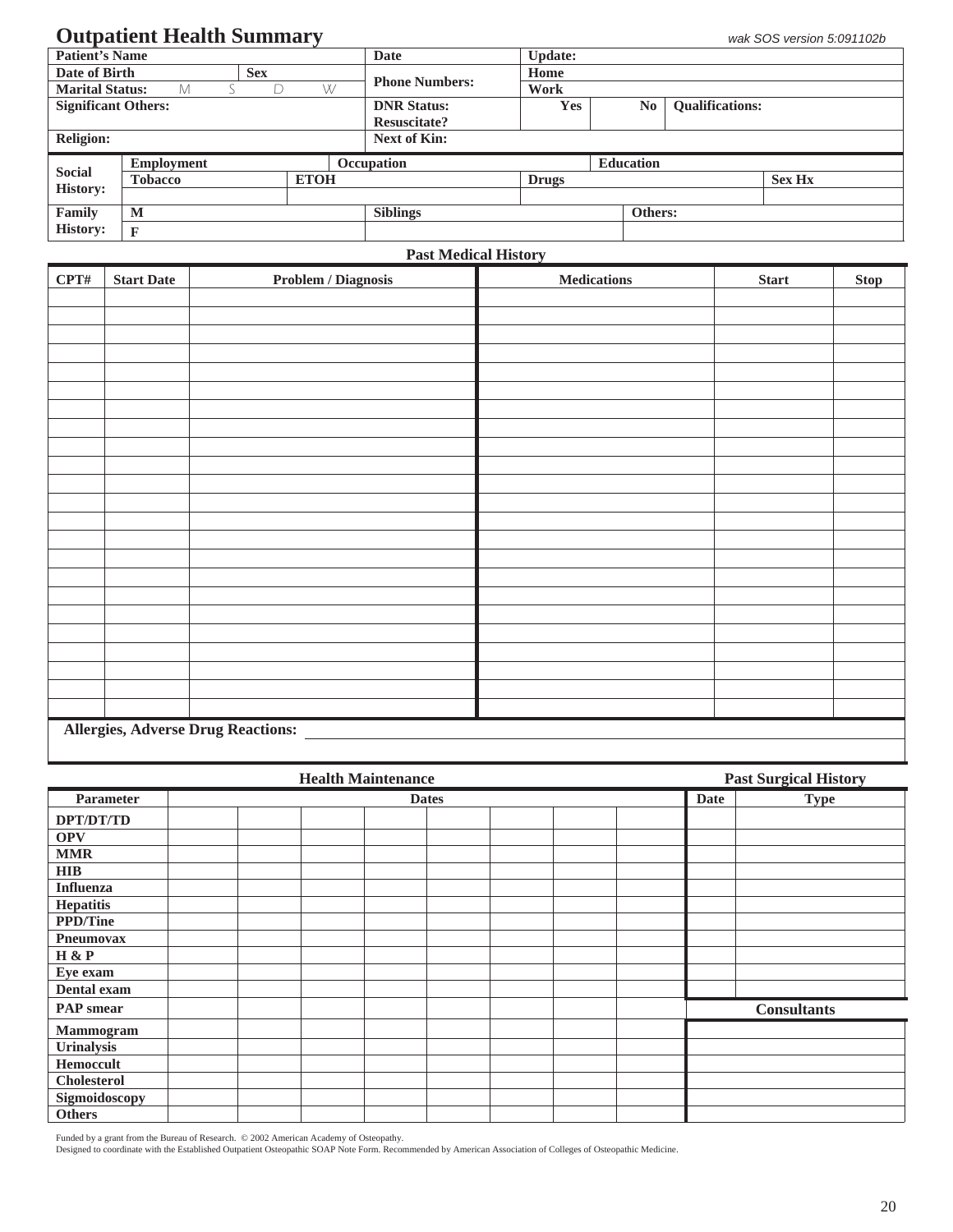## **Outpatient Osteopathic SOS History/Exam Form** *wak SOS version 5:091102b*

WORST POSSIBLE PAIN

|                       |      | ∩ff<br>$\sim$            |
|-----------------------|------|--------------------------|
| <b>Patient's Name</b> | Date | $\sim$<br>⊨`∩r<br>office |
|                       |      | use only:                |

**HISTORY** 

**S** (See Outpatient Health Summary Form for details of history)

Patient's Pain Analog Scale: Not done

| 1 auvin 5 1 am Anaive Deale |
|-----------------------------|
|                             |
| <b>NO PAIN</b>              |
| CC                          |
|                             |
|                             |

#### **History of Present Illness Level: HPI**Location OR Status of  $\geq 3$  chronic **II**  1-3 elements reviewed Quality **Quality** or inactive conditions **III III**  $\omega$  **Elements**  $S$ everity  $\overline{\phantom{a}}$  $\left| \mathbf{IV} \right|$   $\geq 4$  elements OR status ت  $\blacksquare$ Duration  $\mathbf{V}$  of  $\geq 3$  chronic conditions  $\bullet$  Timing \_\_\_\_\_\_\_\_\_\_\_\_\_\_\_\_\_\_\_\_\_\_\_  $\Xi$  $\bullet$  Context - $\Xi$  Modifying factors Assoc. Signs and Sx **Review of Systems** (Only ask / record those systems pertinent for this encounter.) Not done **Level: ROS**  Constitutional (Wt loss, etc.)<br>
Eyes **II** None **II** None **I** is system pertinent Eyes Eyes **III** a system pertinent **III**  $\begin{bmatrix} 1 \text{ system} \\ 1 \text{ to the problem } \end{bmatrix}$  $\frac{\text{Eigs}}{\text{Bars}}$ , nose, mouth, throat  $\begin{bmatrix} \text{Eigs} & \text{Eigs} \\ \text{Bars} & \text{Eigs} \end{bmatrix}$  to the problem **Cardiovascular IV**  $2$ -9 systems Respiratory  $V \geq 10$  systems **Gastrointestinal**  Genitourinary Musculoskeletal Integumentary (skin, breast) Neurological Psychiatric Endocrine Hematologic/lymphatic Allergic/immunologic **Past Medical, Family, Social History** Not done **Level: PFSH Level: PFSH**  Past History / Trauma **II**  None **III Family History IV** 1 history area Social History **v**  $\downarrow$  2 history areas **Overall History = Average of HPI, ROS or PFSH:**  $II$  (1-3 HPI)  $III$  (1-3 HPI, 1 ROS)  $IV$  (4+ HPI, 2-9 ROS, 1 PFSH)  $V$  (4+ HPI, 10+ ROS, 2+ PFSH) **O**  Signature of transcriber: \_\_\_\_\_\_\_\_\_\_\_\_\_\_\_\_\_\_\_\_\_\_\_\_\_\_\_\_\_\_ Signature of examiner: \_\_\_\_\_\_\_\_\_\_\_\_\_\_\_\_\_\_\_\_\_\_\_\_\_\_\_\_\_\_\_\_\_\_\_

Funded by a grant from the Bureau of Research.  $\oslash$  2002 American Academy of Osteopathy.

Designed to coordinate with the Established Outpatient Osteopathic SOAP Note Form. Recommended by American Association of Colleges of Osteopathic Medicine. (Page 1 of 3)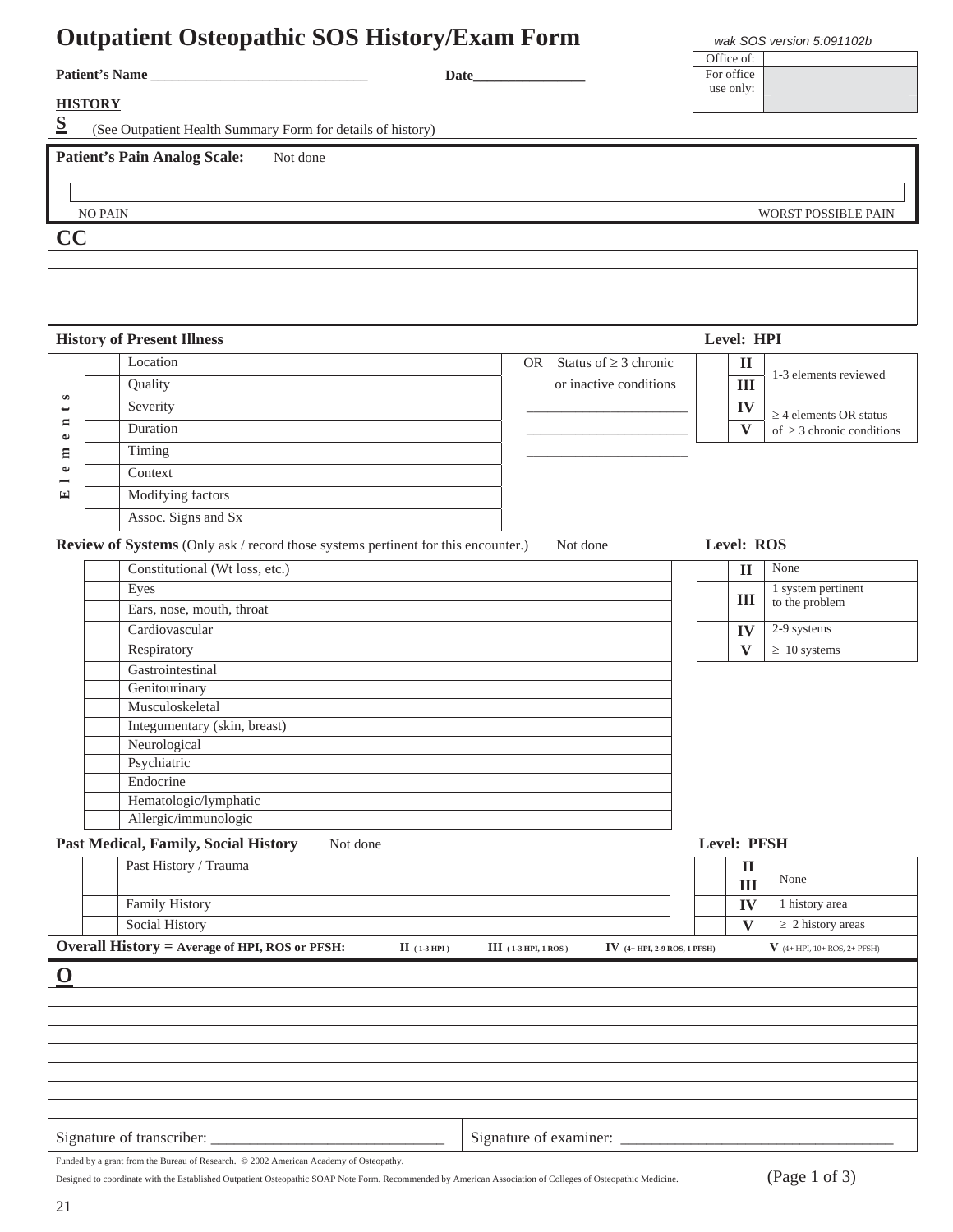|          |                                                       |                              |                    |                                  |              | <b>Outpatient Osteopathic SOS Musculoskeletal Exam Form</b> |               |              |                 |                         |                                  |                                                     |                                                                                                   |                                                     |                        | wak SOS version 5:091102b                        |                         |                |
|----------|-------------------------------------------------------|------------------------------|--------------------|----------------------------------|--------------|-------------------------------------------------------------|---------------|--------------|-----------------|-------------------------|----------------------------------|-----------------------------------------------------|---------------------------------------------------------------------------------------------------|-----------------------------------------------------|------------------------|--------------------------------------------------|-------------------------|----------------|
| $\Omega$ |                                                       | Not done                     |                    |                                  |              |                                                             |               |              |                 |                         |                                  |                                                     |                                                                                                   |                                                     | Office of:             |                                                  |                         |                |
|          |                                                       |                              |                    |                                  |              | Patient's Name                                              |               |              |                 |                         |                                  | Sex: Male                                           | Female                                                                                            |                                                     |                        |                                                  |                         |                |
|          |                                                       | $Age$ <sub>________</sub>    |                    |                                  |              | * Vital Signs (3 of 7)                                      |               |              |                 |                         |                                  | Ht.                                                 | Temp.                                                                                             |                                                     | For office             |                                                  |                         |                |
|          |                                                       |                              |                    |                                  |              | Reg.                                                        |               |              |                 |                         | Pt. position for recording BP:   |                                                     |                                                                                                   |                                                     | use only:              |                                                  |                         |                |
|          |                                                       | Resp.                        |                    |                                  |              | Irreg.                                                      |               |              |                 |                         |                                  | Standing Sitting Lying                              |                                                                                                   |                                                     |                        |                                                  |                         |                |
| *        |                                                       | <b>Gait and Station:</b>     |                    |                                  |              |                                                             |               |              |                 | Left                    |                                  | Right                                               | <b>Notes</b>                                                                                      |                                                     |                        | * Gen. Appearance:                               | $\mathbf Y$             | $\mathbf N$    |
|          | <b>Body</b>                                           |                              |                    |                                  |              |                                                             |               |              |                 | ₩                       | ₩                                |                                                     |                                                                                                   |                                                     | Normal                 |                                                  |                         |                |
|          | Type:                                                 |                              | Endo.              |                                  |              | Meso.<br>Ecto.                                              |               |              |                 | $\bigcirc$              |                                  | ₩                                                   |                                                                                                   |                                                     | *Cardiovascular        |                                                  |                         |                |
|          | Posture:                                              |                              |                    | Excl.                            |              | Fair<br>Poor                                                |               |              |                 |                         |                                  |                                                     |                                                                                                   |                                                     |                        | Observation normal                               |                         |                |
|          | Gait:                                                 |                              | Symmetrical        |                                  |              | Asymmetrical                                                |               |              |                 |                         |                                  |                                                     |                                                                                                   |                                                     | Palpation normal       |                                                  |                         |                |
|          |                                                       |                              |                    | <b>Ant./Post. Spinal Curves:</b> |              | $\mathbf{I}$<br>${\bf N}$                                   |               | D            |                 |                         | $\frac{10}{12}$                  |                                                     |                                                                                                   |                                                     | *Lymphatics            |                                                  |                         |                |
|          |                                                       | Cervical Lordosis            |                    |                                  |              |                                                             |               |              |                 |                         |                                  |                                                     |                                                                                                   |                                                     |                        | No palpable nodes                                |                         |                |
|          |                                                       | Thoracic Kyphosis            |                    |                                  |              |                                                             |               |              | UM              |                         |                                  | <b>TO JUN</b>                                       |                                                                                                   |                                                     |                        | *Neurologic and Psychiatric:                     |                         |                |
|          |                                                       | Lumbar Lordosis              |                    |                                  |              |                                                             |               |              |                 |                         |                                  |                                                     |                                                                                                   |                                                     |                        | Coordination intact                              |                         |                |
|          |                                                       |                              |                    |                                  |              | $I = increased; N = normal; D = decreased$                  |               |              |                 |                         |                                  |                                                     |                                                                                                   |                                                     | Sensory intact         |                                                  |                         |                |
|          |                                                       |                              |                    |                                  |              | <b>Scoliosis (Lateral Spinal Curves):</b>                   |               |              |                 |                         |                                  |                                                     |                                                                                                   |                                                     | Mental status          |                                                  |                         |                |
|          | None                                                  |                              |                    |                                  |              | Sitting                                                     |               |              |                 |                         |                                  |                                                     |                                                                                                   |                                                     | Oriented:              |                                                  |                         |                |
|          | Functional<br>Standing                                |                              |                    |                                  |              |                                                             |               |              |                 |                         |                                  |                                                     |                                                                                                   |                                                     | In time                |                                                  |                         |                |
|          | Mild<br>Prone/Supine<br>Unable to Examine<br>Moderate |                              |                    |                                  |              |                                                             |               |              |                 |                         |                                  |                                                     |                                                                                                   |                                                     | In person              |                                                  |                         |                |
|          | Severe                                                |                              |                    |                                  |              |                                                             |               |              |                 |                         | Horizontal Planes                |                                                     |                                                                                                   |                                                     | In place               | Good mood/ affect                                |                         |                |
| *        |                                                       |                              |                    |                                  |              |                                                             |               |              |                 |                         |                                  |                                                     |                                                                                                   |                                                     | <b>Level of SOS</b>    |                                                  |                         |                |
|          |                                                       | Short leg?<br>Equal          |                    |                                  | Right: $1/8$ |                                                             | $\frac{1}{4}$ |              |                 |                         | $\frac{1}{2}$                    |                                                     |                                                                                                   |                                                     |                        |                                                  |                         |                |
|          |                                                       |                              |                    |                                  | Left: $1/8$  |                                                             | $\frac{1}{4}$ |              |                 |                         | $\frac{1}{2}$                    |                                                     |                                                                                                   |                                                     | $\mathbf{I}\mathbf{I}$ | 1-5 elements                                     |                         |                |
|          |                                                       |                              |                    |                                  |              |                                                             |               |              |                 |                         |                                  |                                                     |                                                                                                   |                                                     | III                    | $6+$ elements                                    |                         |                |
|          | Skin:                                                 | Head / neck                  | $\mathbf N$        |                                  | Ab           | L. upper extremity                                          | $N_{\odot}$   | Ab           |                 |                         | L. lower extremity               | $N$ Ab                                              |                                                                                                   |                                                     | IV                     | $12+$ elements for                               |                         |                |
|          | Trunk                                                 |                              |                    |                                  |              | R. upper extremity                                          |               |              |                 |                         | R. lower extremity               |                                                     |                                                                                                   |                                                     | $\mathbf{V}$           | musculoskeletal Exam<br>Perform all * elements   |                         |                |
| *        |                                                       |                              |                    |                                  |              |                                                             |               |              |                 |                         |                                  |                                                     |                                                                                                   |                                                     |                        |                                                  |                         |                |
|          |                                                       | <b>Reflexes:</b><br>Biceps L |                    |                                  |              | $0 \t1 \t2 \t3 \t4$<br>Patella                              |               | L            | $\mathbf{0}$    | $\mathbf{1}$            | $\overline{2}$<br>3 <sup>7</sup> | Motor:<br>$\overline{\mathbf{4}}$<br>C <sub>5</sub> | $\mathbf{1}$<br>$\overline{2}$<br>$\mathbf{3}$<br>$\mathbf{L}$                                    | $\overline{\mathbf{4}}$<br>$\overline{\phantom{0}}$ | T1 L                   | $\overline{2}$<br>$\overline{3}$<br>$\mathbf{1}$ | $\overline{\mathbf{4}}$ | $\overline{5}$ |
|          |                                                       |                              | $\mathbb{R}$       |                                  |              |                                                             |               | $\mathbb{R}$ |                 |                         |                                  |                                                     | $\mathbb{R}$                                                                                      |                                                     | $\mathbb{R}$           |                                                  |                         |                |
|          |                                                       | Triceps L                    |                    |                                  |              |                                                             | Achilles L    |              |                 |                         |                                  | C <sub>6</sub>                                      | L                                                                                                 |                                                     | IAL                    |                                                  |                         |                |
|          |                                                       |                              | $\mathbb{R}$       |                                  |              |                                                             |               | $\mathbb{R}$ |                 |                         |                                  |                                                     | $\mathbb{R}$                                                                                      |                                                     | $\mathbb{R}$           |                                                  |                         |                |
|          |                                                       | Brachio-L                    |                    |                                  |              |                                                             | Babinski L    |              | up              |                         | down                             | C7                                                  | L                                                                                                 |                                                     | L5 L                   |                                                  |                         |                |
|          |                                                       | Radialis R                   |                    |                                  |              |                                                             |               | $\mathbb{R}$ | up              |                         | down                             |                                                     | $\mathbb{R}$                                                                                      |                                                     | R                      |                                                  |                         |                |
|          |                                                       |                              |                    |                                  |              |                                                             |               |              |                 |                         |                                  | C8                                                  | $\mathbf{L}$                                                                                      |                                                     | $S1$ L                 |                                                  |                         |                |
|          |                                                       |                              |                    |                                  |              |                                                             |               |              |                 |                         |                                  |                                                     | R                                                                                                 |                                                     | $\mathbb{R}$           |                                                  |                         |                |
|          |                                                       |                              |                    |                                  |              | Key to the                                                  |               |              |                 |                         |                                  | $0 = No SD$ or background (BG) levels               | $2 =$ Obvious TART (esp. R and T), +/- symptoms                                                   |                                                     |                        |                                                  |                         |                |
|          |                                                       |                              | <b>Examination</b> | <b>Methods Used For</b>          |              | <b>Severity Scale</b><br><b>Region</b>                      |               |              | <b>Severity</b> |                         |                                  | $1 =$ More than BG levels, minor TART               | $3 =$ Key lesions, symptomatic, R and T stand out<br><b>Somatic Dysfunction and Other Systems</b> |                                                     |                        |                                                  |                         |                |
|          | All                                                   | T                            | $\mathbf A$        | ${\bf R}$                        | $\mathbf T$  | <b>Evaluated</b>                                            | $\mathbf{0}$  | 1            | $\overline{2}$  | $\overline{\mathbf{3}}$ |                                  |                                                     | MS / SNS / PNS / LYM. / CV / RESP. / GI / FAS. / etc.                                             |                                                     |                        |                                                  |                         |                |
|          |                                                       |                              |                    |                                  |              | Head and Face                                               |               |              |                 |                         |                                  |                                                     |                                                                                                   |                                                     |                        |                                                  |                         |                |
| $^*1$    |                                                       |                              |                    |                                  |              | Neck                                                        |               |              |                 |                         |                                  |                                                     |                                                                                                   |                                                     |                        |                                                  |                         |                |
|          |                                                       |                              |                    |                                  |              | Thoracic T1-4                                               |               |              |                 |                         |                                  |                                                     |                                                                                                   |                                                     |                        |                                                  |                         |                |
|          |                                                       |                              |                    |                                  |              | $T5-9$                                                      |               |              |                 |                         |                                  |                                                     |                                                                                                   |                                                     |                        |                                                  |                         |                |
|          |                                                       |                              |                    |                                  |              | $T10-12$                                                    |               |              |                 |                         |                                  |                                                     |                                                                                                   |                                                     |                        |                                                  |                         |                |
| $*2$     |                                                       |                              |                    |                                  |              | Ribs                                                        |               |              |                 |                         |                                  |                                                     |                                                                                                   |                                                     |                        |                                                  |                         |                |
|          |                                                       |                              |                    |                                  |              | Lumbar                                                      |               |              |                 |                         |                                  |                                                     |                                                                                                   |                                                     |                        |                                                  |                         |                |
|          |                                                       |                              |                    |                                  |              | Sacrum / Pelvis                                             |               |              |                 |                         |                                  |                                                     |                                                                                                   |                                                     |                        |                                                  |                         |                |
|          |                                                       |                              |                    |                                  |              | Pelvis / Innom.                                             |               |              |                 |                         |                                  |                                                     |                                                                                                   |                                                     |                        |                                                  |                         |                |
| $*3$     |                                                       |                              |                    |                                  |              | Abd ./ Other<br>$\mathbb{R}$                                |               |              |                 |                         |                                  |                                                     |                                                                                                   |                                                     |                        |                                                  |                         |                |
| $*4$     |                                                       |                              |                    |                                  |              | Upper<br>Extremity L                                        |               |              |                 |                         |                                  |                                                     |                                                                                                   |                                                     |                        |                                                  |                         |                |
| $*5$     |                                                       |                              |                    |                                  |              | Lower<br>$\mathbb{R}$                                       |               |              |                 |                         |                                  |                                                     |                                                                                                   |                                                     |                        |                                                  |                         |                |
| *6       |                                                       |                              |                    |                                  |              | Extremity L                                                 |               |              |                 |                         |                                  |                                                     |                                                                                                   |                                                     |                        |                                                  |                         |                |
|          |                                                       |                              |                    |                                  |              |                                                             |               |              |                 |                         |                                  |                                                     |                                                                                                   |                                                     |                        |                                                  |                         |                |
|          |                                                       |                              |                    | Signature of transcriber:        |              |                                                             |               |              |                 |                         |                                  |                                                     |                                                                                                   |                                                     |                        |                                                  |                         |                |

Funded by a grant from the Bureau of Research.  $\oslash$  2002 American Academy of Osteopathy.

Designed to coordinate with the Established Outpatient Osteopathic SOAP Note Form. Recommended by American Association of Colleges of Osteopathic Medicine. (Page 2 of 3)